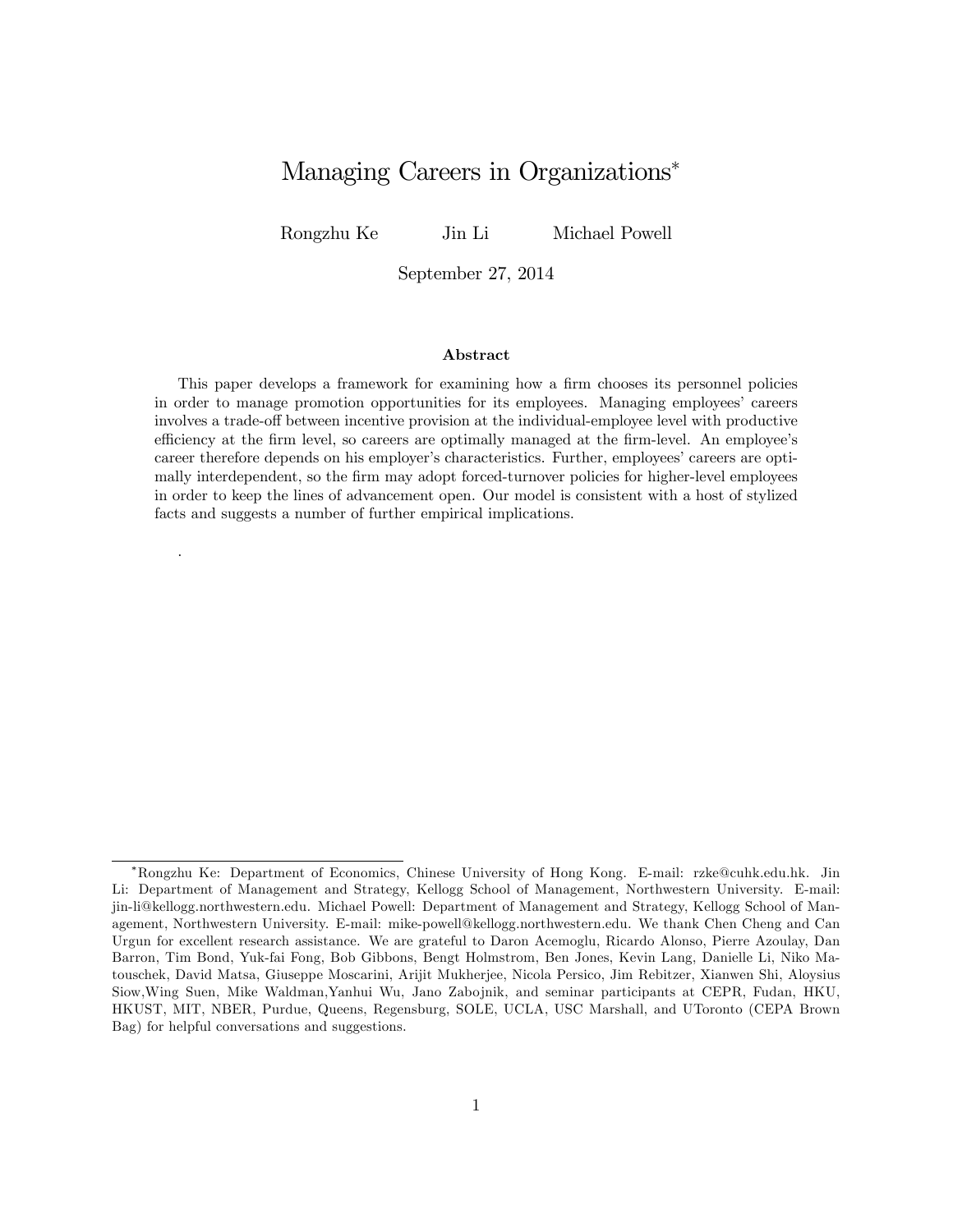## 1 Introduction

Firms attract, retain, and motivate workers by promising them careers. But delivering on promises to promote workers requires that there are positions to promote them to. Indeed, as Peter Cappelli (2008) concludes, "Frustration with advancement opportunities is among the most important factors pushing individuals to leave for jobs elsewhere." On the other hand, promoting too many workers can lead to firms becoming "top-heavy" in the sense of having unnecessarily many highlevel employees relative to the firm's objectives. Managing promotion opportunities is therefore a delicate problem that is important for real firms. And it is one that has been beyond the scope of classic models of internal labor markets, which either treat workers' careers independently (Waldman 1984; Gibbons and Waldman 1999) or take promotion opportunities as given (Lazear and Rosen, 1982).

In this paper, we develop a parsimonious framework in which managing promotion opportunities in firms involves trading off incentive provision at the individual-worker level with productive efficiency at the firm level. At the individual-worker level, contracting imperfections limit transfers and therefore require the firm to provide the worker with **incentive rents**, which are optimally backloaded as in dynamic moral-hazard models (e.g., Lazear 1979, Board 2011). If production requires multiple activities, then activities that require more incentive rents are optimally performed by workers farther along in their careers: promotions arise naturally as a way of reusing incentive rents. But the firm's returns to having a worker perform a given activity is determined by its contribution to production. A tension thus arises between using a promotion to provide incentives for a given worker and using activity assignment for productive efficiency. In turn, conflict arises between providing incentives for one worker and providing incentives for the firm's other workers. Career paths are therefore optimally managed at the firm-level rather than at the individual-worker level.

Formally, we propose a model that builds upon Shapiro and Stiglitz (1984)'s efficiency-wage model by allowing for multiple activities within a single firm. Homogeneous workers privately choose whether to work or shirk, and the Örm can motivate workers by committing to a wage that is tied to the activity, coupled with the threat of firing workers who are caught shirking. Each firm has two types of activities that have to be performed, and each worker can perform a single type of activity in each period. The two activities differ in the level of incentive rents that are required to provide motivation, because one activity (the **high-rent activity**) is either more onerous or more difficult to monitor than the other activity (the **low-rent activity**). The firm's output and therefore its revenues depends on the number of workers performing each type of activity, and the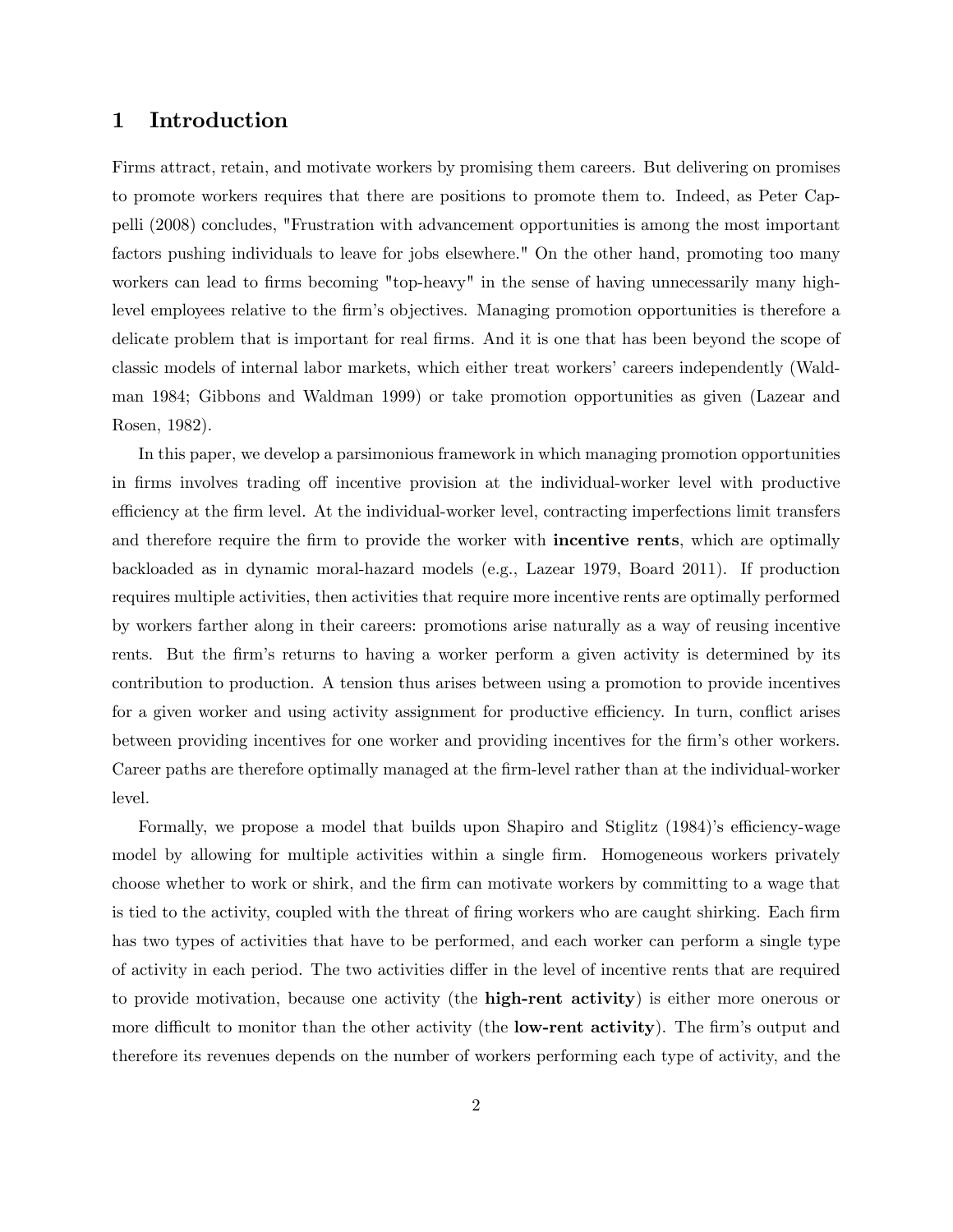firm maximizes its steady-state profits.

To do so, the firm has to choose the number of positions that will be available for workers performing each activity. In addition, the firm chooses a bundle of **personnel policies**. How many workers should the firm hire into each activity each period? Should the firm retain its incumbent workers? If so, what activity should they perform next period? What wage should be associated with each activity? The firm's personnel policies are limited by two key constraints. Workers have to be motivated to exert effort in each activity. That is, each worker's incentivecompatibility constraint must be satisfied. Additionally, for the firm to be in steady state, a **flow** constraint must be satisfied: the number of incumbents and new hires that flow into each task must equal the number of workers that flow out of that task in each period.

Optimal personnel policies resemble an internal labor market. The low-rent activity is performed in the bottom job, which serves as a port of entry (Doeringer and Piore, 1971). Workers remain in the bottom job until they are promoted to the top job, which requires performing the high-rent activity. Once in the top job, workers are never demoted (Baker, Gibbs, and Holmstrom QJE 1994; hereafter BGH). As a result, a well-defined career path emerges, and it plays the role of workers' trust funds (Akerlof and Katz, QJE 1989). Workers in the bottom job receive zero rents and therefore effectively post a bond by beginning employment in the bottom job. Their pay is backloaded through a high wage in the top job, which in turn is high enough to motivate effort in the high-rent activity. A worker's wages therefore increase upon promotion (BGH).

When a worker departs from the firm, his position can be reallocated to another worker. Worker turnover therefore can expand promotion opportunities, providing a reason for why the firm might want to put in place **forced-turnover policies** such as mandatory-retirement programs. If the promotion prospects created solely from voluntary turnover at the top are insufficient for motivating workers at the bottom, the firm optimally forces a fraction of the workers at the top to leave the firm in every period. Viewed in isolation, adopting forced-turnover policies is a bad idea, since doing so reduces the expected rents of workers at the top, which would violate their incentive-compatibility constraint. However, forced-turnover policies are optimally complemented with more generous compensation for workers at the top as well as a more generous promotion policy for workers at the bottom. A recurring theme in the analysis is that personnel policies are interdependent.

The firm may also expand promotion opportunities by altering its hierarchical structure away from what would be productively efficient. Creating an additional position at the top of the firm expands the opportunities available for those at the bottom of the firm and therefore confers a benefit to the firm in addition to marginal revenue. In contrast, creating an additional position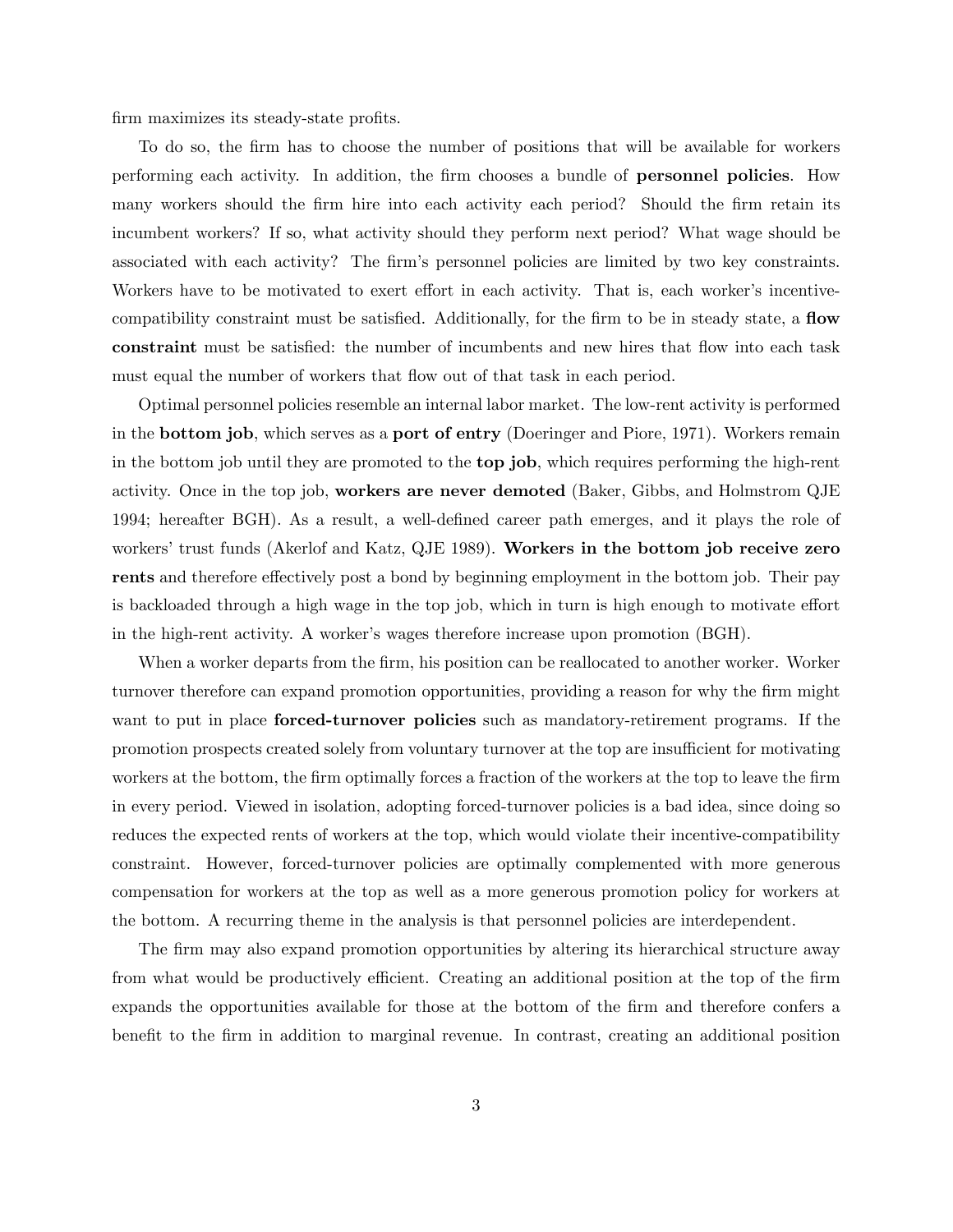at the bottom of the Örm reduces the career prospects of those at the bottom and therefore the benefit of doing so is less than the marginal revenue the position creates. For both of these reasons, the firm's **hierarchical span**-the ratio of the number of positions at the bottom to the number of positions at the top–is optimally lower than would be productively efficient for the wages it pays.

Since the firm's personnel policies and its production decisions are determined optimally, our model serves as a framework for examining how firms of different size differ in how they manage workers' careers. Larger firms empirically tend to have larger spans. Larger spans call for different personnel policies, which optimally includes higher wages, lower promotion rates, higher forcedturnover rates, and stronger insider bias in hiring at the top. These predictions go beyond the classic evidence on the static firm size-wage effect, and they describe how workers' entire careers differ based on the size of their employers in ways that are consistent with several recent empirical findings. The upshot is that two identical workers may have different career experiences depending on the Örm-level characteristics of their employers.

Workers' careers are optimally interlinked, and therefore a firm's demographics affects the careers of all its workers. As we mentioned above, firms may optimally create promotion opportunities for younger workers by putting in place forced-turnover policies that are targeted at older workers. At the aggregate level, many countries have expanded the generosity of government retirement programs in order to encourage turnover of older workers and create opportunities for younger workers, but such policies have often had exactly the opposite effects (see Gruber and Wise, 2011, for many studies documenting these results). Our model predicts that such government policies may indeed negatively affect younger workers' employment prospects, precisely because firms optimally alter their personnel policies in response. We therefore provide an organizational explanation for the findings documented by the studies contained in Gruber and Wise (2011).

Literature Review This paper contributes to the literature on internal labor markets (see Gibbons (1997), Gibbons and Waldman (1999), Lazear (1999), Lazear and Oyer (2013), and Waldman (2013) for reviews of the theory on and evidence for internal labor markets). Relative to this literature, our model focuses on how the organization of internal labor markets provides incentives through task assignment; Lazear and Rosen (1981), MacLeod and Malcomson (1998), Zabojnik and Bernhardt (2001), Camara and Bernhardt (2009), and Krakel and Schottner (2012). In contrast to the existing literature, factors of production in our model are áexible but are subject to diminishing returns. This flexibility allows us to independently vary the firm's span and its size, in order to separately identify their effects. We show that a firm's span is related both to the wage dynamics of workers and to the adoption of various human-resource practices such as insider-bias in hiring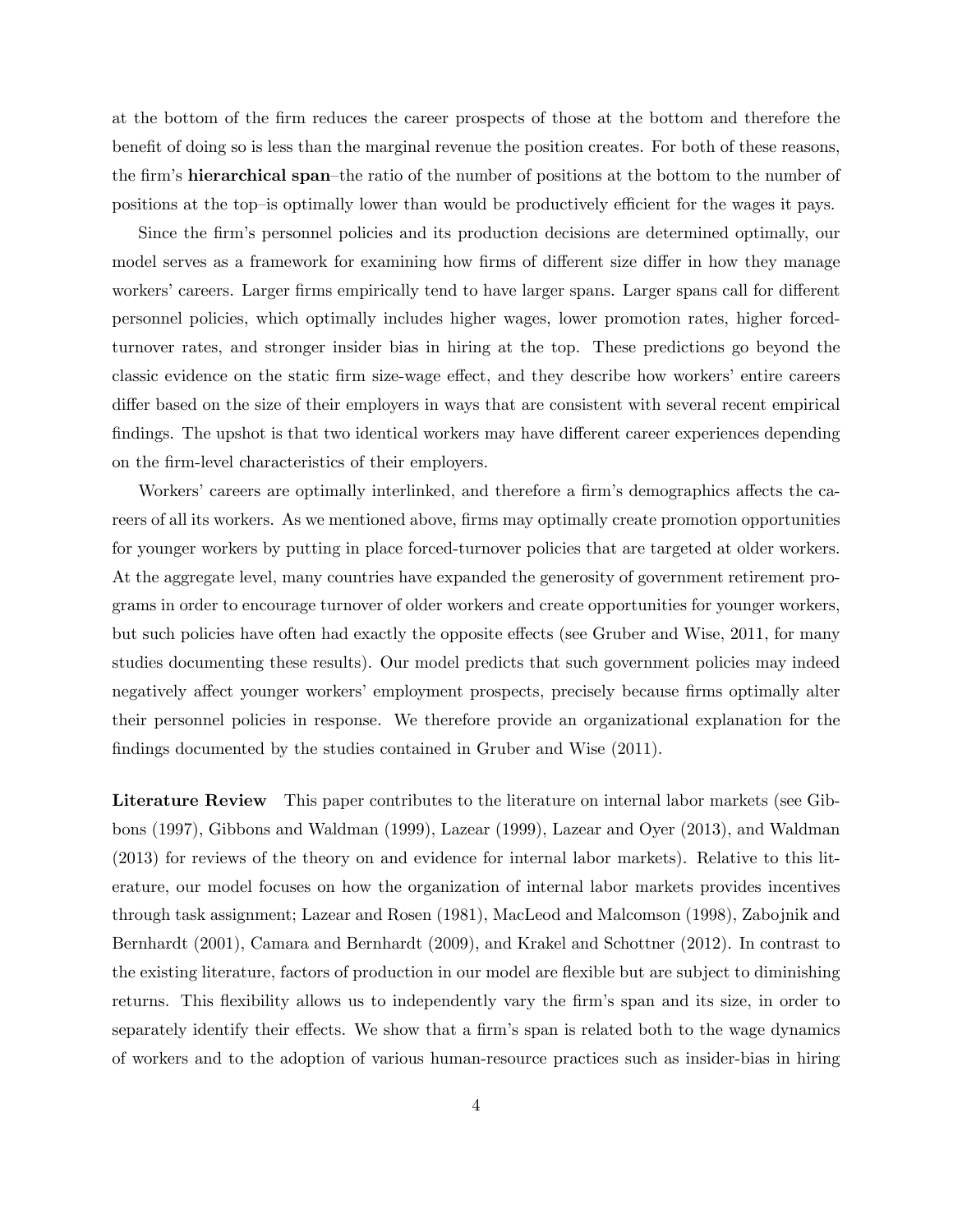and forced-turnover policies.

We also contribute to the vast literature on dynamic moral hazard; see Bolton and Dewatripont (2005, chapter 10) for a textbook treatment. As in efficiency-wage models (Shapiro and Stiglitz, 1984), our model assumes that wages are tied to jobs, giving rise to incentive rents. The efficiencywage literature has studied the question of how firms can extract these incentive rents from workers by backloading pay within a given job (Lazear, 1979; Carmichael, 1985; Akerlof and Katz, 1989; Board 2011; Fong and Li, 2013). In our model, backloading pay occurs across activity assignments, and our setting is indeed one in which the firm is able to extract all the surplus from workers. More importantly, we show that how a worker's pay is optimally backloaded (i.e., how his career progresses) is not determined in isolation. Rather, how a workers' pay is optimally backloaded depends on the Örmís production technology and the careers of his coworkers. Our model therefore highlights how firm-level factors such as its production technology and its organizational demographics affect the dynamic moral-hazard problem at the individual-worker level.

There is a sizeable literature looking at how the need to provide incentives interacts with organizational design (Williamson, 1967; Calvo and Wellisz, 1978; Qian, 1994; Mookherjee, 2013). In these models, workers remain in a fixed position within the firm, and the firm's monitoring technology is the key driver of its organizational structure. In our model, workers' positions within the hierarchy are not Öxed, and their promotion opportunities determine their incentives. The need to provide incentives, therefore, affects the firm's optimal organizational structure.

Finally, there is a literature outside economics that examines how the careers of individual workers progress within organizations; Simon (1951), White (1970), Bartholomew (1973), Keyfitz (1973), Stewman and Konda (1983), Rosenbaum (1984), and Stewman (1986). Similar to this paper, the span of the organization plays a key role in determining the speed of career advancement. Unlike this paper, this literature takes the span as fixed and does not consider how organizations can adjust their hierarchy to facilitate incentive provision. Our model shows that endogenizing the hierarchical structure can reverse the predictions from this literature. In particular, we provide a rationale for why programs that encourage older workers to retire do not always facilitate employment for younger workers.

# 2 The Model

A Örm and a large mass of identical workers interact repeatedly. Time is discrete and denoted by  $t = 1, 2, \ldots$ , and all players have a common discount factor  $\delta \in (0, 1)$ . We focus on the steady state and suppress time subscripts. Production requires two types of activities to be performed, and each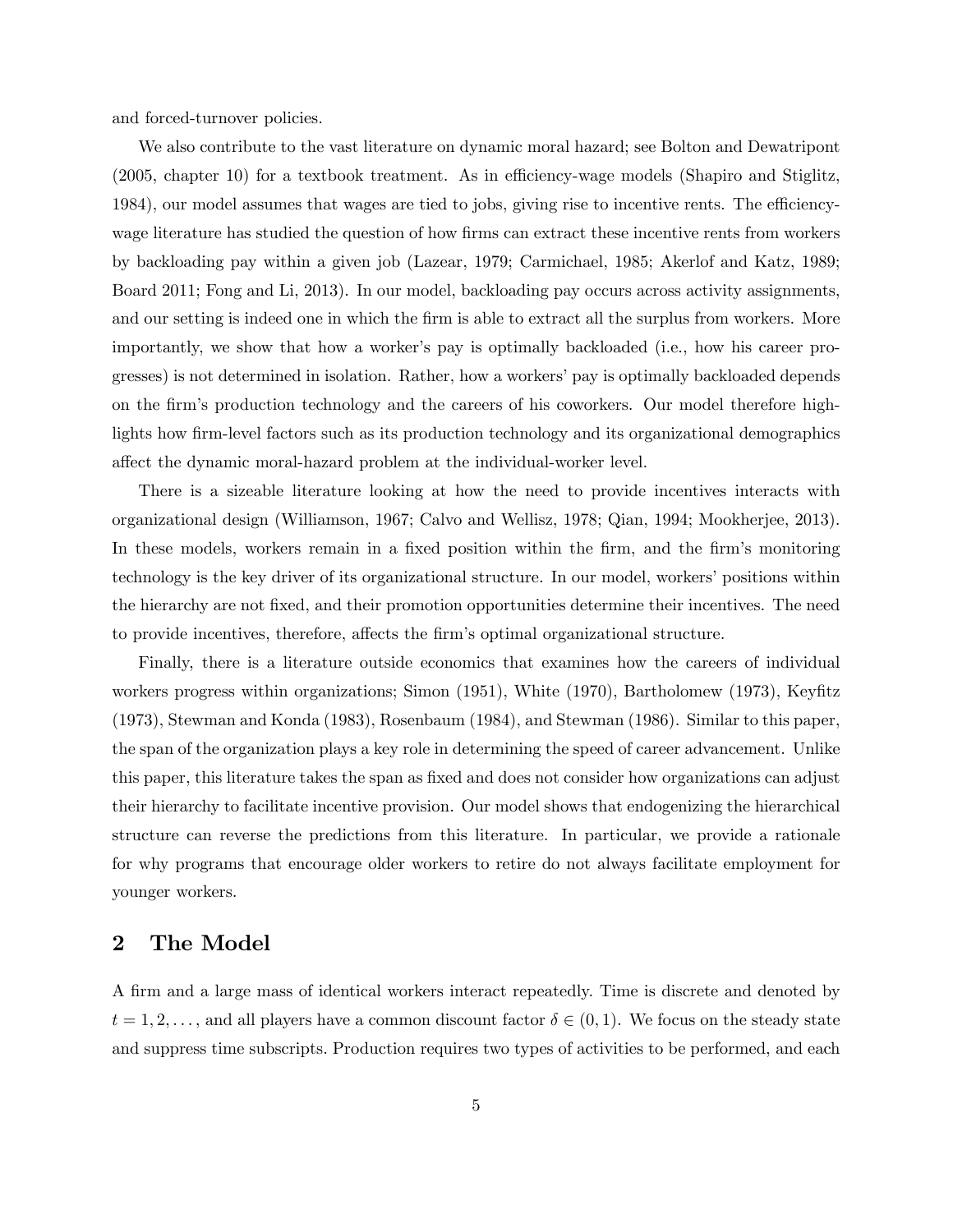worker can perform a single activity each period. A worker performing activity  $i$  in period  $t$  chooses an effort level  $e_i \in \{0,1\}$  at cost  $c_i e_i$ . A worker who chooses  $e_i = 0$  is said to **shirk**, and a worker who chooses  $e_i = 1$  is said to **exert effort**. We refer to such a worker as **productive**. A worker's effort is his private information, but shirking in activity  $i$  is contemporaneously detected with probability  $q_i$ . If the firm employs masses  $N_1$  and  $N_2$  of productive workers in the two activities, revenues are  $F(N_1, N_2)$ . F is differentiable, increasing, concave, and satisfies  $F_{12} \geq 0$ .



Figure 1: Timing of the stage game.

Figure 1 illustrates the timing of each period. The firm chooses the masses of positions  $N_1$ and  $N_2$  for each activity. The firm then fills these positions with incumbent workers and new hires, where we denote the mass of new hires into activity i as  $H_i$ ,  $i = 1, 2$ . The firm offers each worker a contract  $(w_i, p_{ij}), i, j = 1, 2$ , that includes a **wage policy** and an **assignment policy** consisting of expected promotion, demotion, and retention patterns. We assume that wages are tied to activities, and denote the wage for activity i by  $w_i$ . The assignment policy is described by  $p_{ij}$ , which denotes the the probability that a worker in activity  $i$  will take on activity  $j$  next period if he is not caught shirking. We assume that a worker who is caught shirking is fired with probability 1, which constitutes an optimal penal code since it occurs only off the equilibrium path.

If a worker rejects the contract, he receives his outside option, yielding 0 utility. If he accepts the offer, the wage is paid and he chooses his effort level  $e_i \in \{0, 1\}$  at cost  $c_i e_i$ . If he chooses  $e_i = 0$ , he is caught shirking with probability  $q_i$  and fired. For workers not caught shirking, a fraction  $d_i$  of workers in activity i exogenously leave the firm. We refer to  $d_i$  as the **voluntary departure rate** of workers in activity i. Incumbent workers are reassigned according to the probability matrix  $p_{ij}$ . If  $p_{i1} + p_{i2} < 1$ , some workers are asked to leave the firm and receive their outside utility. We refer to  $1 - p_{i1} - p_{i2}$  as the **forced-turnover rate** for activity *i*.

## 3 Parallel-Careers Benchmark

To provide a benchmark against which to compare our results and to develop some useful notation and terminology, we begin by describing what we will refer to as the **parallel-careers benchmark**.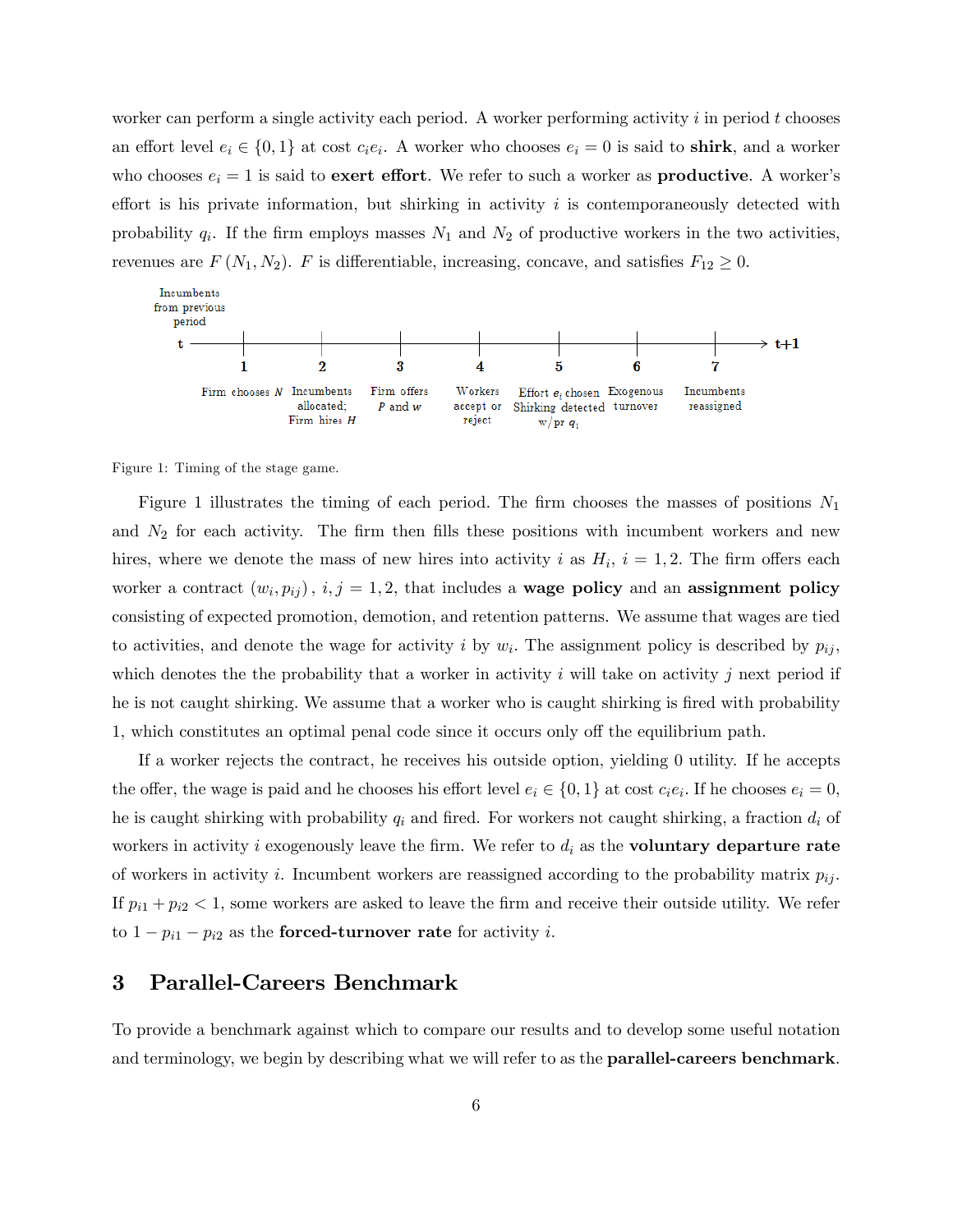In this benchmark, the firm treats the two activities independently and offers a wage above the workers' outside options combined with the threat of termination following observed shirking in order to motivate effort. There is no worker mobility across activities.

Given a mass  $\hat{N}_j$  of workers in activity j, the firm chooses  $N_i$  and  $w_i$  to solve the program:

$$
\max_{N_i, w_i} F\left(N_i, \hat{N}_j\right) - w_i N_i
$$

subject to an individual-rationality constraint ensuring that the worker receives a greater payoff within the job than outside the job and an incentive-compatibility constraint ensuring that the worker prefers to choose  $e_i = 1$  rather than  $e_i = 0$ . If the worker exerts effort in each period, he receives a total payoff of  $v_i$  in the job, where

$$
v_i = w_i - c_i + (1 - d_i) \, \delta v_i.
$$

That is, in each period, he receives the wage  $w_i$  and incurs the effort costs  $c_i$ . With probability  $d_i$ , he exogenously leaves the firm, but with the remaining probability, he remains in the job and receives  $v_i$  again the following period.

The worker will exert effort as long as

$$
v_i \ge w_i + (1 - q_i) (1 - d_i) \, \delta v_i.
$$

A worker who shirks avoids incurring the cost  $c_i$  but is caught and fired with probability  $q_i$ . A worker's motivation to work therefore derives from his expected future payoffs within the firm. Define the **incentive rents for activity** i as the minimum future payoffs necessary to satisfy the worker's incentive-compatibility constraint in activity  $i$ , and denote this value by  $R_i$ . The incentive-compatibility constraint can be rearranged to verify that

$$
R_i = \frac{c_i}{(1 - d_i) \,\delta q_i}
$$
 (Incentive Rent)

To maximize its profits, the firm chooses wages  $w_i$ , or equivalently, payoffs  $v_i$ , to ensure the incentive-compatibility constraint holds with equality. Given the resulting wage, the firm hires workers until the marginal revenue product of an additional worker is equal to this wage. Finally, the firm hires a mass of new workers into each activity to exactly offset the mass of workers who are exogenously separated from that activity. The resulting solution, which we refer to as the parallel-careers solution and denote with the superscript pc, is described in the following lemma.

LEMMA 0. A firm maximizing its profits separately over the two tasks chooses wages  $w_i^{pc} =$  $c_i + (1 - (1 - d_i) \delta) R_i$  to provide rents  $v_i^{pc} = R_i$  to each worker performing task  $i = 1, 2$ . The firm hires  $H_i^{pc} = (1 - d_i) N_i^{pc}$  workers, where  $F_i\left(N_i^{pc}\right)$  $i^{pc}, N_j^{pc}$  $= w_i^{pc} > c_i.$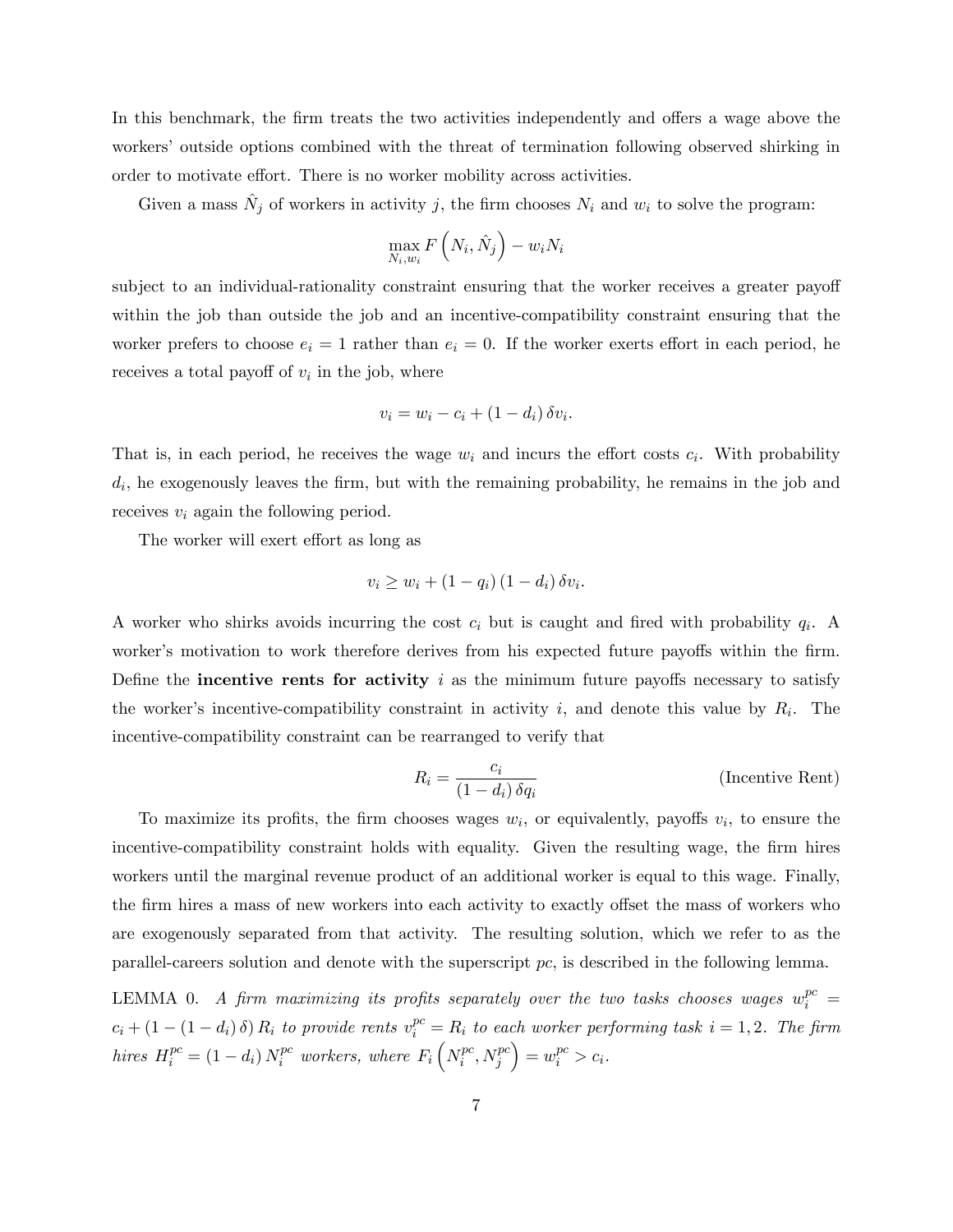Lemma 0 is consistent with several observations of Shapiro and Stiglitz  $(1984)$ . First, the firm has to pay wages that exceed workers' outside options in order to provide incentives. The resulting "efficiency wage" is increasing in the departure rate  $d_i$  and decreasing in the firm's monitoring ability,  $q_i$ . Second, the firm optimally chooses an employment level for each activity that is lower than the socially optimal level, which would satisfy  $F_i = c_i$ . Moreover, the gap between the firm's employment-level choice and the socially optimal level is greater for activities that require higher incentive rents. We assume throughout that  $R_2 > R_1$ , so that in the parallel-careers benchmark, more incentive rents are required in activity 2 than in activity 1.

# 4 Managing Careers

In the parallel-careers benchmark, the firm chooses only a mass of workers to perform each activity and a wage paid to each of these workers. In this section, we study more general personnel policies that allow for reassignment across activities. We show that the firm always performs better by linking the activities together in the form of a career. We then characterize the firm's optimal choices and show that they lead to features characteristic of internal labor markets.

### 4.1 Preliminaries

The firm chooses wage, hiring, and assignment policies jointly to maximize its steady-state profits

$$
F(N_1, N_2) - w_1 N_1 - w_2 N_2.
$$

As in the benchmark, denote  $v_i$  as the expected discounted payoff of a worker performing activity i. The firm maximizes its profits subject to the following constraints.

Promise-Keeping Constraints. Productive workers' payoffs have to satisfy:

$$
v_1 = w_1 - c_1 + (1 - d_1) \, \delta \left( p_{11} v_1 + p_{12} v_2 \right); \tag{PK-1}
$$

$$
v_2 = w_2 - c_2 + (1 - d_2) \, \delta \left( p_{21} v_1 + p_{22} v_2 \right). \tag{PK-2}
$$

Individual-Rationality Constraints. Workers prefer working for the firm rather than taking their outside options if:

$$
v_1 \geq 0; \hspace{1cm} (\text{IR-1})
$$

$$
v_2 \geq 0. \tag{IR-2}
$$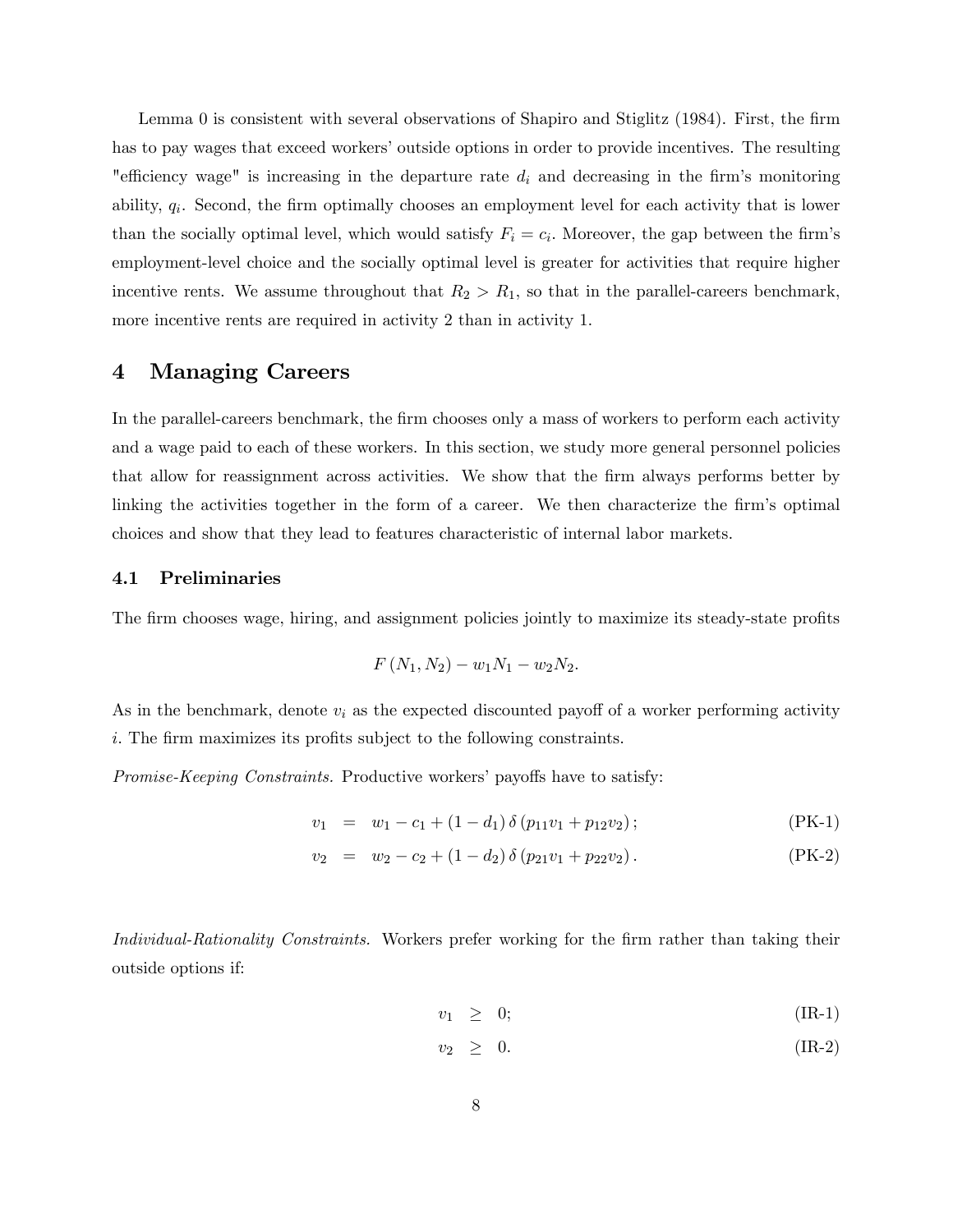Incentive-Compatibility Constraints. Workers prefer to exert effort if the following conditions hold:

$$
w_1 - c_1 + (1 - d_1) \delta (p_{11}v_1 + p_{12}v_2) \geq w_1 + (1 - q_1) (1 - d_1) \delta (p_{11}v_1 + p_{12}v_2);
$$
  

$$
w_2 - c_2 + (1 - d_2) \delta (p_{21}v_1 + p_{22}v_2) \geq w_2 + (1 - q_2) (1 - d_2) \delta (p_{21}v_1 + p_{22}v_2),
$$

where we use the fact that if the worker leaves the firm, he receives a payoff of  $0$ . Equivalently, future payoffs have to exceed activity  $i$ 's incentive rents:

$$
p_{11}v_1 + p_{12}v_2 \ge c_1/(1 - d_1)\delta q_1 = R_1;
$$
 (IC-1)

$$
p_{21}v_1 + p_{22}v_2 \ge c_2/(1-d_2)\delta q_2 = R_2, \tag{IC-2}
$$

where  $R_i$  is the incentive rent for activity  $i = 1, 2$ .

Flow Constraints. In the steady state, the number of workers in a particular activity must remain constant. Given the hiring and assignment policies, the following constraints ensure that the mass of workers áowing into each activity equals the mass of workers áowing out of that activity:

$$
(1 - d_1) p_{11} N_1 + (1 - d_2) p_{21} N_2 + H_1 = N_1;
$$
 (FL-1)

$$
(1 - d_1) p_{12} N_1 + (1 - d_2) p_{22} N_2 + H_2 = N_2, \tag{FL-2}
$$

where  $H_i \geq 0$  is the mass of new workers hired into activity i. In addition, since the  $p_{ij}$  are probabilities, they must be non-negative, and

$$
p_{i1} + p_{i2} \le 1
$$
, for  $i = 1, 2$ .

A fraction of workers who are neither caught shirking nor exogenously separated from the firm are fired if  $p_{i1} + p_{i2} < 1$ .

We solve the firm's problem in two steps. First, we fix the number of positions for each activity, and we solve for the firm's cost-minimizing levels of  $p_{ij}, H_i$ , and  $v_i$ . In the second step, we allow the firm to optimize over  $N_1$  and  $N_2$ . Throughout, we refer to the ratio  $N_1/N_2$  as the firm's span and  $N_1 + N_2$  as the firm's **size**. The vector  $H = [H_i]_i$  is the firm's **hiring policy**, and the rent vector  $v = [v_i]_i$  determines the firm's wage policy  $w = [w_i]_i$  for a given assignment policy  $P = [p_{ij}]_{ij}$ . The values  $1 - p_{i1} - p_{i2}$  represent the probability that the firm asks a productive worker in activity i to leave the firm, so the assignment policy  $P$  represents the firm's **promotion, demotion, and** retention policies. If  $1 - p_{i1} - p_{i2} = 0$ , we say that activity i has full job security; that is, a worker performing activity  $i$  departs the firm only for exogenous reasons unless he is caught shirking. We refer to a collection  $(H, w, P)$  as a **personnel policy**.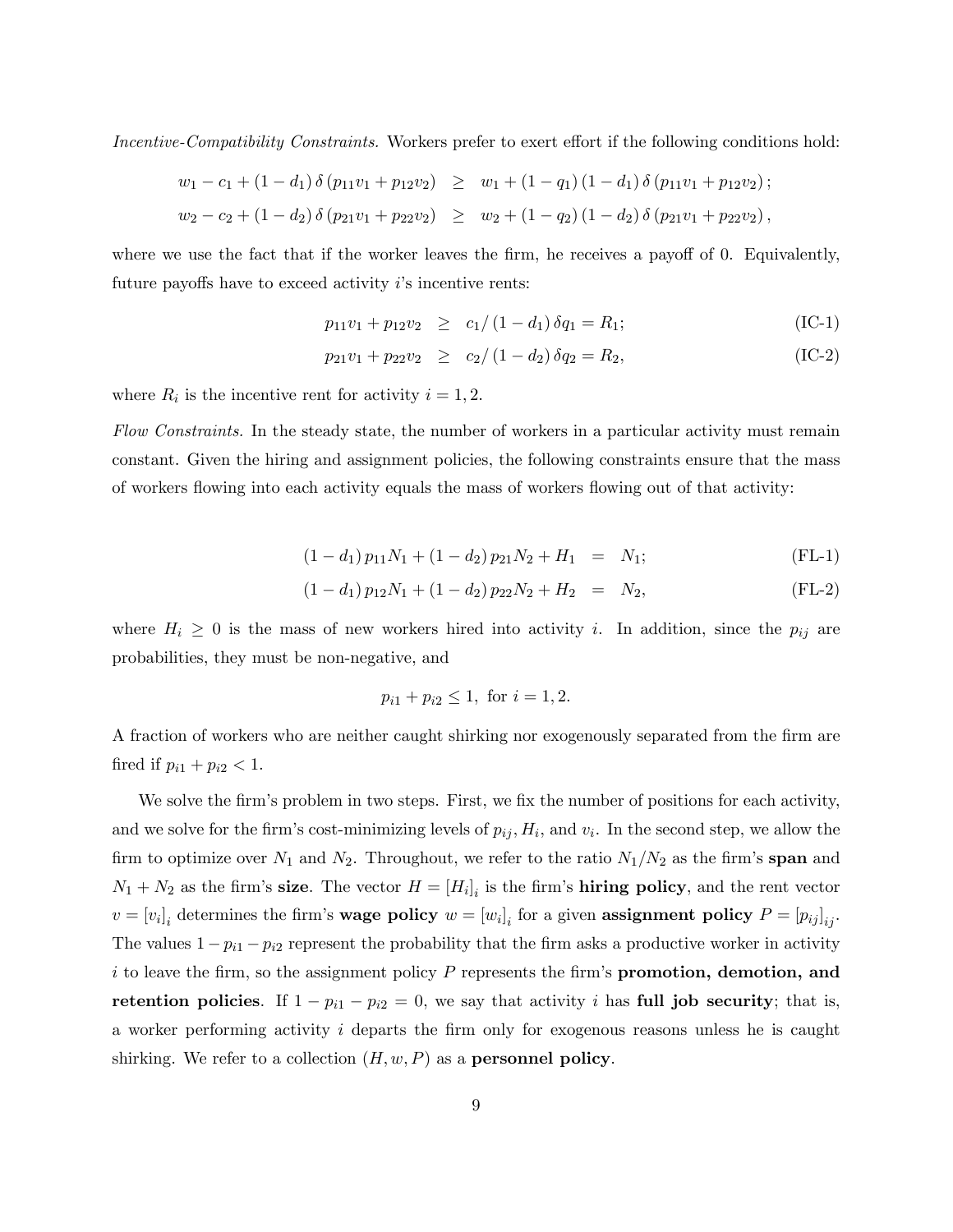## 4.2 Optimal Personnel Policy

We now characterize the optimal personnel policy. Given the span and size of the firm,  $(N_1, N_2)$ , the firm chooses an optimal personnel policy  $(H, w, p)$  to solve the following program:

$$
W(N_1, N_2) = \min_{(H, w, P)} w_1 N_1 + w_2 N_2
$$

subject to  $(PK - i)$ ,  $(IR - i)$ ,  $(IC - i)$ , and  $(FL - i)$ . That is, the firm chooses hiring, wage, and assignment policies to minimize the steady-state wage bill. In this section, we describe the optimal personnel policy and provide intuition for the results. Formal derivations of the results are included in the appendix.

We assume that the incentive rents for activity 2 are higher than the incentive rents for activity 1 (i.e.,  $R_2 > R_1$ ). Throughout this section, we will assume (and formally verify in the appendix) that under the optimal personnel policy, the rents provided in activity 2 exceed those provided in activity 1 (i.e.,  $v_2^* > v_1^*$ ). For reasons that will soon become clear, we refer to activity 1 as the bottom job and activity 2 as the top job. We also refer to workers who perform activity 1 as **bottom workers** and those who perform activity 2 as **top workers**. If  $N_2d_2 > N_1(1-d_1)$ , so that there are not enough incumbent bottom workers to fill all the top-job vacancies generated by voluntary turnover, we say that top jobs are abundant. Otherwise, top jobs are scarce. Whenever top jobs are scarce, the firm will never hire directly into the top job. We will assume this is the case in what follows.

ASSUMPTION 1 (Top jobs are scarce).  $N_2d_2 \leq N_1 (1 - d_1)$ .

Assumption 1 reflects what is likely to be the overwhelmingly more common situation, so this is where we focus our attention in the analysis. In the appendix, we solve for the optimal personnel policy for the full model.

# LEMMA 1. All new workers are hired into the bottom job (i.e.,  $H_2^* = 0$ ).

To see why firms prefer to hire workers into the bottom job, notice that a vacancy in the top job can be Ölled either by directly hiring into the top job or by hiring into the bottom job and promoting an incumbent bottom worker. We refer to the former policy as replacement hiring and the latter as **push hiring**. Replacement hiring requires the firm to provide a rent of  $v_2^*$  to the new worker. In contrast, push hiring only requires the firm to provide a rent of  $v_1^*$  to the new worker. Both policies preserve the flow constraint, since the vacancy in the top job is filled and the mass of bottom workers remains constant. Push hiring also makes the incentive-compatibility and participation constraints for bottom workers easier to satisfy, because it involves a higher promotion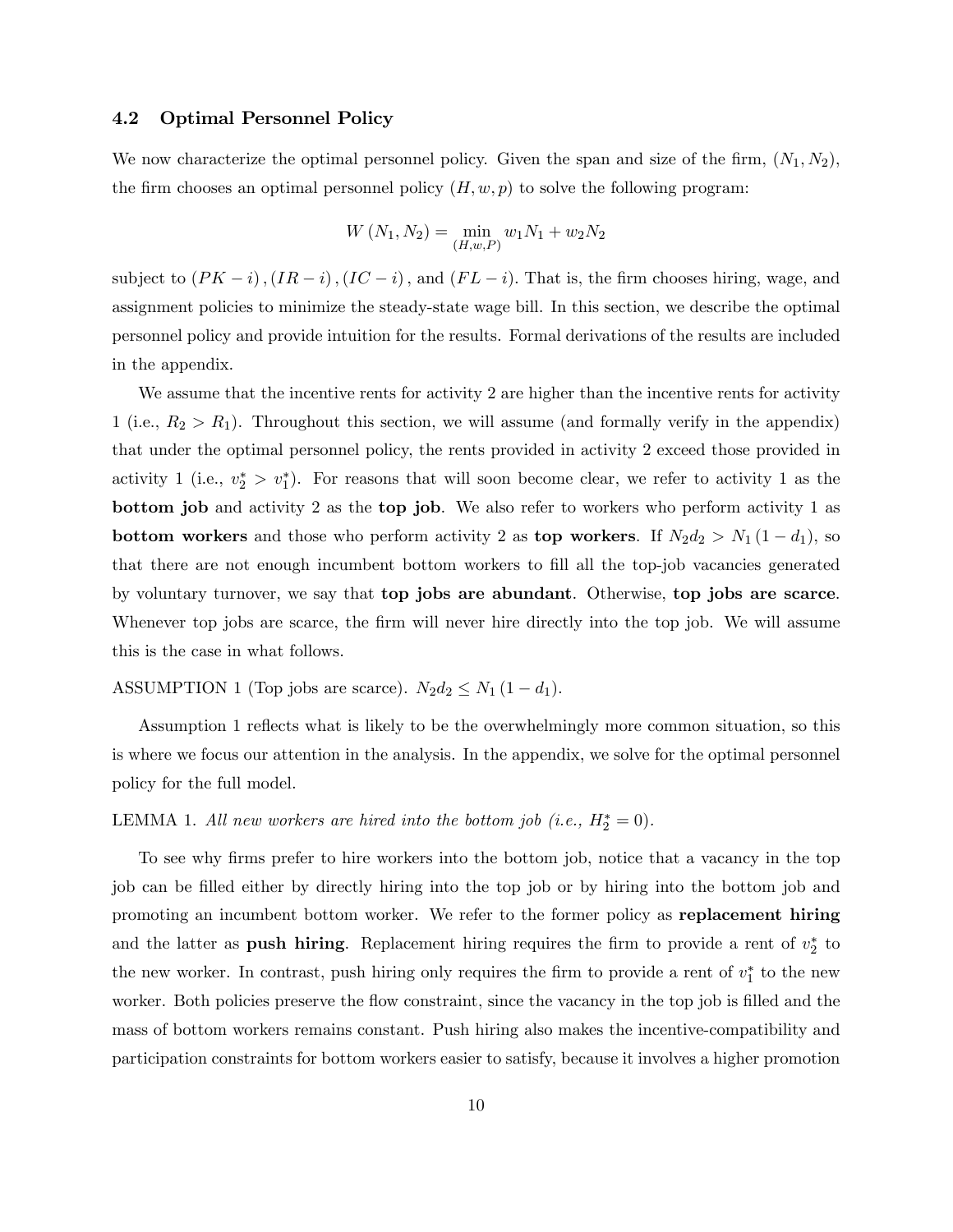probability. Promoting from within helps motivate bottom workers using the rents associated with the top job, which in turn allows the firm to lower the wages associated with the bottom job.

Next, we describe workers' careers within the firm. There will be two important cases to consider, which are related to the rents that are freed up by voluntary departures at the top. Consider the parallel-careers benchmark in which there are no promotions, and each task is associated with full job security and is paid a wage that corresponds to its incentive rents. At the end of any period, a mass  $d_2N_2$  workers depart from the top, which frees up an amount  $d_2N_2R_2$  of rents that may be reallocated. Additionally, at the end of the period, there are a mass  $(1 - d_1) N_1$  of incumbent bottom workers who must be promised rents  $R_1$  to exert effort. We say that there are **sufficient** separation rents if  $d_2N_2R_2 \geq (1 - d_1) N_1R_1$ . In this case, the prospect of receiving rents from exogenous turnover of the top job is sufficient to motivate the workers at the bottom job. If this condition is not satisfied, we say that there are **insufficient separation rents**. The next lemma describes workers' careers when there are sufficient separation rents.

LEMMA 2. When there are sufficient separation rents, in an optimal personnel policy, bottom workers receive zero rents, and top workers receive the incentive rents associated with activity 2. There are no demotions, and workers receive full job security.

Lemma 2 illustrates the benefits of using promotions to reduce rents given to new workers. In the parallel-careers benchmark, high wages motivate workers and also determine their equilibrium payoffs. By using promotions, the firm can separate incentive provision from equilibrium payoffs for bottom workers. Since top workers are never promoted, they must receive at least the incentive rents for activity 2 in order to exert effort. When there are sufficient separation rents, promotion prospects alone provide enough motivation for bottom workers, so that their incentive-compatibility constraints are slack. The firm then sets the bottom wage just high enough to induce participation, leaving bottom workers with no rents. Bottom workers' per-period payoffs are lower than their outside options, but they are willing to work for the Örm, because of the prospect of being promoted to the top job.

If top workers were demoted or asked to leave the Örm with positive probability, the incentive rents for task 2 would not be sufficient to motivate them. Since they receive the incentive rents for activity 2 under the optimal personnel policy, it must therefore be the case that they are never demoted, and they receive full job security. For bottom workers, full job security is optimal, but not uniquely so. As long as the promotion probability of bottom workers at the *beginning* of each period remains unchanged, workers are motivated, and the Örmís wage bill is the same. If hiring or Öring were exogenously costly, full job security for bottom workers would be uniquely optimal.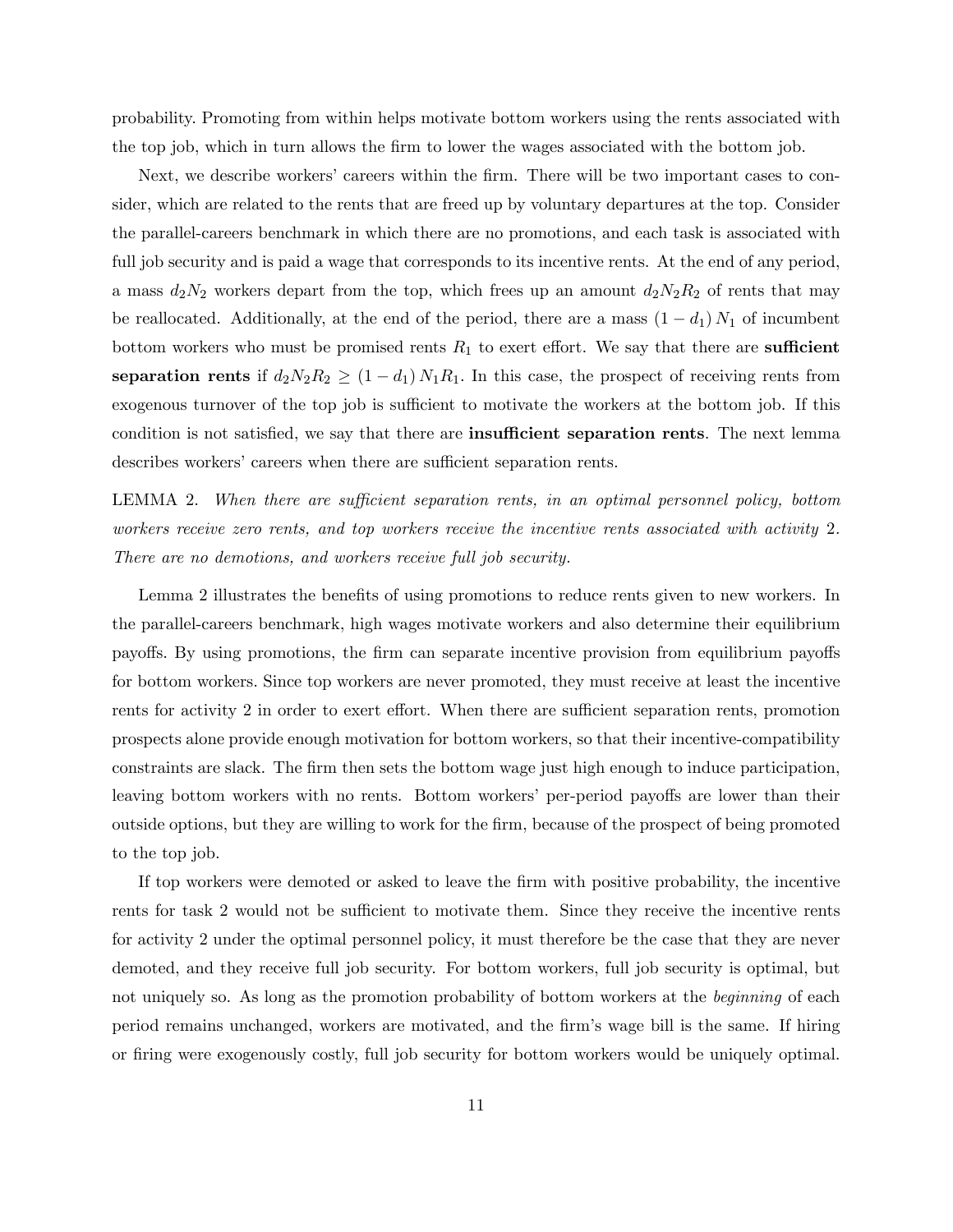This is because full job security for bottom workers minimizes the mass of workers who are hired and fired.

Workers' career patterns are different in firms in which there are insufficient separation rents. We explore these patterns in the next lemma.

LEMMA 3. When there are insufficient separation rents, in an optimal personnel policy, bottom workers receive zero rents, and top workers receive rents in excess of the incentive rents for activity 2. There are no demotions, bottom workers receive full job security, and there is forced turnover at the top.

When there are insufficient separation rents, the personnel policies described in Lemma 2 no longer provide enough motivation for bottom workers. To increase the incentives for bottom workers, the firm could in principle pay higher wages at the bottom. Lemma 3 shows that doing so is never optimal—in the optimal personnel policy, bottom workers receive zero rents. The firm provides additional motivation entirely by increasing bottom workers' promotion prospects. To do this, the firm fires top workers with positive probability in each period and offers them rents that exceed the incentive rents for activity 2. This increase in turnover at the top allows the firm to increase the promotion prospects for bottom workers. Coupled with the associated increase in rents upon promotion, such a policy maintains motivation for both top workers and bottom workers.

To see in another way why the firm prefers to use promotion incentives rather than efficiency wages to motivate bottom workers, notice that if higher wages are paid at the bottom, the firm must be giving rents to new workers. Doing so constitutes a pure loss for the firm. In contrast, the firm can recapture increased wages for top workers by lowering wages for bottom workers. Raising wages for top workers backloads a worker's pay and therefore is more effective than offering high wages throughout the firm. Moreover, if the firm offers rents that exceed the incentive rents for activity 2 for the top job, top workers' incentive constraints would be slack if they were given full job security. The firm can therefore reduce top workers' job security, increase bottom workers' promotion prospects, and decrease bottom workers' wages still further.

The firm weakly prefers forced turnover to demoting workers at the top. Forced turnover and demotions create promotion opportunities for bottom workers, but they also reduce the value that workers place on the top job. The relative amount by which they do so depends on how top workers outside options compare to the value of the bottom job, which under the optimal personnel policy is equal to the bottom workers' outside options. Forced turnover is therefore preferred whenever top workers' outside options exceed bottom workers' outside options. For demotions to be optimal, it has to be the case that bottom workers' outside options are greater than top workers' outside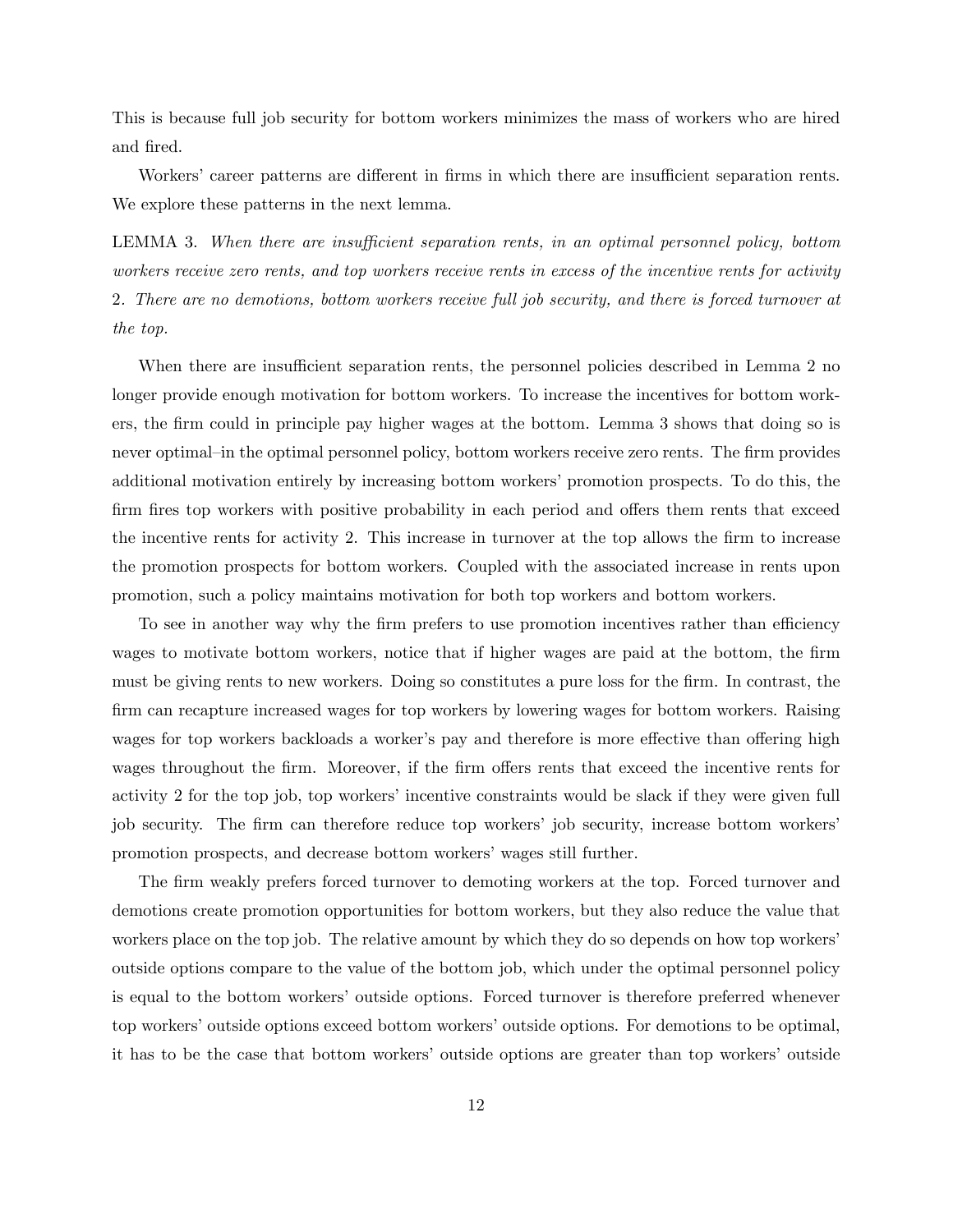options. In our model, both are zero.

Finally, it is worth remarking that optimal wages, promotion prospects, and forced-turnover rates depend on  $(N_1, N_2)$  only through the span,  $N_1/N_2$ . This is because for any  $(N_1, N_2)$  for which top jobs are scarce, hiring only occurs in the bottom, and bottom workers receive zero rents. Wages at the bottom are therefore determined by bottom workers' promotion prospects, which depend on the firm's span. Wages at the top are determined by the incentive rents for task 2 and the forced-turnover rate, which depends on the firm's span.

Proposition 1 summarizes the main features of an optimal personnel policy.

PROPOSITION 1. An optimal personnel policy has the following features: (i) Hiring occurs only in the bottom job. (ii) There is a well-defined career path: bottom workers stay at the bottom job or are promoted. Top workers are never demoted but may be fired. (iii) Bottom-job wages correspond to rents that are lower than the incentive rents for activity 1. Top-job wages correspond to rents that exceed the incentive rents for activity 2 whenever there are insufficient separation rents. (iv) Wages, promotion rates, and forced-turnover rates depend on  $(N_1, N_2)$  only through the span,  $N_1/N_2$ .

Proposition 1 characterizes the optimal personnel policies, taking the firm's size and span as given and therefore results in a **labor-cost function**,  $W(N_1, N_2)$ . We now discuss several properties of the optimal wage policy and labor-cost function. We simplify the expressions by assuming that shirking is detected with probability one (i.e.,  $q_1 = q_2 = 1$ ). For our purposes, this restriction is inconsequential. Given  $N_1$  and  $N_2$ , the expressions for optimal wages and for the labor-cost function depend on whether or not there are sufficient separation rents (i.e., whether  $d_2N_2R_2 \geq (1-d_1)N_1R_1$ . There are sufficient separation rents if  $N_1/N_2 \leq \kappa$ , where we define the cutoff

$$
\kappa \equiv (c_2/c_1) \cdot (d_2/(1-d_2)).
$$

That is, there are sufficient separation rents whenever the firm's span is low and/or the turnover rate of the top job is high. These expressions for wages and for the labor-cost function are described in the following corollary to Proposition 1.

#### COROLLARY 1. The following are true.

(i) When there are sufficient separation rents, wages at the bottom are  $w_1 = c_1 - c_1 \kappa N_2/N_1$ , and wages at the top are  $w_2 = c_2/((1 - d_2) \delta)$ . The labor-cost function is

$$
W(N_1, N_2) = c_1 N_1 + \frac{1 - \delta d_2}{1 - d_2} \frac{1}{\delta} c_2 N_2.
$$

(ii) When there are insufficient separation rents, wages at the bottom are  $w_1 = 0$ , and wages at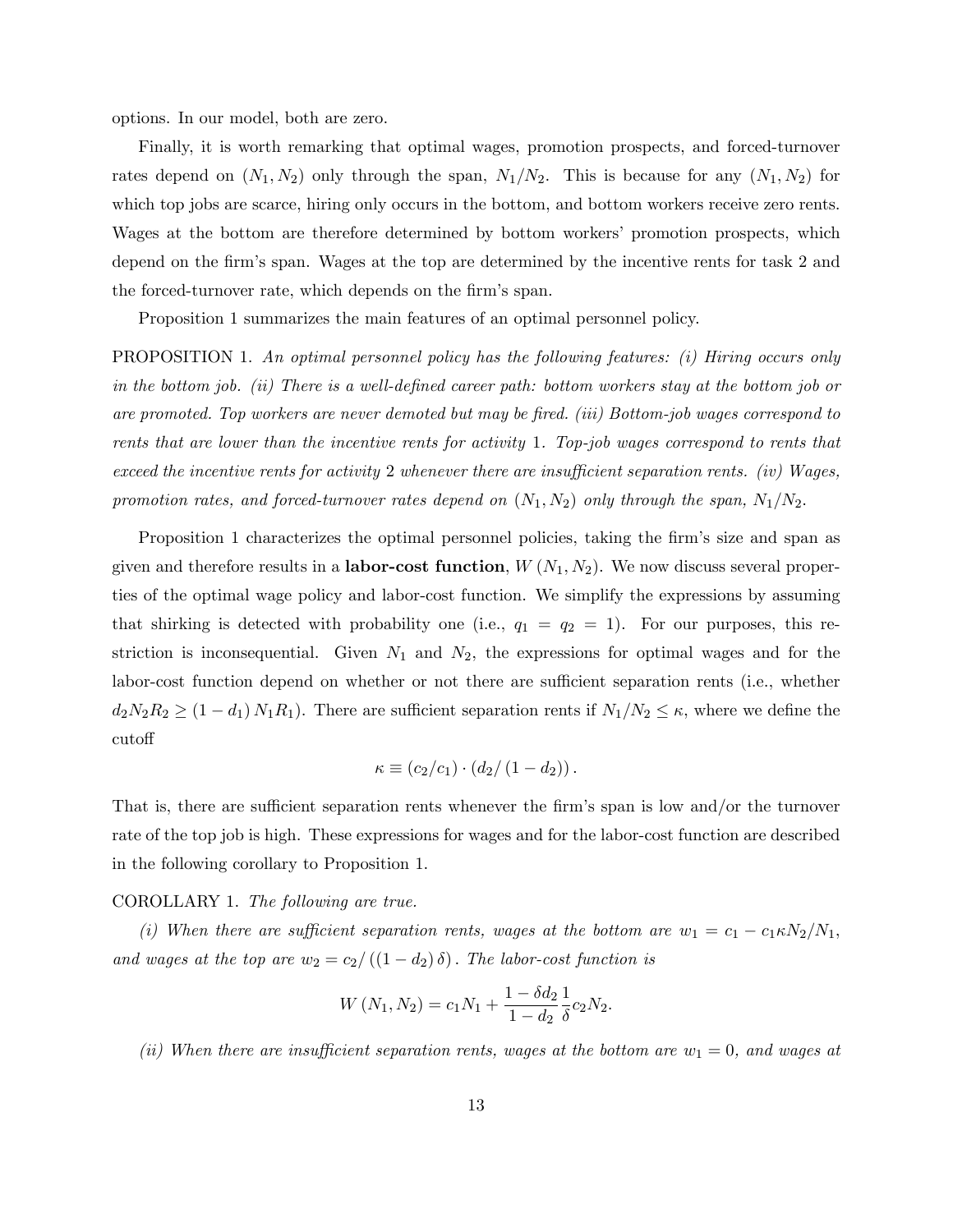the top are  $w_2 = (c_1N_1 + c_2N_2)/(\delta N_2)$ . The labor-cost function is

$$
W(N_1, N_2) = \frac{1}{\delta} c_1 N_1 + \frac{1}{\delta} c_2 N_2.
$$

In each region, the labor-cost function is linear in  $N_1$  and  $N_2$ , so the coefficient on  $N_i$  has a natural interpretation as the marginal cost to the firm of adding a position in activity  $i$ . Under the Neoclassical model of labor supply in which there are no incentive problems, this coefficient would be equal to the wage for workers in task i, which would be equal to the associated effort cost  $c_i$ , since workers' outside options are 0 and they are on the long side of the market.

In contrast, when effort is not contractible, the marginal cost accounts for the effect that adding an additional position in task  $i$  affects the firm's optimal personnel policy problem, which in turn depends on whether or not there are sufficient separation rents. When there are sufficient separation rents, the marginal cost of adding a position in activity 1 coincides with the Neoclassical costs of adding the position,  $c_1$ , which in turn exceeds the bottom wage, because compensation is backloaded in workers' careers. When there are insufficient separation rents, adding another position at the bottom reduces the promotion prospects for bottom workers and therefore requires that the firm adjust its personnel policies in order to keep bottom workers motivated. The resulting effective marginal cost of adding such a position is then  $c_1/\delta > c_1$ . Relatedly, there are benefits of adding positions at the top that exceed the marginal revenue product of such positions, since additional positions at the top create promotion opportunities for workers at the bottom, in turn relaxing the firm's optimal personnel-policy problem.

# 5 Optimal Production

Given the labor-cost function and the production function, we use standard tools from Neoclassical production theory to characterize the optimal span,  $N_1^*/N_2^*$ , for a given level of output, y. The firm's span entirely determines its optimal personnel policies, so the firm's production-expansion path describes not only the number of positions  $(N_1^*(y), N_2^*(y))$  but also its optimal personnel policies as a function of its scale. We conclude with a description of how personnel policies vary with a firm's scale when production functions are non-homothetic.

There is broad evidence that larger firms tend to have larger spans (see Rushing, 1966; Blau and Scheonherr, 1971; Kasarda, 1971, Colombo and Delmastro 1999 for cross-sectional evidence; see Caliendo, Monte, and Rossi-Hansberg, Forthcoming, for more recent evidence that conditional on organizational structure, firms expand by increasing their span.) We will therefore focus on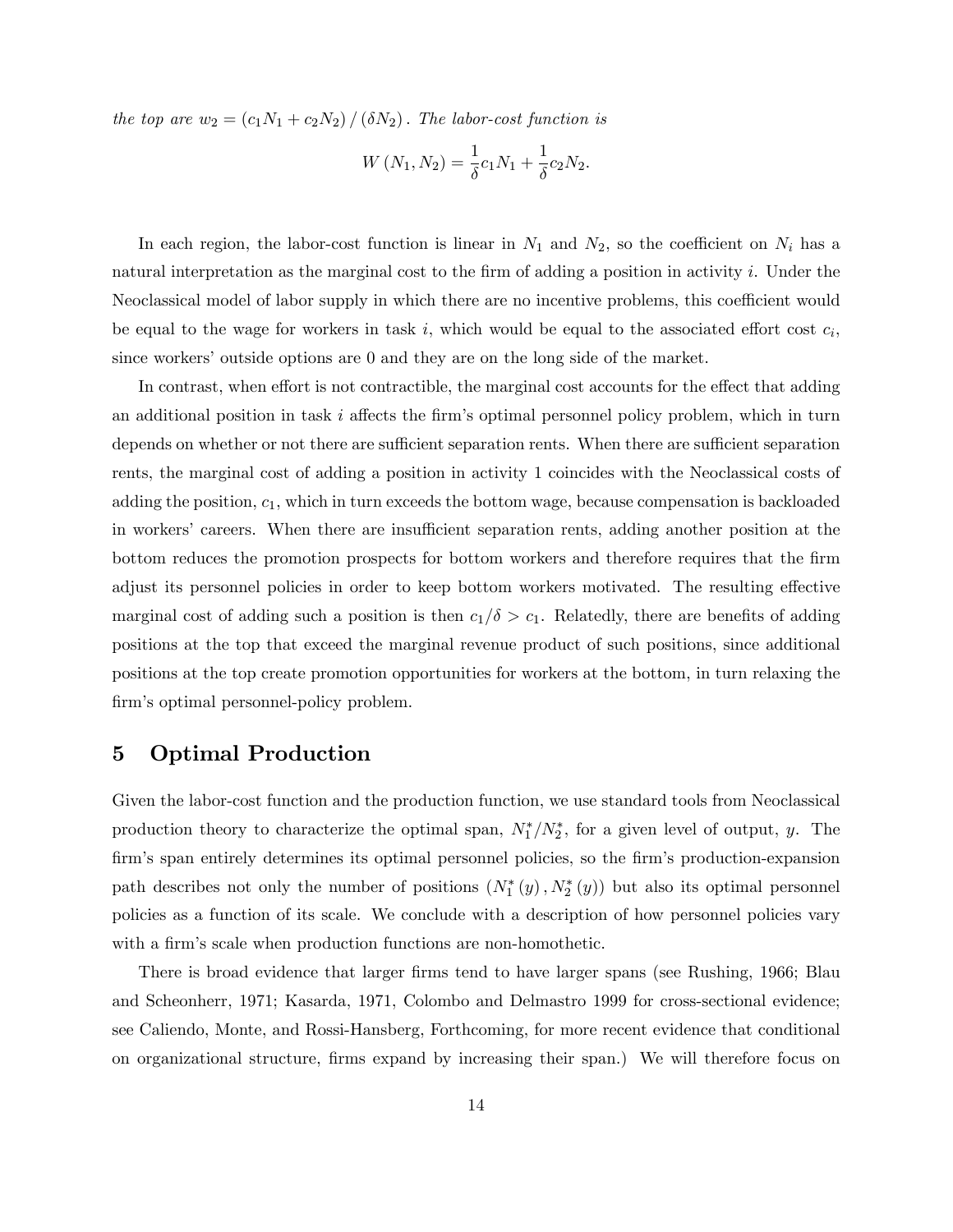non-homothetic production technologies for which expansion favors activity 1. We write the firm's revenues as the product of its output price and its output:  $F(N_1, N_2) = P \cdot f(N_1, N_2)$ . Assumption 2 provides sufficient conditions for a production function  $f$  to have an increasing and convex production-expansion path. Assumption 2 includes as an extreme case production functions in which there is a fixed number of top positions in the firm, such as in Zabojnik and Bernhardt (2001) and DeVaro and Morita (2013).

ASSUMPTION 2 (Production Expansion Favors Activity 1). For all  $k \geq 0$ ,

$$
kN_{2}\left.\frac{\partial\left(f_{1}/f_{2}\right)}{\partial N_{1}}\right|_{N_{1}=kN_{2}}+N_{2}\left.\frac{\partial\left(f_{1}/f_{2}\right)}{\partial N_{2}}\right|_{N_{1}=kN_{2}}>0.
$$

Assumption 2 ensures that the marginal rate of technical substitution between  $N_1$  and  $N_2$ falls along any ray from the origin. In other words, as production expands,  $N_2$  becomes a worse substitute for  $N_1$  in production.

Given the firm's labor-cost function  $W(N_1, N_2)$ , the firm's optimal production problem is to solve:

$$
\max_{N_1,N_2} P \cdot f(N_1,N_2) - W(N_1,N_2).
$$

We solve this problem in two steps. We first solve for the cost-minimizing numbers of positions necessary for producing output  $y$ . For each  $y$ , the cost-minimizing numbers of positions in turn determine the optimal personnel policy. We then solve for the optimal output  $y^*$ , which determines the firm's optimal scale.

Given an output level y, the firm wants to choose  $(N_1^*(y), N_2^*(y))$  to solve the following costminimization problem

$$
C(y) = \min_{N_1,N_2} W(N_1,N_2)
$$

subject to  $f(N_1, N_2) \geq y$ . This cost-minimization problem will trace out the set of conditionally efficient input pairs. From Corollary 1, we know that  $W(N_1, N_2)$  is piecewise linear in  $(N_1, N_2)$ , and the coefficients on  $N_1$  and  $N_2$  depend on whether the firm operates in the sufficient separation rents region or the insufficient separation rents region. Figure 2 below depicts the producer-theory approach to the firm's cost-minimization problem. The isocost is piecewise linear with different coefficients on either side of the  $N_1 = \kappa N_2$  boundary.

Each of the three isoquants represents a different production technology producing the same level of output y. Isoquant 1 is an activity-1-heavy production technology and will favor production at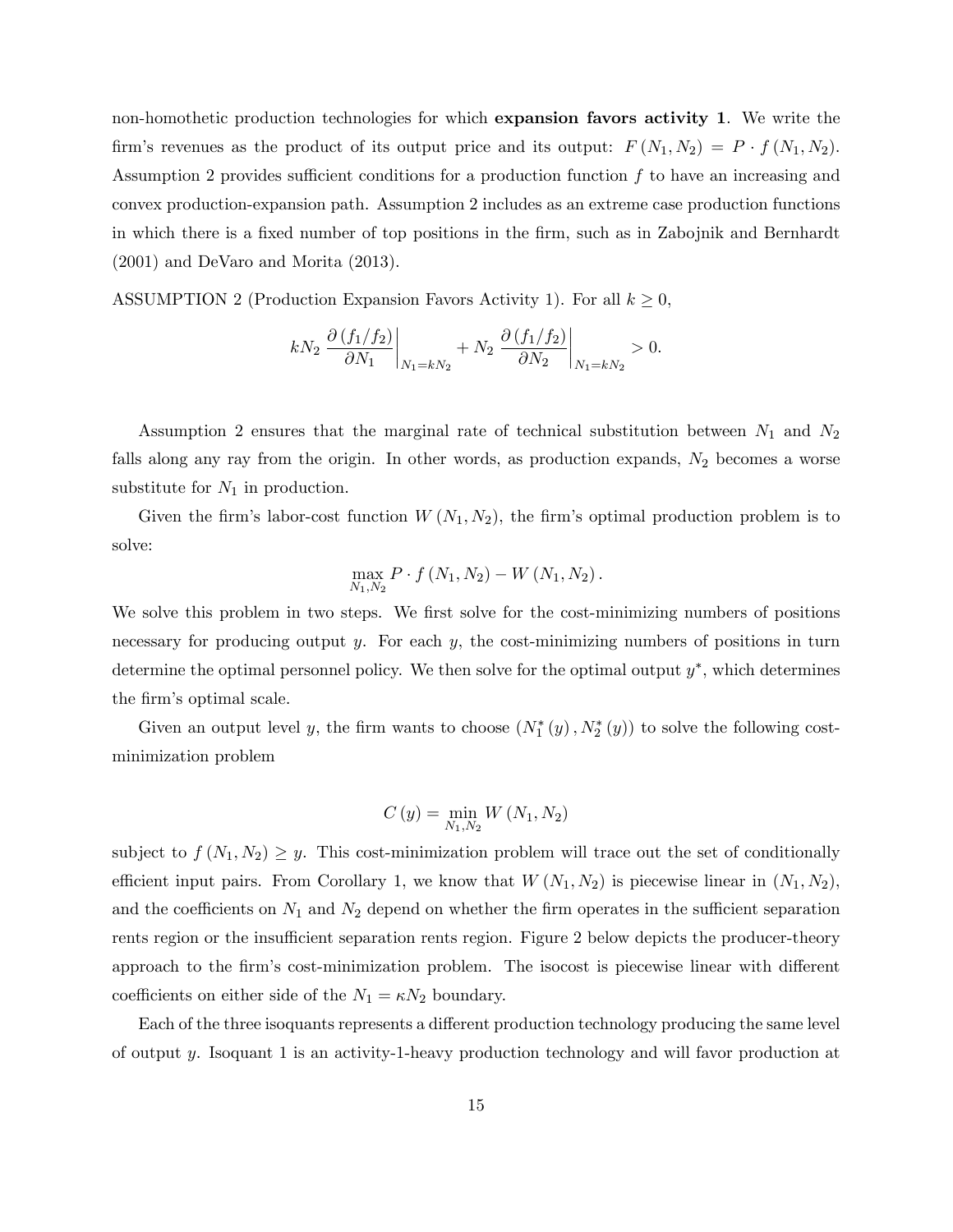point  $A$  at which the firm operates with a large span and has insufficient separation rents. Isoquant 3 is an activity-2-heavy production technology and will favor production at point C at which the firm operates with a small span and has sufficient separation rents. At each of these points, the marginal rate of technical substitution,  $f_1/f_2$ , is equal to the cost ratio,  $W_1/W_2$ . By Corollary 1, the cost ratio is  $c_1/c_2$  at point A, and it is  $(c_1/c_2)\cdot(1 - (1 - \delta)/(1 - \delta d_2))$  at point C. For intermediate production technologies such as the one that generates isoquant 2, if the marginal rate of technical substitution,  $f_1/f_2$ , at  $N_1 = \kappa N_2$  is between  $c_1/c_2$  and  $(c_1/c_2) \cdot (1 - (1 - \delta) / (1 - \delta d_2))$ , then the firm optimally produces at point  $B$ , which lies on the boundary between the insufficient separation rents region and the sufficient separation rents region.



Figure 2: Producer-theory approach to firm's cost-minimization problem. The isocost curve is piecewise linear with different coefficients on either side of the dotted boundary. The isoquants represent different production technologies, with higher-numbered isoquants representing production technologies increasingly favoring activity 2 relative to activity 1.

The conditionally efficient number of positions  $(N_1^*(y), N_2^*(y))$  trace out a production-expansion path and determine a minimized production cost  $C(y)$ . Because the labor-cost function is kinked, the appropriate generalization of the Kuhn-Tucker conditions (Wolkowicz, 1983) for the optimal masses of each position are

$$
C'_{+}(y) \cdot f_{1}(N_{1}^{*}(y), N_{2}^{*}(y)) \geq W_{1+}(N_{1}^{*}(y), N_{2}^{*}(y))
$$
  

$$
C'_{+}(y) \cdot f_{2}(N_{1}^{*}(y), N_{2}^{*}(y)) \leq W_{2+}(N_{1}^{*}(y), N_{2}^{*}(y)),
$$

where  $W_{j+}$  is the right derivative of W with respect to  $N_j$  and  $C'_{+}$  is the right derivative of the cost function. These hold with equality everywhere except on the boundary. When production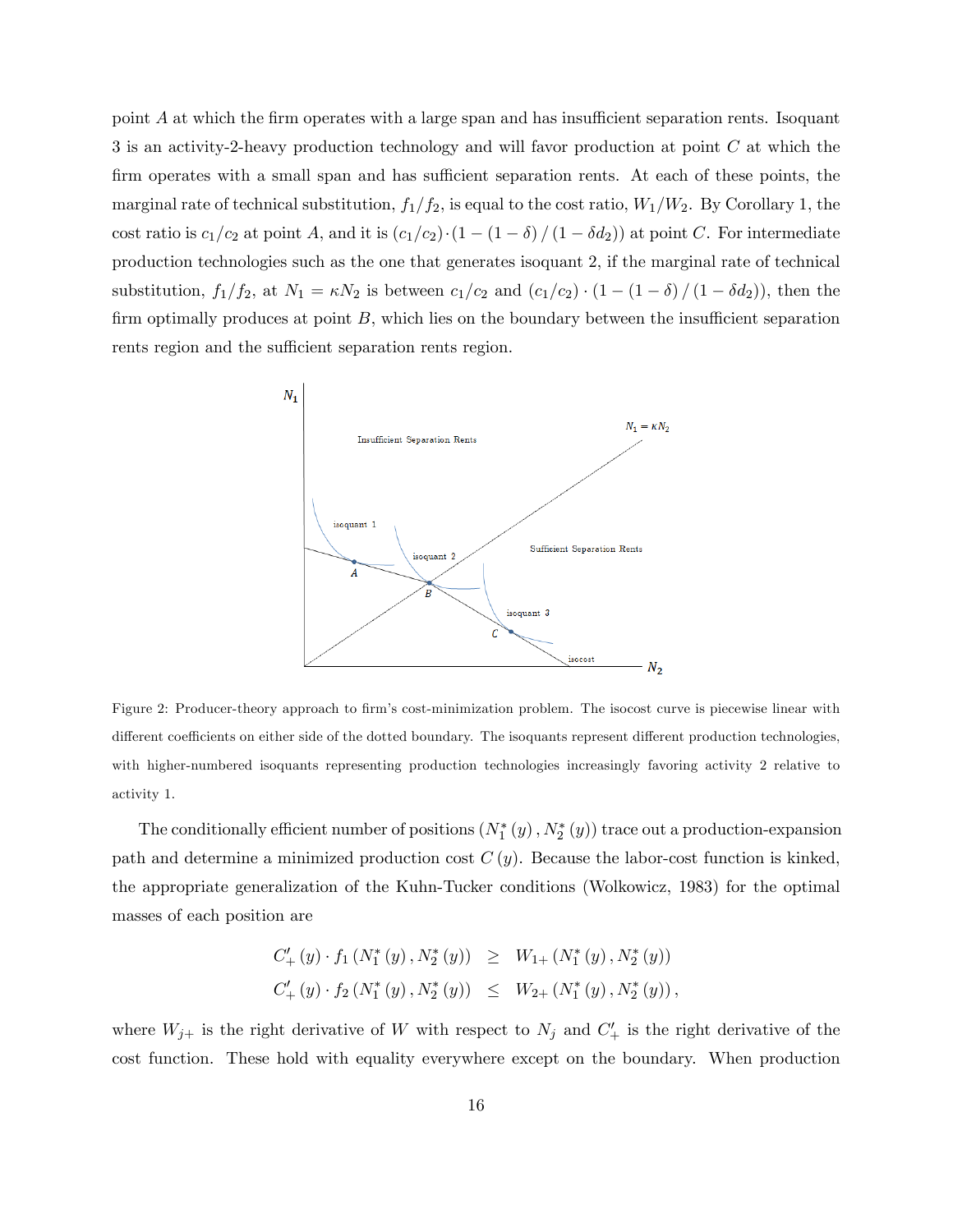expansion favors activity 1, the associated production-expansion path will be convex within each of the two regions, and it will be linear on the boundary. Figure 3 below depicts a productionexpansion path for such a production function.



Figure 3: This figure plots a production-expansion path for a non-homothetic production technology for which expansion favors activity 1. Firms producing at high levels of output optimally operate in the insufficient separation rents region. Firms producing at low levels of output optimally operate in the sufficient separation rents region. Firms producing intermediate levels of output optimally operate on the boundary between the two regions.

Figure 3 highlights the result, summarized in Lemma 3, that the firm's optimal output level determines whether it produces in the sufficient separation rents region or the insufficient separation rents region. As a result, the firm's optimal output level determines the firm's span and therefore its optimal personnel policies.

LEMMA 3. Suppose production expansion favors activity 1. Then there exists two cutoffs,  $y_1$  and  $y_2$  such that the following are true. (i) if  $y^* < y_1$ , the firm's optimal span is  $N_1^*/N_2^* < \kappa$ , (ii) if  $y^* \in [y_1, y_2]$ , the firm's optimal span is  $N_1^*/N_2^* = \kappa$ , and (iii) if  $y^* > y_2$ , the firm's optimal span is  $N_1^*/N_2^* > \kappa$ .

We can compare the optimal personnel policies of firms that operate at large scales and those that operate at small scales. Suppose there is a small firm (denoted by superscript  $S$ ) that operates at  $y^{*S} < y^1$  and a large firm (denoted by superscript L) that operates at  $y^{*L} > y^2$ . Lemma 4 summarizes key differences in the optimal personnel policies for these two firms.

LEMMA 4. Suppose production expansion favors activity 1.  $w_1^{*L} > w_1^{*S}$ ,  $w_2^{*L} > w_2^{*S}$ ,  $p_{12}^{*L} < p_{12}^{*S}$ ,  $p_{22}^{*L} < p_{22}^{*S}$ , and  $v_2^{*L} > v_2^{*S}$ .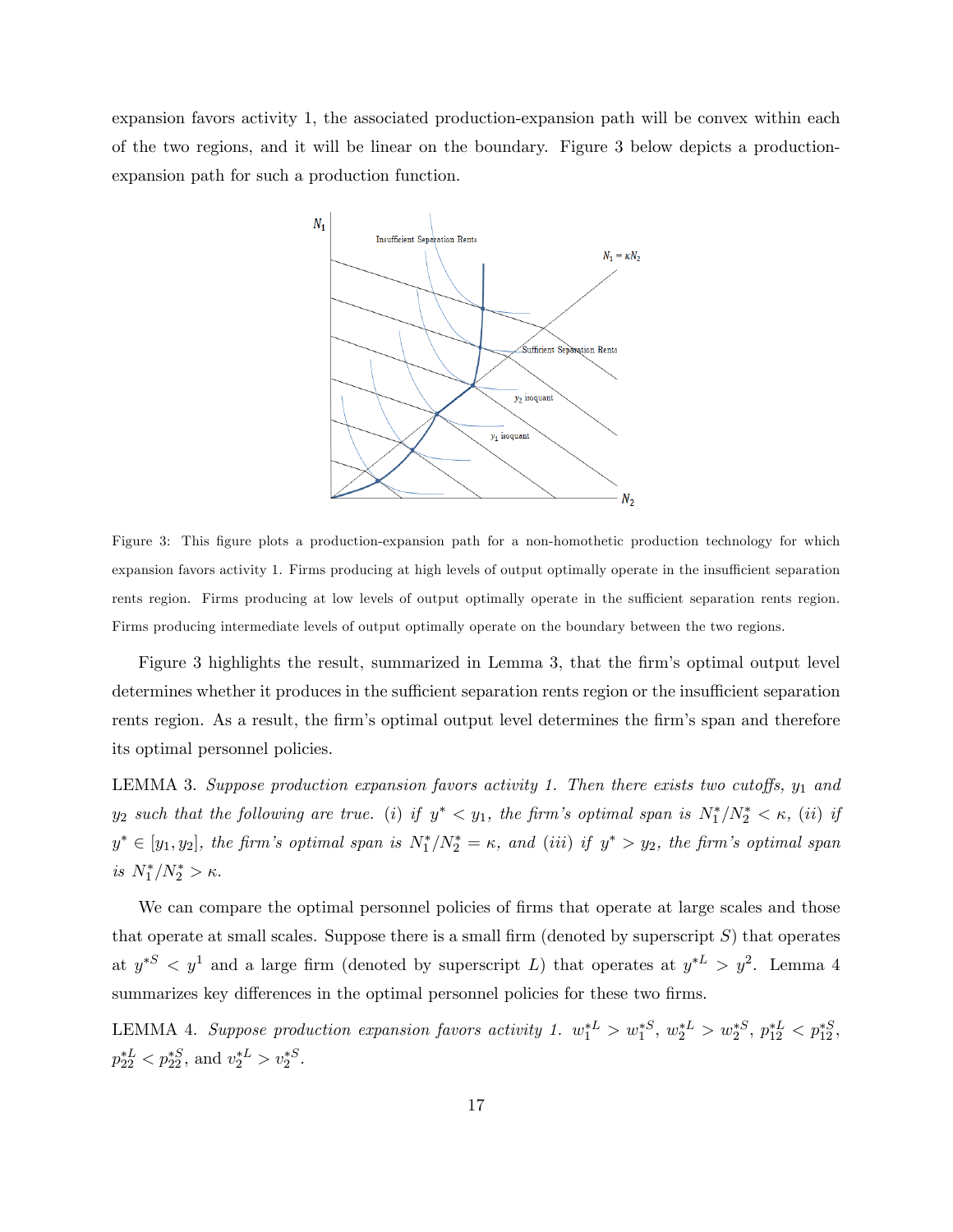Given the conditionally efficient numbers of positions  $(N_1^*(y), N_2^*(y))$ , the firm then wants to choose a level of output to solve the unconstrained program

$$
\max_{y} Py - C(y).
$$

By Corollary 1,  $W_1(N_1, N_2) > w_1^*$  and  $W_2(N_1, N_2) < w_2^*$ . Optimal production occurs at the point where  $C'(y) = P$ , so by the optimality conditions above, bottom workers are paid less than their marginal revenue product, and top workers are paid more than their marginal revenue product. Creating additional positions at the top relaxes the Örmís incentive problem and therefore the Örm will create more positions than would equalize the marginal revenue product with the wage paid to top workers. Similarly, creating additional positions at the bottom tightens the firm's incentive problem, so the Örm will create fewer positions than would equalize the marginal revenue product with the wage paid to bottom workers. These results are summarized in Lemma 5, where we denote by  $MRP_i^* = P \cdot f_i(N_1^*(y^*), N_2^*(y^*)).$ 

# LEMMA 5. For any production function f, at the optimum,  $w_1^* < MRP_1^*$  and  $w_2^* > MRP_2^*$ .

We now examine how an increase in the voluntary turnover rate at the top,  $d_2$ , affects optimal production and optimal personnel policies. Figure 4 depicts the effects of an increase in  $d_2$  for a given labor-cost level. Increasing  $d_2$  increases the threshold span  $\kappa$  below which the firm operates in the sufficient separation rents region. Further, in the sufficient separation rents region, an increase in  $d_2$  increases the wage necessary to motivate top workers, with no offsetting effect on the motivation of bottom workers, leading to a counterclockwise rotation of the isocost line.

Firms operating at points like  $A$  are unaffected by an increase in the voluntary-turnover rate at the top, since they optimally offset this increase by decreasing the forced-turnover rate. Firms operating at points like C optimally reduce the number of positions at the top and the bottom and instead produce at a point like  $C'$ . Firms operating at boundary span points like  $B$  will reduce production and will reduce  $N_2$ , but depending on the production technology, they might increase or decrease  $N_1$ .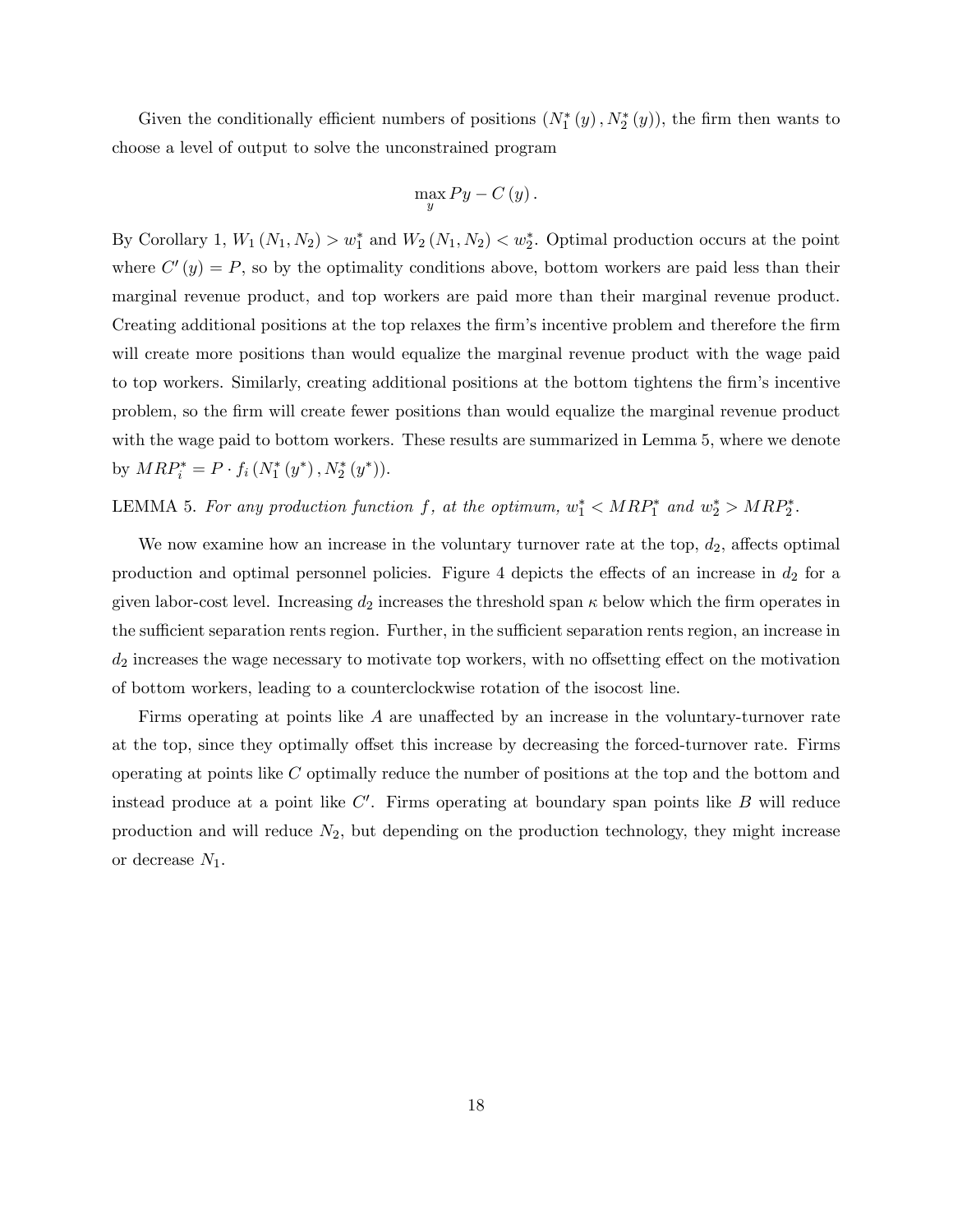

Figure 4: This figure examines the effects of an increase in the voluntary departure rate at the top. Holding labor costs constant, this increase rotates the boundary between the ISR and SSR regions counterclockwise, and it rotates the isocost curve in the SSR region clockwise. If point A was optimal, then it remains optimal. If point B was optimal, then the new optimum will be either B' or B". If point C was optimal, then the new optimum will be C'.

When there are sufficient separation rents, an increase in the voluntary departure rate requires that the firm increase its wages at the top in order to satisfy top-workers' incentive-compatibility constraints. In turn, they will reduce the number of positions at the top (i.e.,  $dN_2^*/dd_2 < 0$ ), and since there are complementarities between activity 1 and activity 2, they will also reduce the number of positions at the bottom (i.e.,  $dN_1^*/dd_2 < 0$ ). These effects of an increase in the voluntary-turnover rate at the top are summarized in Lemma 6.

LEMMA 6. The following are true. (i) If  $N_1^*/N_2^* > \kappa$ , then  $dN_1^*/dd_2 = dN_2^*/dd_2 = 0$ , (ii) if  $N_1^*/N_2^* = \kappa$ , then  $dN_2^*/dd_2 < 0$ , and (iii) if  $N_1^*/N_2^* < \kappa$ , then  $dN_1^*/dd_2 < 0$  and  $dN_2^*/dd_2 < 0$ .

Many other comparative-statics results are possible, but we have narrowed our focus to results that we will discuss in more detail in the next section.

# 6 Discussion of Empirical Implications

Our model delivers a rich set of predictions that are consistent with a broad pattern of evidence, and it provides a framework to think about how the need to manage workers' promotion prospects interact with firm size and the firm's demographics. In this section, we first highlight a number of predictions that accord with a host of stylized facts that prompted the development of early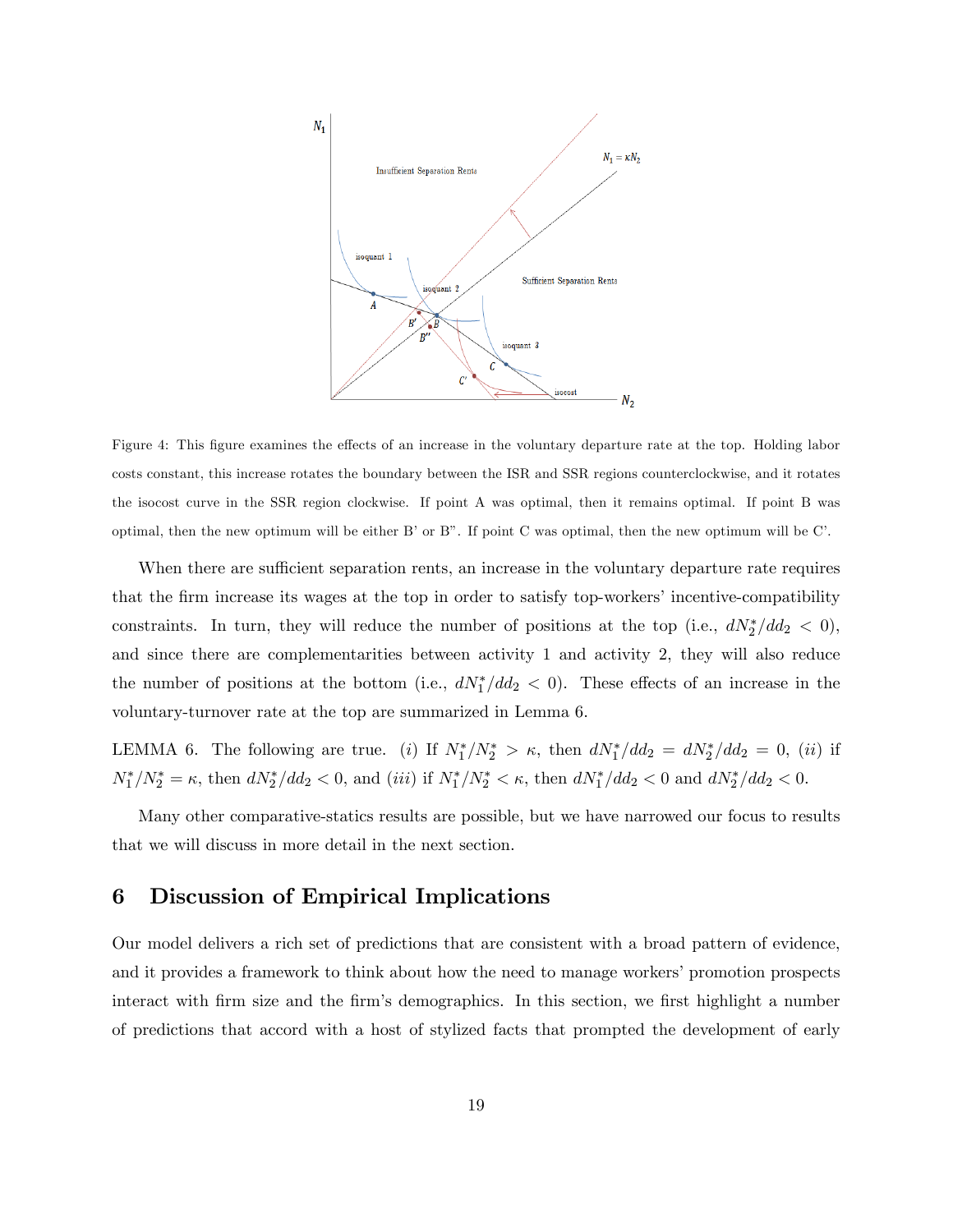models of internal labor markets. These predictions are core to the individual dynamic moral hazard problems between the firm and each worker.

We then highlight two sets of predictions that go beyond the standard facts and arise precisely because workers' careers are managed at the firm-level and therefore involve trade-offs among workers. The first set of implications examine how firm size affects its personnel policies, and relatedly, the career dynamics of its workers. The second set of implications relate the demographics of the workers to the organizations of the Örms. Each of the facts we discuss is likely due to and consistent with many factors beyond the scope of our model, but taken as a whole, they are supportive of our model's main mechanisms and trade-offs.

## 6.1 Features of Internal Labor Markets

Proposition 1 shows that optimal personnel policies give rise to hiring and mobility patterns that are consistent with the functioning of internal labor markets.

OBSERVATION 1. Employees perform different activities at different stages of their career with the firm.

In other words, there is an internal labor market. A core force in our model is the optimal backloading of incentive rents through activity assignments. This force offers a clear rationale for why organizations offer careers internally, an idea that dates back at least to Weber (1947) and was advanced in Doeringer and Piore (1971)'s seminal work on internal labor markets. Because workers in our model are homogeneous, our main mechanism operates independently of the alternative forces of learning about the qualities of employees and firm-specific human-capital acquisition by employees that have also been proposed as reasons why firms link sequences of activities together into careers. We would therefore expect careers within organizations to be important even in settings in which firm-specific human capital and employer learning is less important.

#### OBSERVATION 2. Employees begin their careers in the bottom job.

According to Doeringer and Piore (1971), "Entry into such markets is limited to particular jobs or ports of entry." Indeed, ports of entry appear to be the rule in some industries and countries. For example, Milgrom and Roberts (1992) report that "airlines used a strict system of hiring only at the bottom of the job ladder." As a result, even experienced pilots who lost their jobs due to the industry shake-out in the late 1980s and early 1990s started over at the bottom when they changed airlines. Ken'ichi and Hiroyuki (1988) observe that entry into Japanese firms is limited in the sense that most hiring is done at the time of graduation and mid-career ports of entry are almost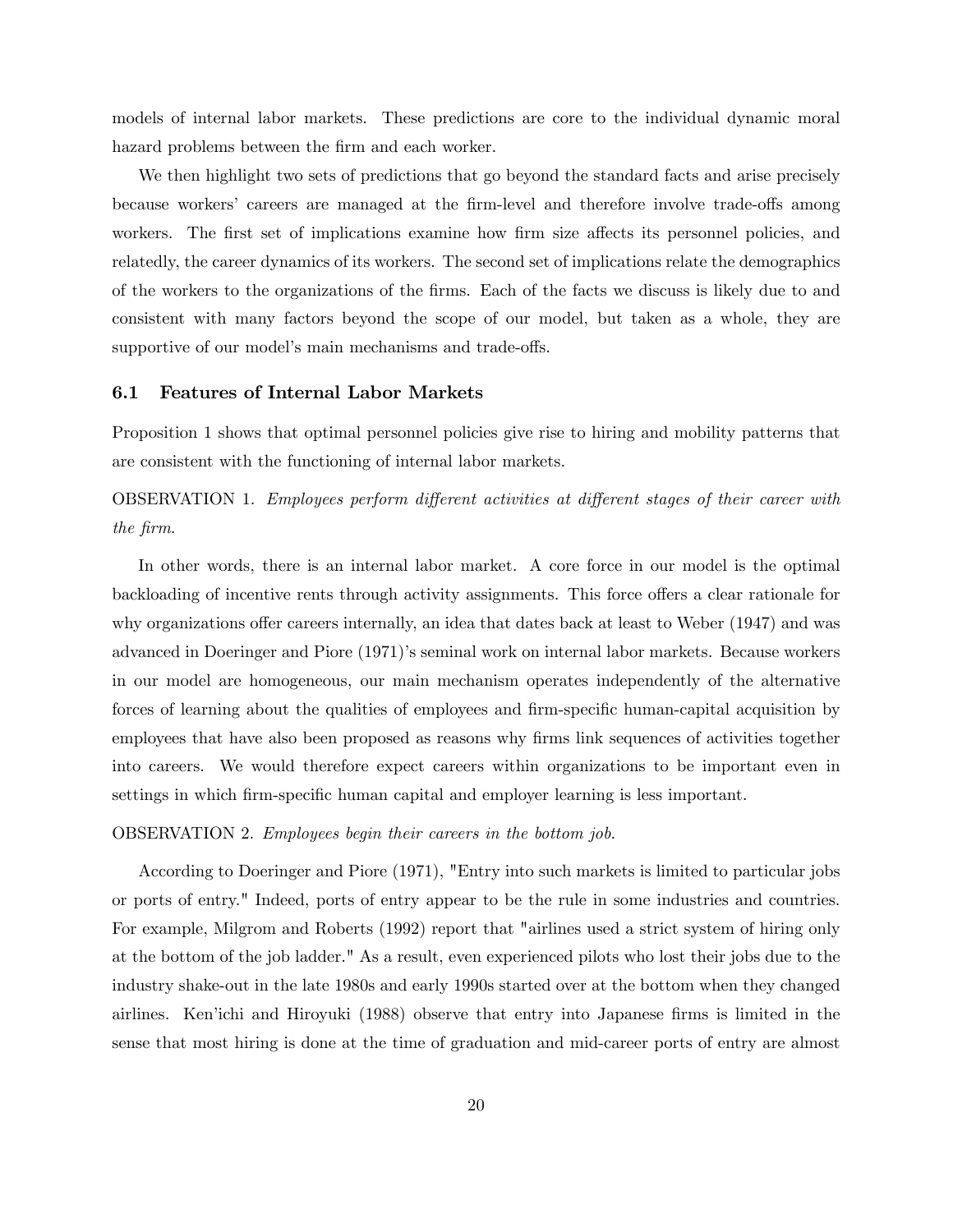non-existent. A port of entry is an extreme feature of a personnel policy that is, of course, not present in every Örm. For example, Baker, Gibbs, and Holmstrom (1994) study detailed personnel records from a large U.S. firm and find that 25% of workers filling higher positions in the firm are hired externally. We discuss below how our model's stark result that there is a port of entry can be cast in terms of insider bias in hiring at the top.

#### OBSERVATION 3. Workers are never demoted.

With a couple recent exceptions (Dohmen et al., 2004; Lin, 2005), studies of detailed personnel data suggest that demotions are rare. For example, in Baker, Gibbs, and Holmstrom  $(1994)$ 's study, demotions almost never occur. Seltzer and Merrett (2000) report similar findings using data from an Australian bank, and Treble et al. (2001) find that demotions are rare in a British servicesector firm. In our model, a firm might in principle want to demote top workers in order to create opportunities for bottom workers. However, because the outside option of top workers is weakly higher than the payoffs bottom workers receive, top workers are better off being forced out of the firm than being demoted. In turn, the firm is better of adopting forced-turnover policies rather than demoting top workers.

### OBSERVATION 4. There are wage jumps at promotion.

Many studies have found that promotions are associated with large wage increases (Murphy, 1985; Lazear, 1992; Baker, Gibbs, Holmstrom 1994a,b; McCue 1996). The wage increases may result from a number of factors such as human capital accumulation (Gibbons and Waldman 1998) and signaling of ability to the outside market (Waldman 1984). Lazear and Rosen (1981)'s labormarket tournament model provides one of the first incentive-based explanations for large wage increases upon promotion–these wage increases are used to provide incentives for effort for workers at the bottom of the job ladder. But in principle, the wage increases could have taken the form of a large one-time bonus. In our model, these wage increases optimally serve not only to provide incentives for bottom workers, but they also provide incentives for top workers. In other words, if a worker is willing to work hard to get a promotion, he will also be willing to work hard to keep that job to which he has been promoted.

OBSERVATION 5. Wages at the bottom are below workersímarginal revenue product. Wages at the top exceed workers' marginal revenue product.

Lemma 5 shows that at the conditionally optimal scale, bottom workers' wages are below their marginal revenue product. This reluctance to hire workers whose marginal revenue product exceeds their wages arises, because hiring an additional worker at the bottom reduces the promotion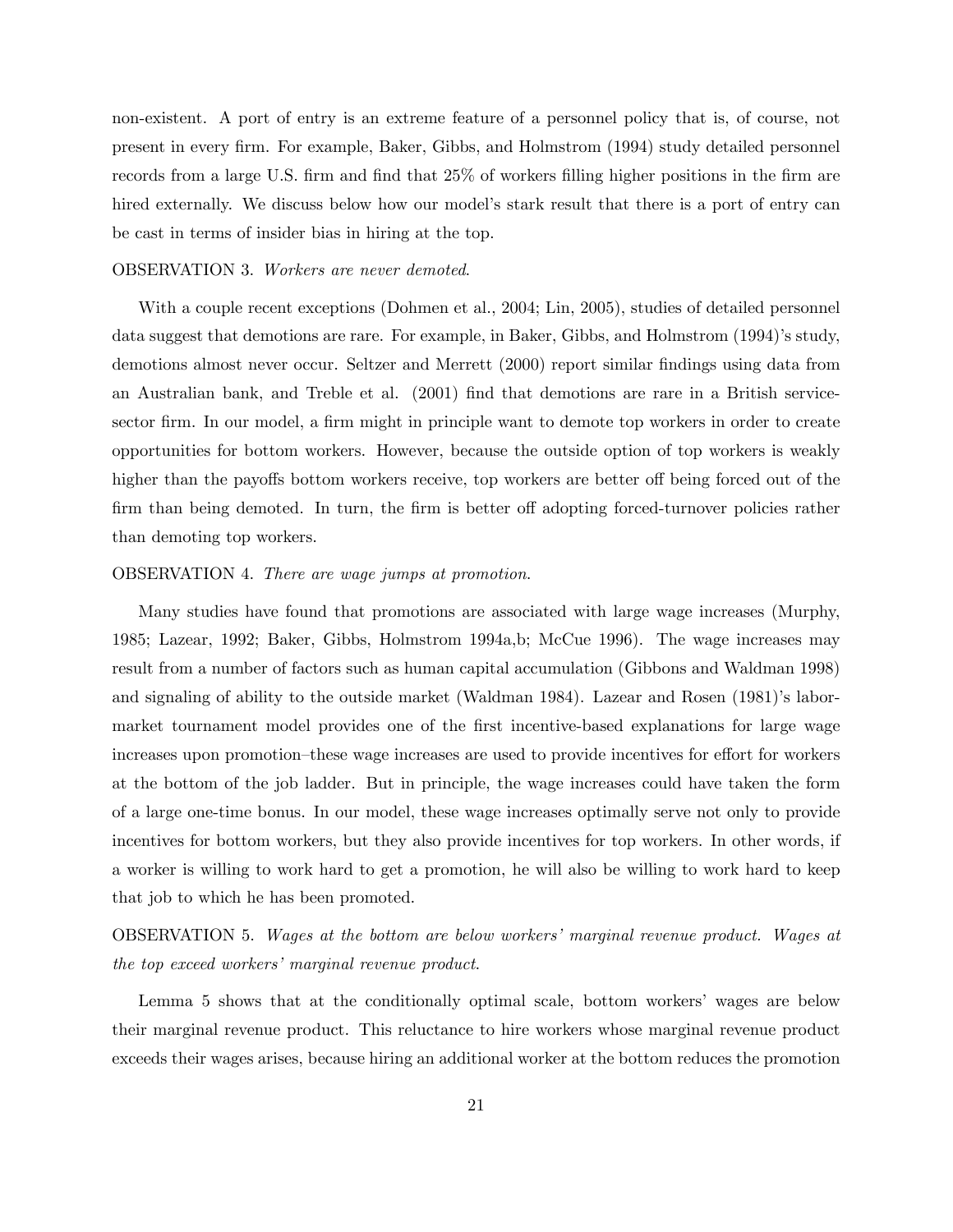prospects of other workers at the bottom, giving rise to a shadow cost of additional bottom positions. This wedge between marginal revenue product and wages can manifest itself as often-lamented "headcount restriction" policies that human-resource departments put in place.

On the áip side, top workersí wages exceed their marginal revenue product. Taken together with the prediction that workers start with the bottom job and receive a wage below their marginal product of labor, this implies that the wage growth increases faster than the productivity growth. This is a well known prediction from the incentive-based theory of labor market, and has received considerable empirical support; Lazear (1979), Medoff and Abraham (1981), Lazear and Moore  $(1984)$ , Hutchens  $(1987)$  and Kotlikoff  $(1992)$ . The existing theories typically focus on wage gains on the job. Here, we show that another source of wage gain is that older workers are assigned to better paying jobs.

### 6.2 Organizational Demographics

Our results suggest that workers' careers are optimally interlinked: firms may adopt policies that affect one set of workers in order to improve incentives for a different set of workers. Further, changes in labor-market conditions that affect turnover at one level of the organization will, through endogenous changes in personnel policies, affect workers' entire career paths.

### OBSERVATION 6. Firms may adopt forced-turnover policies to create promotion opportunities.

In the United States, prior to 1986 when it was outlawed, many firms put in place mandatoryretirement programs often with the stated objective of creating promotion opportunities for the young. For example, Cappelli (2008) reports that executives at Sears put in place mandatory retirement policies "entirely to keep the lines of advancement open." The U.S. Department of Labor (1981) surveyed employers regarding this practice and summarized their results as follows, "When firms were asked for reasons for using mandatory retirement, all firms, but particularly large firms, put greatest emphasis on assuring promotional opportunities for younger workers." Recently, Hong Kong Civil Service Bureau (2014) in determining whether to increase the mandatory retirement age for civil servants wrote, "Any proposal for extending the service of staff beyond retirement age must be carefully balanced against its adverse impacts on the promotion prospects of serving o¢ cers and the need for healthy injection of new blood into the civil service."

Forced-turnover policies are not limited to mandatory-retirement programs. Many firms, including GE, Motorola, Dow Chemical, IBM, and in the past, Microsoft, put in place "stack ranking" or "vitality curve" policies in which a fraction of workers at each level of the hierarchy is regularly dismissed. Descriptions of these policies often emphasize both the motivational effects of dismiss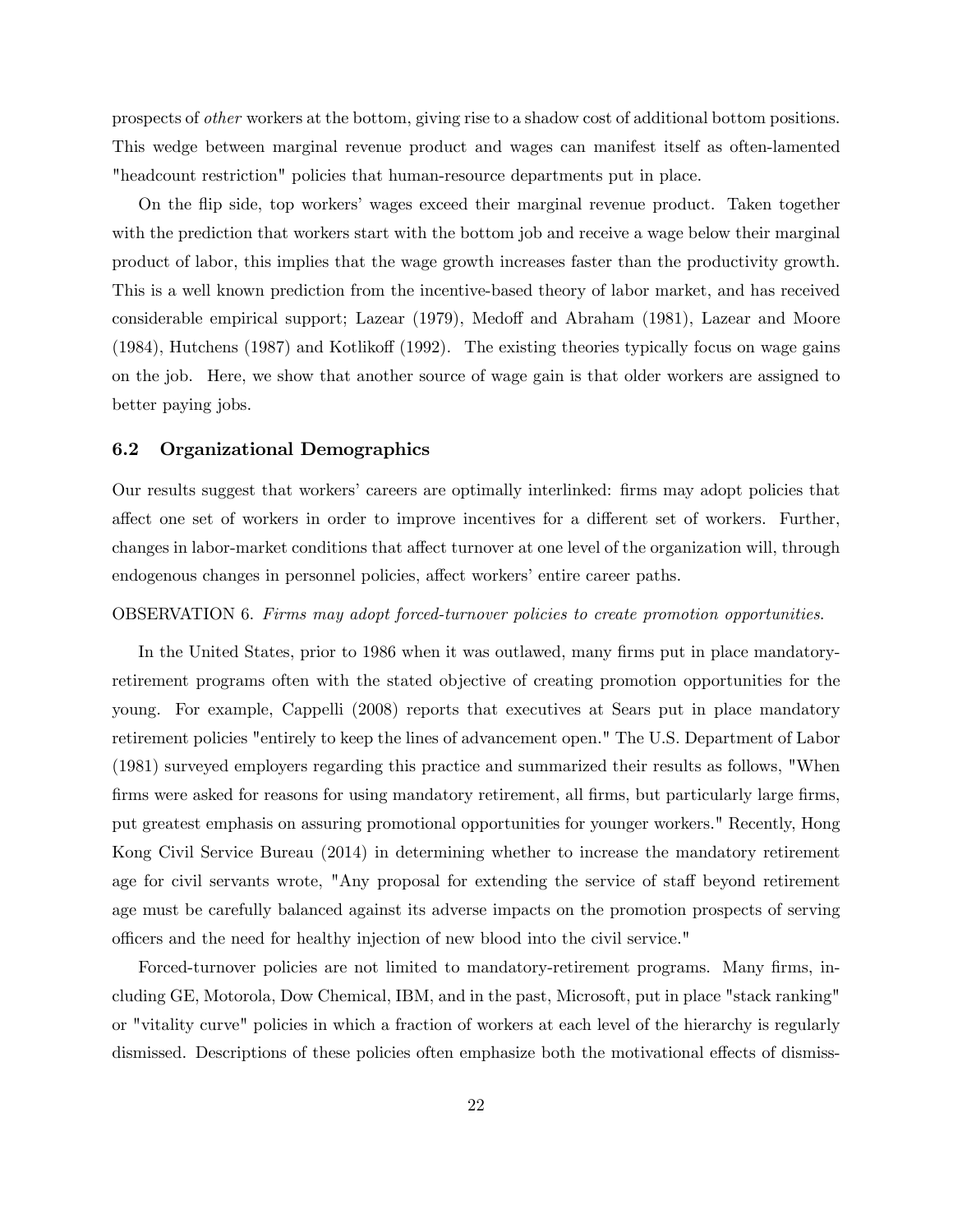ing low-performing workers and that dismissing workers in higher positions creates opportunities throughout the Örm.

Lazear (1979) provides a justification for mandatory-retirement policies as being part of an optimal long-term employment contract in which wage payments are backloaded in order to motivate workers, and the value of a workers' entire wage stream equals the entire stream of his contribution to profits. At termination, a worker's spot wages optimally exceed his marginal product, and therefore retirement would not be ex-post voluntary and so has to be mandated. In our model, as in Lazear's, backloaded compensation implies that workers are paid less than their marginal product when young and more than their marginal product when old. However, older workers are not fired because their wages exceed their marginal products–their replacements, old or young, will also have to be paid wages exceeding their marginal products. Rather, old workers may be fired precisely to increase the vertical flow of workers through the organization. This result holds even though young workers know they may be forced out after being promoted.

As we will see in the next section, frictions in wage payments are key to our results on forcedturnover policies. In firms that make extensive use of pay-for-performance bonuses, forced-turnover policies are unnecessary. Our model therefore suggests that forced-turnover policies are more likely to be prevalent in organizations in which pay is less flexible.

OBSERVATION 7. Increased turnover at the top may lead to less employment at the bottom and less hiring at the bottom.

Even though forced-turnover policies may be optimal for some firms, the desirability of pushing workers out in order to create opportunities for others does not hold universally. Yet this motive has been cited extensively as a justification for increasing the generosity of government retirement programs. For example, in the UK, the Job Release Scheme "was introduced in 1977 and was described as ëa measure which allows older workers to retire early in order to release jobs for the registered unemployed.<sup>'"</sup> (Banks, Blundell, Bozio, Emmerson, 2010 p. 7). Changes in the skill mix notwithstanding, the argument has some intuitive appeal. After all, in the steady state, hiring at the bottom of the organization is carried out exactly to offset departures from the firm. That is,  $H_1^* = d_1 N_1^* + D_2^* N_2^*$ , where  $D_2^*$  represents the sum of the voluntary and involuntary departure rates at the top. All else equal, an increase in the rate of voluntary departures at the top increases hiring at the bottom, since  $\partial H_1^* / \partial d_2 = N_2^* > 0$ . However, in response to an increase in the voluntary departure rate, firms optimally adjust their personnel policies and the number of workers they employ. That is,

$$
\frac{\partial H_1^*}{\partial d_2} = d_1 \frac{\partial N_1^*}{\partial d_2} + d_2^* \frac{\partial N_2^*}{\partial d_2} + \frac{\partial D_2^*}{\partial d_2} N_2^*.
$$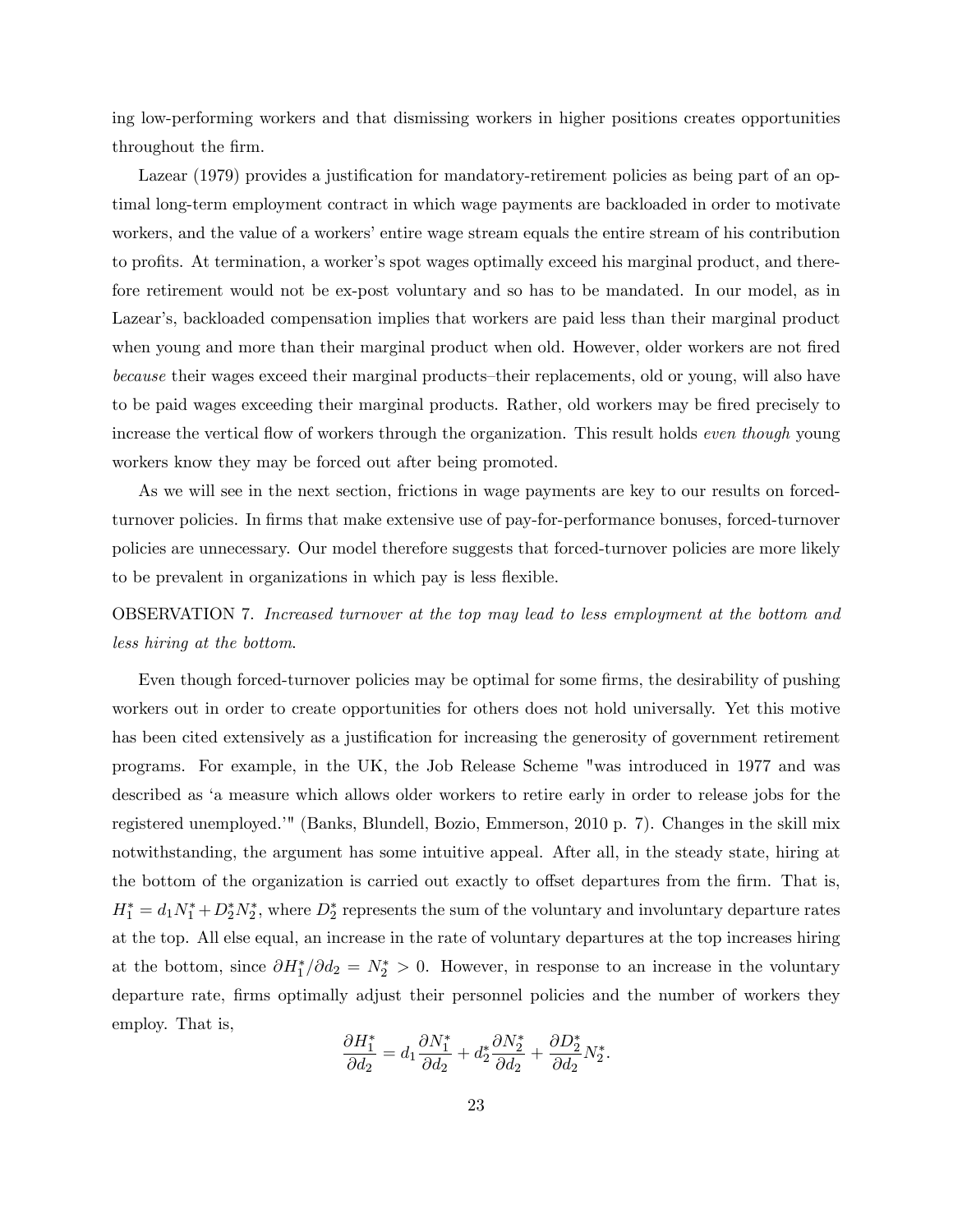We show in Lemma 6 that an increase in the voluntary departure rate at the top of the firm can lead to a decrease in the steady-state employment level at the bottom of the firm. The reasons for this are two-fold. First, when there are insufficient separation rents, firms adopt forced-turnover policies. An increase in the rate of voluntary departures causes the Örm to scale back on these forced-turnover policies (i.e.,  $\partial D_2^*/\partial d_2 = 0$ ), but they otherwise make no other changes. In other words, firms are already able to expand opportunities for entry-level workers by increasing turnover at the top and will do so themselves when they find it profitable. Second, when there are sufficient separation rents, an increase in the voluntary departure rate causes the firm to reduce the number of positions at the top and at the bottom (i.e.,  $dN_i^*/dd_2 < 0$ ).

Empirically, the effects of increased retirement rates on the employment of younger workers is exactly the opposite of the objectives stated for the Job Release Scheme. Using changes in the generosity of government retirement programs in twelve countries in the 20th century, several authors have shown that when government retirement programs became more (less) generous, older workers retired earlier (later), and youth and prime-age unemployment went up (down). (Gruber and Wise, 2011). The flow constraint in our model captures the intuition behind proposals like the Job Release Scheme, but it also highlights organizational reasons for why its intended outcomes might fail to materialize.

## 6.3 Firm Size, Span, and Workers' Careers

In this section, we contrast the careers of workers working in large firms relative to those of workers working in small firms. We group our model's predictions into static, cross-sectional observations and dynamic predictions relating to a worker's entire career. The first set of predictions speaks to the firm size-wage effect that has been widely documented in labor economics (see Oi and Idson, 1999 for a survey). The second set of predictions is consistent with the findings of many disparate single-firm studies.

To think about these issues in the context of our model, we make use of the empirical pattern that larger Örms tend to have larger spans (see Rushing, 1966; Blau and Schoenherr, 1971; Kasarda, 1971, Colombo and Delmastro 1999 for cross-sectional evidence of this pattern; see Caliendo, Monte, and Rossi-Hansberg, Forthcoming, for recent evidence related to within-firm growth). That is, we make the assumption that expansion favors activity 1, and we explore the implications of this assumption for the effects of firm size on workers' careers. As in Lemmas 3 and 4, we will consider a small firm to be one that operates in the sufficient separation rents region, and we consider a large firm to be one that operates in the insufficient separation rents region.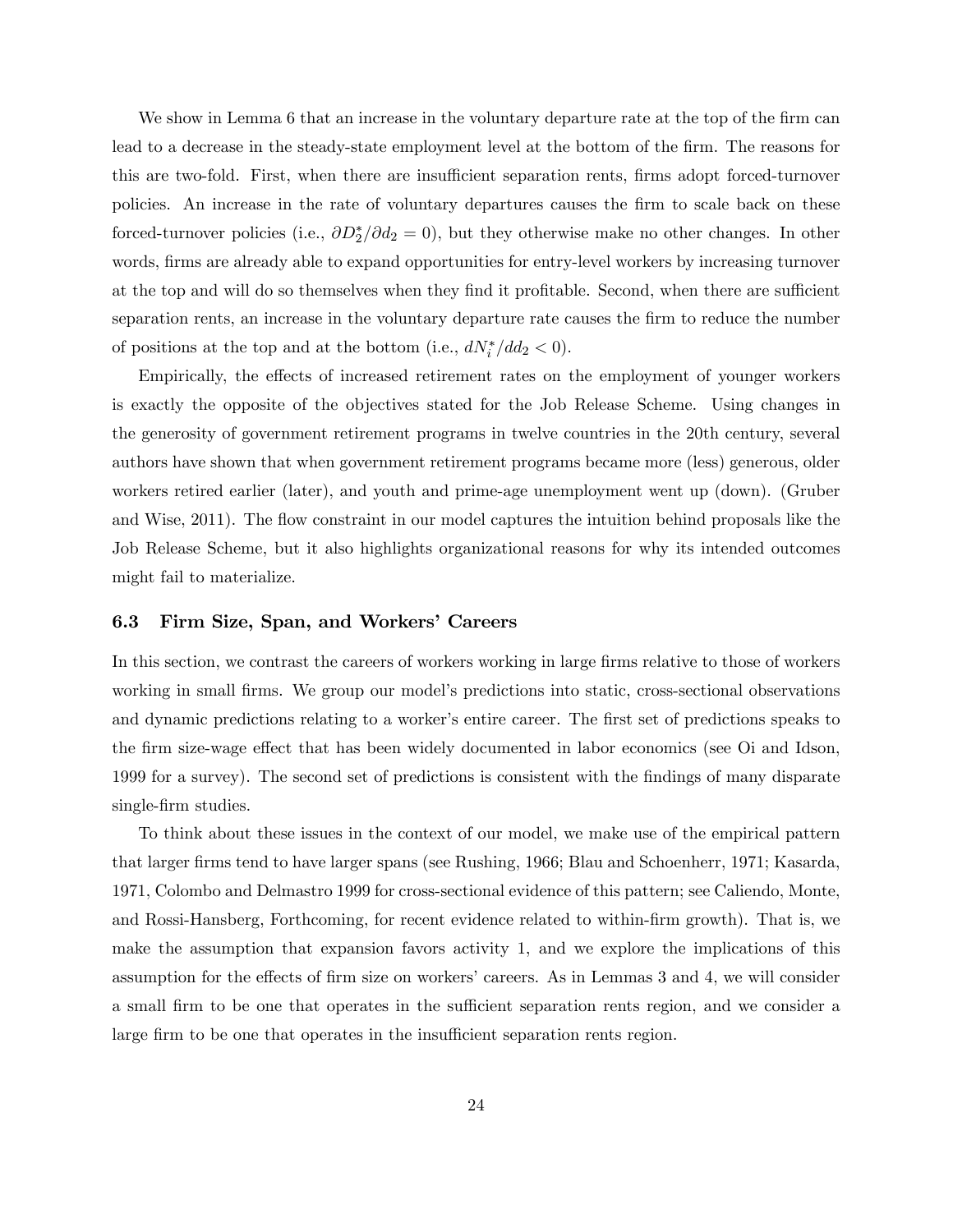#### OBSERVATION 8. Larger firms pay higher wages for all workers.

A positive relationship between firm size and wages has been documented in many studies going back to at least Moore (1911) (Brown and Medoff, 1989; see Oi and Idson, 1999 for a review of the literature). Our explanation is closest to the efficiency-wage story that was originally posited as an explanation for the size-wage effect. Under the efficiency-wage explanation, larger firms have relatively worse monitoring technologies, which corresponds to a lower  $q_i$  in our model, and therefore have to offer higher wages for all workers.

In contrast to the efficiency-wage explanation, in our model, firms need not possess different technologies in order for a size-wage effect to exist. In our model, a small firm has a small span, which means that bottom workers' promotion prospects are relatively strong. As a result, the firm can offer bottom workers a lower wage, while still keeping these workers motivated. In such firms, top workers have full job security and therefore can be motivated with a relatively lower wage. Our model generates a firm size-wage effect, but the primary mechanism through which it operates is through a firm span-wage effect. We would therefore predict that controlling for a firm's span in a regression of wages on firm size should reduce the magnitude of the size-wage effect. To the best of our knowledge, there are no studies showing a size-wage effect controlling for firm span or promotion prospects.

#### OBSERVATION 9. Larger Örms have more of an insider bias in hiring at the top.

The stark result that in an optimal personnel policy, hiring only occurs at the bottom is due in part to worker homogeneity. The result is more continuous, however, in a way we shall make precise. Suppose the Örm has a one-time opportunity to hire into the top job an external candidate whose incremental productivity over existing workers is  $\Delta$  (i.e., the incremental increase in the NPV of future profits from hiring this worker are  $\Delta$ ). Since workers in the top job receive rents of  $v_2^*$ , if the firm hires this external worker, the firm has to offer him total rents of  $v_2^*$ . In contrast, if the firm instead hires into the bottom job and promotes a bottom worker instead, the firm will pay total rents of 0, since the expected future rents from eventually being promoted are extracted from the bottom worker. As a result, the firm will hire the external candidate into the top job only if  $\Delta > v_2^*$ .

The firm therefore exhibits an insider bias in hiring into higher-level positions, for which there is empirical support. For example, Huson, Malatesta and Parrino (1994) Önd that outside CEOs bring about better firm performance; Agrawal, Knoeber, and Tsoulouhas (2006) find that external candidates are superior to internal candidates in observable qualities; and Oyer (2007) finds that there is an insider advantage for tenure decisions for academic economists.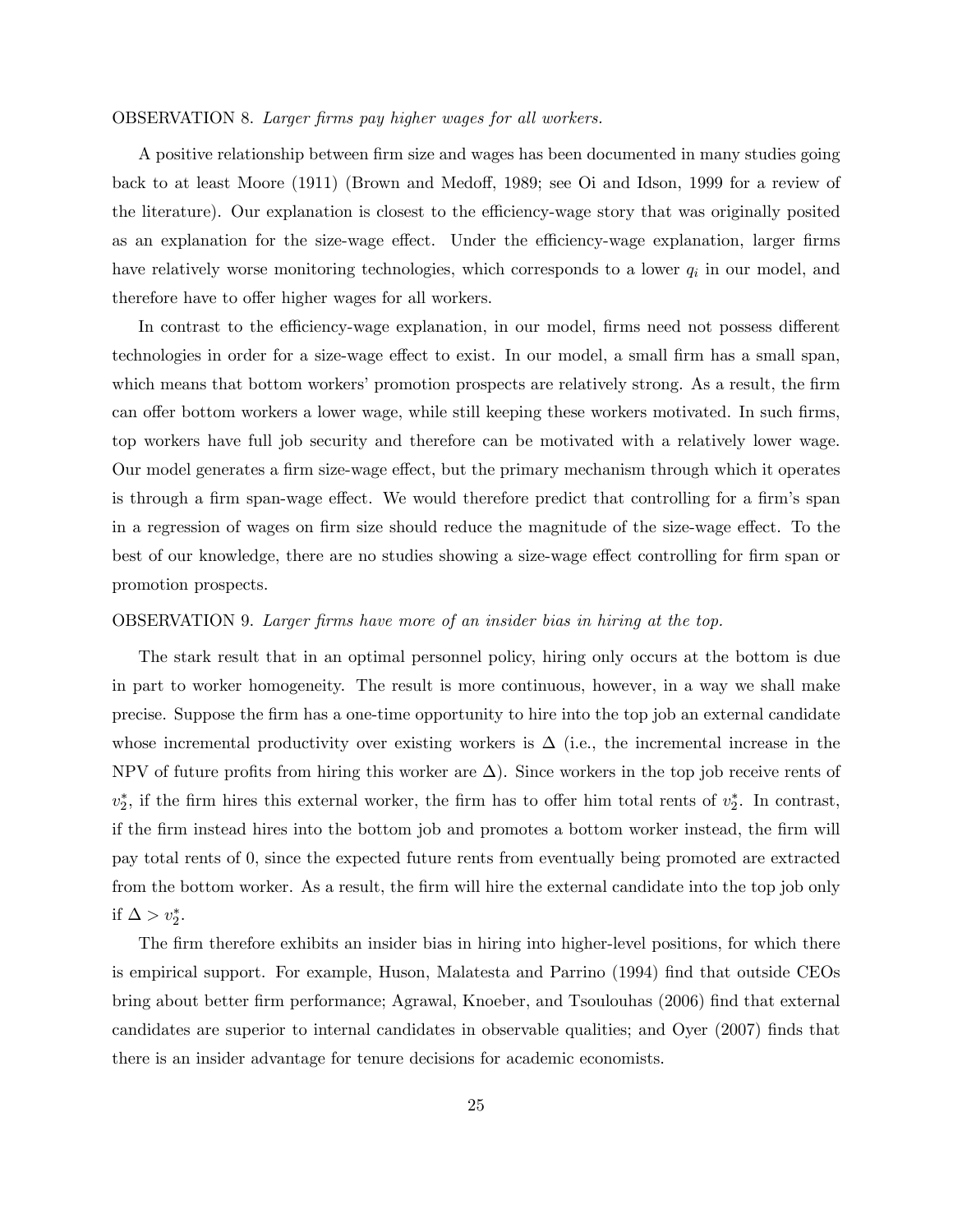Since larger firms offer greater rents to top workers than smaller firms do, the insider bias in hiring at the top is greater in larger firms. There is extensive support for the idea that larger firms have more of an insider bias for hiring CEOs (Dalton and Kesner, 1983; Lauterbach and Weisberg, 1994; Parrino, 1997; Lauterbach, Vu, and Weisberg, 1999; Agrawal, Knoeber, and Tsoulouhas, 2006). More broadly, in a nationally representative sample of UK firms, recent papers find support for a positive size-insider bias relationship (DeVaro and Morita, 2013; Bond, 2014).

DeVaro and Morita (2013) explain this positive relationship between firm size and insider bias in hiring at the top by arguing that firms differ in the "returns to managerial capability." Firms with greater returns to managerial capability will hire more workers at the bottom and therefore operate at a larger scale. Additionally, the returns to training subordinates to become managers and the returns to promoting from within are higher in such firms. In equilibrium, there is therefore a positive correlation between firm size and insider bias in hiring at the top, driven by unobserved returns to managerial capability. In contrast, our model suggests that this positive relationship is likely to hold even among firms within narrowly defined industries, for which one might expect the returns to managerial capability to be similar.

OBSERVATION 10. Larger Örms have higher starting wages and higher wages for the promoted workers, but the promotion prospects for bottom workers are worse.

We conclude this section with a discussion of how firm characteristics affect workers' wage and career dynamics. Workers in larger Örms begin their employment with higher wages but worse promotion prospects than workers in smaller Örms. Their promotion prospects are worse, because larger firms optimally choose to have larger spans, which in essence creates more competition among bottom workers for promotions. To maintain incentives through promotions, larger firms also choose higher wages at the top and put in place forced-turnover policies to create more vacancies at the top. Nevertheless, expected future rents for bottom workers in larger firms are smaller than they are for bottom workers in smaller firms, and therefore to keep bottom workers motivated, the firm offers higher wages at the bottom.

While we are unaware of any studies that directly examine how firm size is related to career dynamics, a number of papers have shown relationships between firm size and various aspects of wage and promotion dynamics. Taken together, their results are consistent with our predictions. For example, Barron, Black, and Loewenstein (1987) and Brown and Medoff (1989) find that larger firms offer higher starting wages. Others find that the wage differential is larger at higher levels of the hierarchy (Brown, Hamilton, and Medoff, 1990; Meagher and Wilson, 2004). In terms of our predictions regarding promotion prospects, Belzil and Bognanno (2008) study the careers of over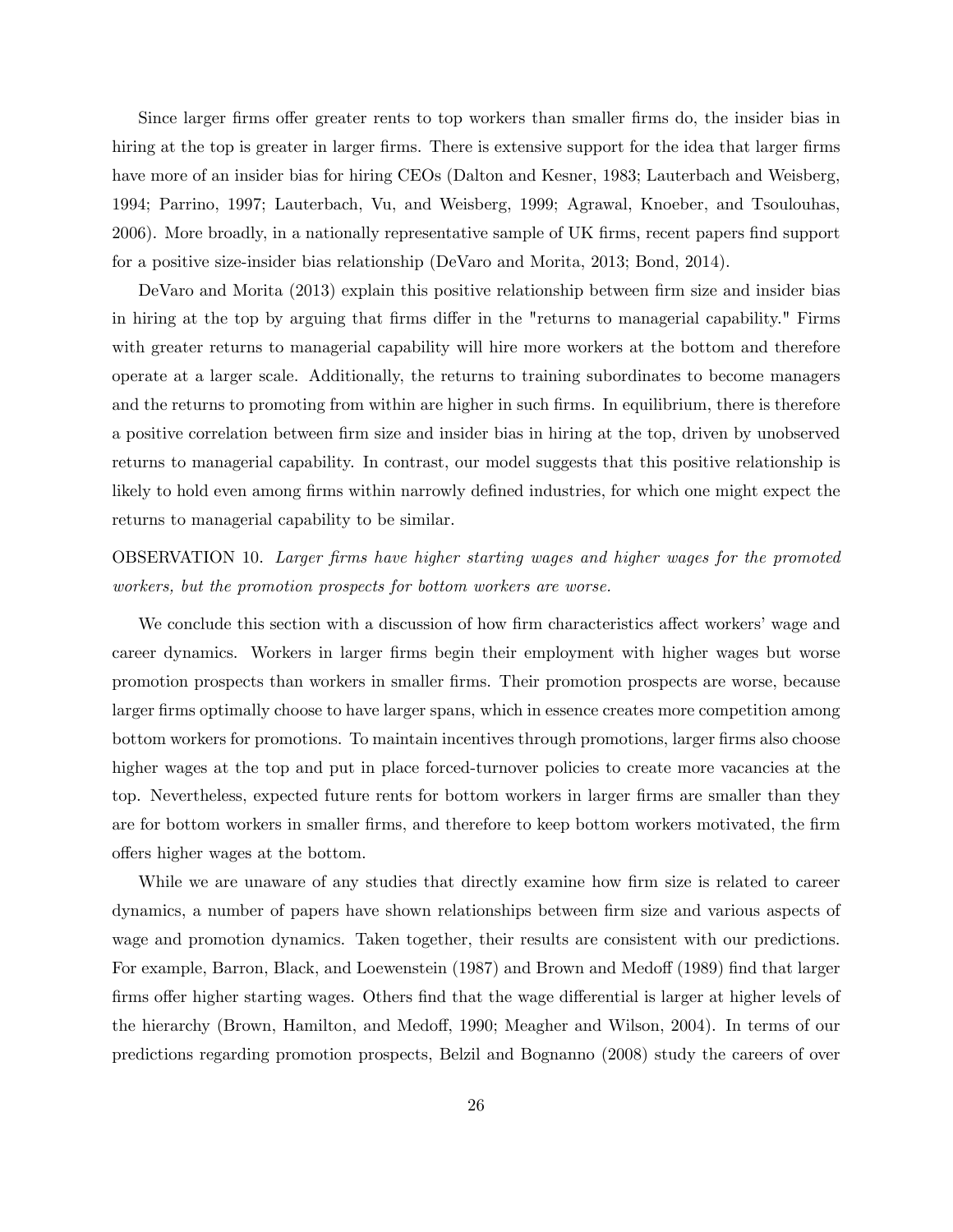30,000 American executives across many Örms and Önd that the rate at which they are promoted to higher positions is negatively related to the size of their employers.

Rebitzer and Taylor (1995) study the labor market for lawyers and, in particular, focus on the relationship between firm size and various aspects of career dynamics. They find that larger law firms offer higher wages to both their associates and partners, and they interpret these findings as evidence against an efficiency-wage model-higher pay for partners in larger firms should be viewed as backloaded pay for associates, implying that associates should have lower wages in larger firms. In larger Örms in our model, bigger wage increases upon promotion do not imply lower wages at the bottom, because bottom workersí promotion prospects are lower. Indeed, this is consistent with Galanter and Palay (1991)'s broad study of law firms in which they claim that, "the chances of promotion to partner are accordingly lower in big Örms than small Örms."

The differences in career dynamics between small firms and large firms, of course, are likely to result from many other factors, notably differences in the quality of labor. As a result, many of the empirical Öndings above have alternative explanations, and moreover, there are aspects of wage dynamics that cannot be explained by our model. For example, Barron, Black and Loewenstein  $(1987)$ 's finding that larger firms offer higher within-job wage growth is beyond the scope of our model, because we assume wages are tied to jobs. Nevertheless, there is some evidence that a firm's hierarchical span is positively related to wage growth upon promotion (Smeets and Warzynski, 2008; Garicano and Hubbard, 2009).

# 7 Pay-for-Performance Contracts

In our main model, we made the assumption that wages are tied to activities. This assumption ruled out both performance pay and other more flexible compensation arrangements such as seniority-based pay increases within an activity. We now expand the firm's contracting possibilities by allowing firms to write history-contingent pay-for-performance contracts, but we assume that workers are subject to a limited-liability constraint. We therefore solve for optimal historycontingent pay-for-performance contracts, and we show that they share most of the features of optimal personnel policies in the main model. One notable difference, however, is that optimal pay-for-performance contracts no longer require forced turnover, even if the firm's span is large. Contractual flexibility therefore interacts with the organization of internal labor markets.

Specifically, we assume that the firm pays a minimum wage  $\underline{w} \geq 0$  at the beginning of each period and a performance-contingent bonus  $b_t \geq 0$  at the end of each period. As in the main model, we assume that any worker who is caught shirking is terminated with probability 1, and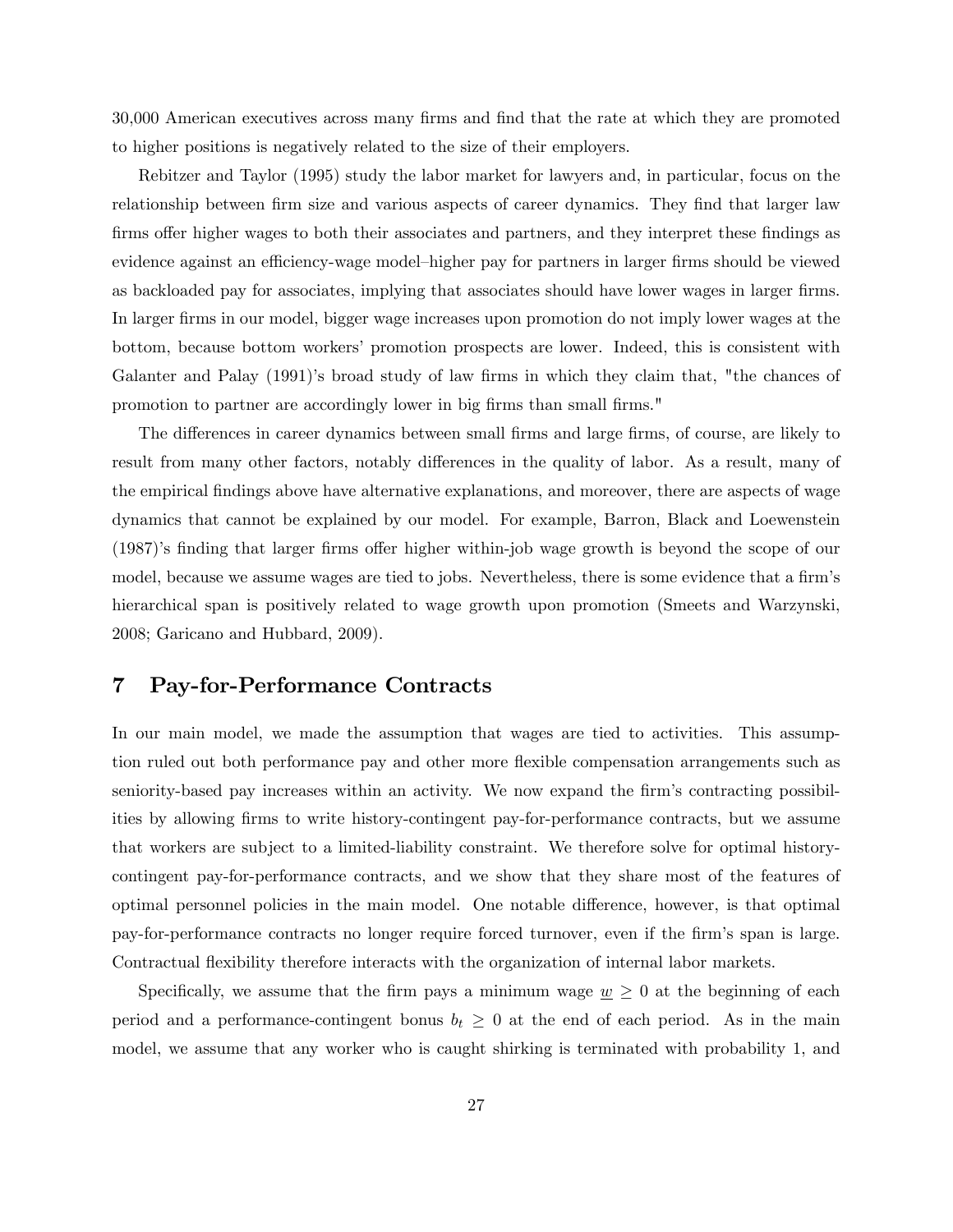he also receives no bonus. Indeed, this constitutes an optimal penal code. If a worker is not caught shirking, the firm pays a bonus  $b_t \geq 0$ , which can depend on the worker's entire past employment history within the firm. For a worker in his t-th period in the firm, his employment history can be described as  $h^t = (h_1, \ldots, h_t)$ , where  $h_s \in \{1, 2\}$ ,  $s = 1, 2, \ldots, t$  denotes the activity the worker was assigned in period s. We also assume that the firm's assignment policy depends on  $h^t$ . Denote  $p_i(h^t)$ ,  $i = 1, 2$  as the probability the worker will be assigned to activity i next period. The complementary probability  $1 - p_1(h^t) - p_2(h^t)$  is the forced-turnover rate for a worker with employment history  $h^t$ . We assume that the firm offers the same contract to all workers, so the firm's optimal personnel policy in this setting can be described by  $\{b(h^t), p_1(h^t), p_2(h^t)\}_{t=1}^{\infty}$ .

Since bonuses and activity assignments can depend on the worker's entire employment history, this extension allows for a variety of personnel policies. For example, we are allowing firms to adopt seniority-based promotion policies in which each worker performs, say, activity 1 for a number of periods before being promoted to activity 2. Firms can rotate workers among jobs as well. We are also allowing the firm to backload pay by increasing the size of performance bonuses as the worker accumulates more time on the job. The set of feasible contracts and personnel policies is therefore large, but the optimal personnel policy takes a simple form.

To describe the optimal personnel policy, define the incentive rents under pay-for-performance for activity i as  $r_i = (1 - q_i) c_i / q_i$ . As in the main model, we assume that  $r_2 > r_1$ , so activity 2 requires greater incentive rents, either because its associated effort costs are higher or because performance is more difficult to monitor. As in the main model, there is a top job and a bottom job. Activity 1 is performed by workers in the bottom job, and activity 2 is performed by workers in the top job.

PROPOSITION 2. An optimal personnel policy has the following features: (i) Hiring occurs only in the bottom job. (ii) There is a well-defined career path: bottom workers stay in the bottom job or are promoted. The promotion rate is constant and given by  $d_2N_2/((1 - d_1) N_1)$ . Top workers are never demoted. Workers are not fired unless they are caught shirking. (iii) The performance bonus in the top job is constant and independent of the firm's span. The performance bonus in the bottom job is also constant, and it is equal to zero if the span  $N_1/N_2$  is below a threshold and positive and increasing in the span above this threshold.

Proposition 2 shows that performance bonuses within each job are stationary–under the optimal personnel policy, pay is optimally backloaded across jobs rather than within jobs. An internal labor market therefore emerges. New hires enter the firm through a port of entry in which they perform the low-rent activity; incumbent workers climb a job ladder, and there are no demotions on the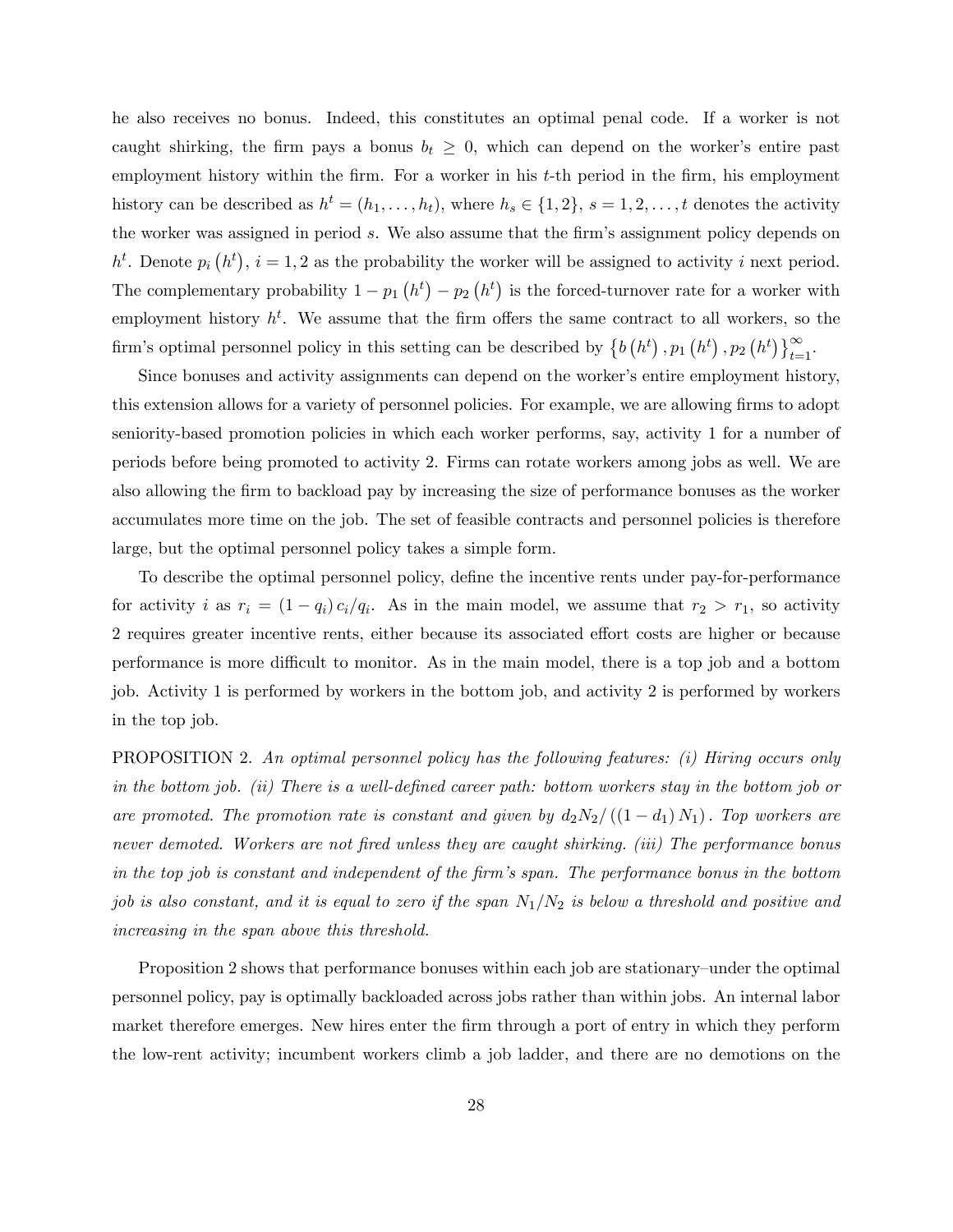equilibrium path. As in the main model, the firm's span affects the form of the optimal personnel policy.

As in the main model, if the firm's span is below a threshold, separation rents created from voluntary turnover at the top, along with minimum-wage payments are enough to motivate bottom workers. In this sufficient-separation rents case, workers in the top job receive the minimal incentive bonus necessary to motivate them. Workers in the bottom job are not given performance bonuses, and therefore their pay in each period is equal to  $\underline{w}$ . No workers are terminated unless they are caught shirking. As in the main model, top workers receive rents equal to the incentive rents for activity 2, and workers in the bottom are motivated by the rents they get from receiving minimumwage payments and from the prospects of being promoted to the top job. When there are sufficient separation rents, promotion prospects are therefore sufficiently strong to ensure bottom workers remain motivated, even though they receive no immediate bonuses for their work.

If the firm's span exceeds the threshold, we say that there are insufficient separation rents. Top workers again receive the minimal incentive bonus necessary to motivate effort. Workers in the bottom job now receive positive performance bonuses, and the bonus amount increases with the firm's span. Again, no workers are terminated unless they are caught shirking. As in the main model, the firm adjusts its personnel policy to provide additional incentives for the bottom workers when the prospects of being promoted to the higher-paying job alone is not enough to motivate bottom workers. In contrast to the main model, however, the Örm does not do so by increasing rents and putting in place forced-turnover policies at the top. Rather, the firm optimally increases performance bonuses at the bottom.

Before focusing on the differences, we note that when pay-for-performance contracts are possible, optimal personnel policies share many features with those of the main model. These similarities arise because the same set of economic forces are at work both when wages are tied to jobs and when bonuses payments are allowed, but the workers are subject to limited-liability constraints. In particular, optimal incentive provision at the individual-worker level implies that firms should first assign workers to the low-rent activity before promoting them to the high-rent activity, since doing so allows the firm to reuse the incentive rents for the top job to motivate both top and bottom workers. This mechanism is responsible for the emergence of internal labor markets. At the firm-level, the flow constraint implies that the firms' span affects workers' promotion prospects, and therefore the firm adjusts its personnel policies to be consistent with the firm's hierarchical structure.

Important differences in the optimal personnel policy do arise when pay-for-performance is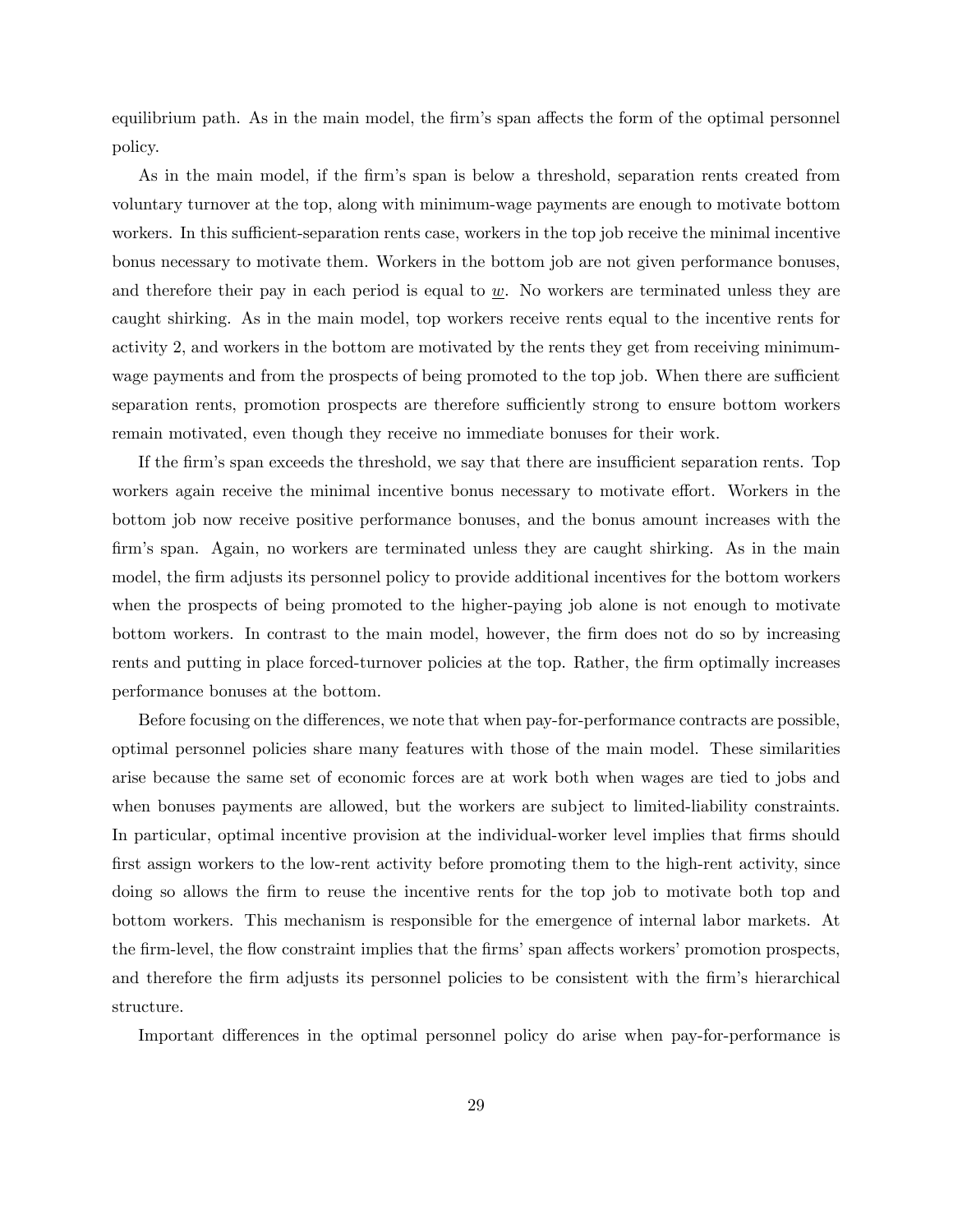allowed. In particular, forced-turnover policies are unnecessary. When promotion prospects are weak, the firm now uses bonuses to motivate bottom workers. Using bonuses involves only a monetary transfer from the firm to the workers. In contrast, using promotions typically involves both a transfer and other types of distortions. Forced-turnover policies, for example, increases top workers' effective discount rates, limiting the firm's ability to extract rents from top workers. As a result, forced-turnover policies are more likely to be adopted in settings in which a firm's ability to put in place pay-for-performance contracts is limited. This leads to the following observation.

OBSERVATION 11. Mandatory retirement is more prevalent in large organizations in settings in which pay-for-performance contracts are limited.

We are unaware of any systematic investigation into how the prevalence of pay-for-performance contracts relates to the adoption of mandatory-retirement policies. Casual empiricism suggests that occupations with mandatory-retirement policies are often those in which pay-for-performance contracts are rare-judges, police and military officers, government officials, and clerks. To the extent that effective pay-for-performance contracts are differentially limited by firm-level heterogeneity in monitoring technology, our model suggests that mandatory-retirement policies are more likely to be adopted in firms in which worker performance is more difficult to measure. More generally, Observation 11 reinforces the idea that there are complementarities among personnel policies. Difficulties in implementing pay-for-performance contracts may render necessary the use of mandatory-retirement policies. Conversely, where mandatory-retirement policies are impossible to put in place, the firm's returns to putting in place pay-for-performance contracts are higher.

Finally, we note that even when pay-for-performance contracts are feasible, they are not necessarily used to motivate bottom workers.

# OBSERVATION 12. Both bonus and promotion are used to motivate bottom workers, but bonus is less likely to be used when the promotion prospects are high.

This observation contributes to the discussion of "promotion-based incentives versus bonusbased incentives." Baker, Jensen, and Murphy (1988) highlight that the prevalence of promotions as incentive instruments within firms is puzzling, because "promotion-based incentive schemes appear to have many disadvantages and few advantages relative to bonus-based incentive schemes." This puzzle arises, because if it costs the Örm one dollar to provide one dollar in pay to a worker, then the Örm should reward performance with money rather than with distorted decisions that move the firm away from productive efficiency. In our model, promotions serve as an optimal way to re-use rents-the firm's costs of using promotions to motivate workers is therefore zero when there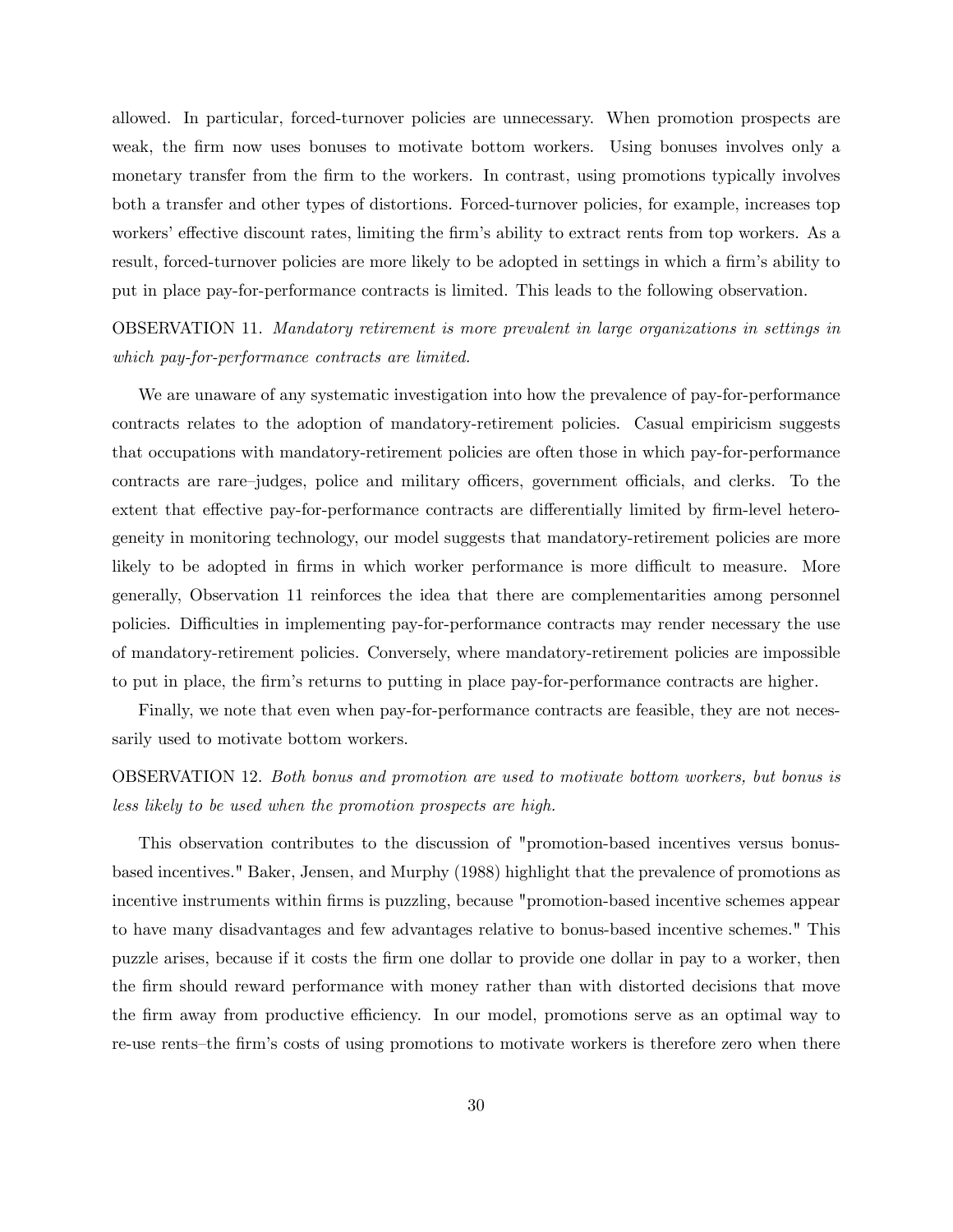are sufficient separation rents. The marginal cost of using promotions to motivate workers becomes positive when there are insufficient separation rents, and in this case, Baker, Jensen, and Murphy's intuition prevails—the firm will indeed choose to put in place pay-for-performance contracts to provide incentives for bottom workers.

# 8 Conclusion

This paper shows that career ladders arise naturally within organizations in response to contractual imperfections. Jobs requiring lower levels of incentive rents serve as ports of entry, and workers are motivated in part by the opportunity to advance to jobs requiring, and therefore delivering, higher levels of incentive rents. When promotion opportunities are naturally limited by the firm's hierarchical structure and the voluntary departure rate of its employees, firms optimally push out higher-level employees in order to keep the lines of advancement open. Firms may also optimally alter their hierarchical structures, becoming more top heavy, in order to expand promotion opportunities.

The model is sufficiently tractable to embed in a market setting, therefore allowing us to study the effects of labor-market policies on the careers of workers, which we do in a separate paper. We show that progressive taxation, which disproportionately affect tops workers has indirect effects on bottom workers-fewer workers are hired at the bottom, but the workers that are hired have greater promotion opportunities. If Örms are subject to employment-protection legislation that introduces costs to adopting forced-turnover policies, optimal personnel policies involve lower wages at the top and fewer positions at the top, which in turn reduces bottom workersí promotion prospects. Finally, we demonstrate that minimum-wage policies can either increase or decreasing employment in the Örm.

We have deliberately abstracted from many of the conventional forces that have been identified in the literature, including employer learning, human capital acquisition, and signaling, in order to emphasize the richness of empirically relevant patterns that are generated by this single force. These forces can be incorporated into the model, however, and the resulting interactions can generate relevant patterns. For example, by allowing worker-level heterogeneity and employer learning about worker quality, the associated optimal personnel policy is consistent with Medoff and Abraham (1982)ís seniority-wage puzzle that worker tenure in a job is associated with higher wages but not higher performance. In our model, since wages on the current job and promotions serve as substitute mechanisms for motivation, a worker who has been revealed to be a particularly bad Öt for promotion will have to be compensated with higher wages in the current job in order to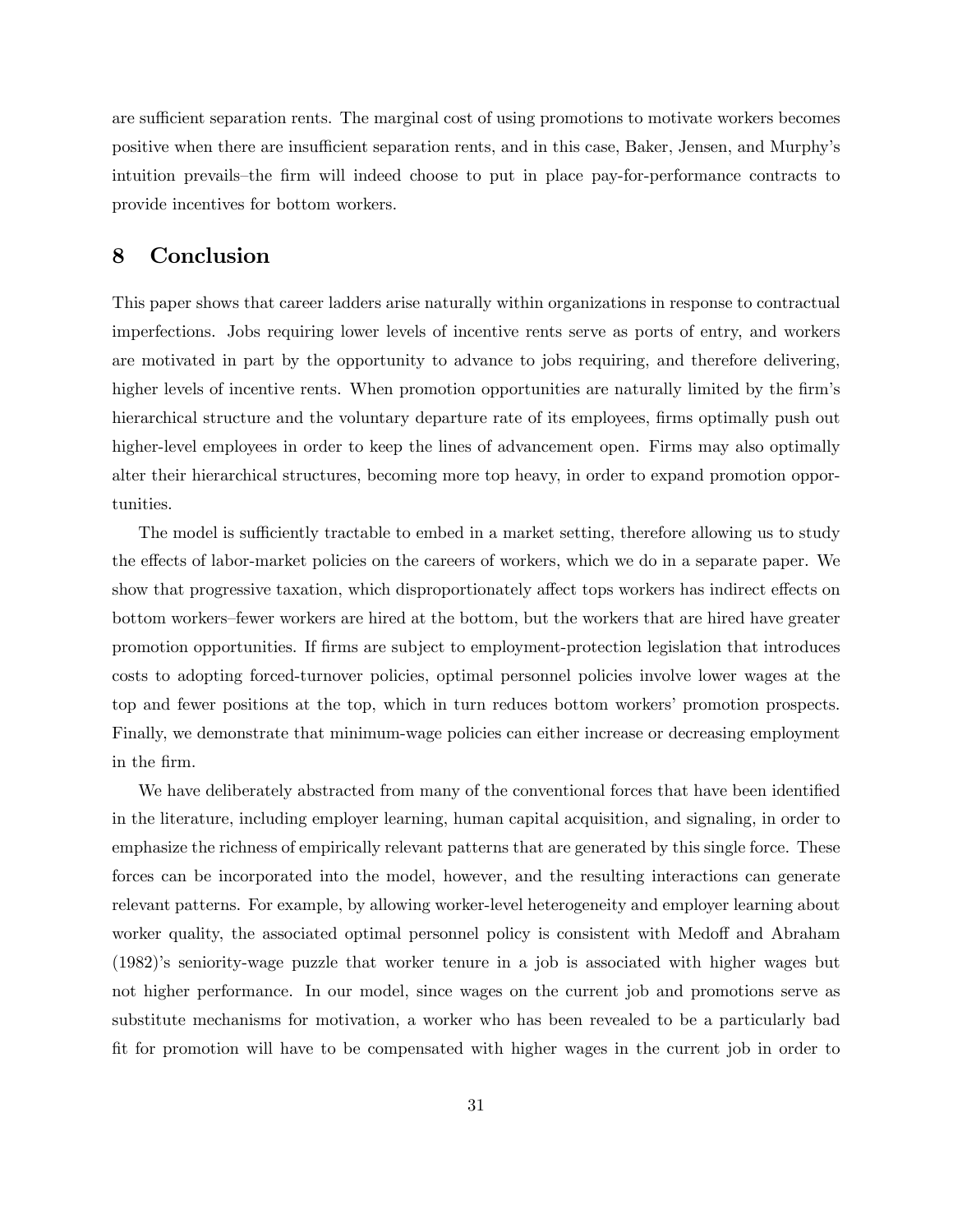maintain motivation. Selection would therefore account for the seniority-wage puzzle.

The model currently considers firms with production functions requiring two activities to be performed. Allowing for more activities would generate a career ladder with more than two levels and would allow us to study how forced-turnover rates, wages, and promotion policies differ throughout the hierarchy. Our modelís main mechanism suggests that wages ought to be increasing at an increasing rate as workers climb the career ladder-larger wage increases at higher levels provide stronger incentives than corresponding wage increases at lower levels (Rosen, 1986).

We also assume that workers' outside options are exogenous. In human-capital-intensive industries, many firms adopt practices that intentionally or unintentionally increase workers' outside options. For example, firms often provide training that increases a worker's general human capital (Becker, 1975), and many firms offer outplacement services for workers whose jobs are eliminated. Some firms, especially in the management consulting industry, actively invest in placing workers who are forced to leave because of up-or-out policies. A McKinsey insider commented that, "if international companies stopped recruiting former McKinsey staff, it could clog the 'up or out' refining process." In the context of our model, if training increases the outside option of top workers by more than it increases the outside option for bottom workers, it increases the value that workers place on being promoted and can therefore help reduce distortions in the firm's hierarchical structure and wages. The model therefore suggests important interactions between firms' training and outplacement policies, and the rest of their personnel policies.

Finally, we have focused on a steady-state analysis. The firm's size and hierarchical structure therefore do not change over time. Allowing for a non-stationary environment would allow us to examine how firm growth interacts with a firm's optimal personnel policies. It seems natural to think that a firm experiencing a higher growth rate can better rely on promotion incentives to motivate their workers. At some point, however, high-growth firms mature, and their growth slows. Understanding how firms optimally change their personnel policies in response to a slowdown in growth is an intriguing theoretical question with important practical implications.

# 9 Appendix

# 9.1 Proof of Lemma 0.

For task  $i$ , the firm will choose a wage that ensures the incentive-compatibility constraint holds with equality:

$$
v_i = w_i - c_i + (1 - d_i) \, \delta v_i = w_i + (1 - q_i) \, (1 - d_i) \, \delta v_i,
$$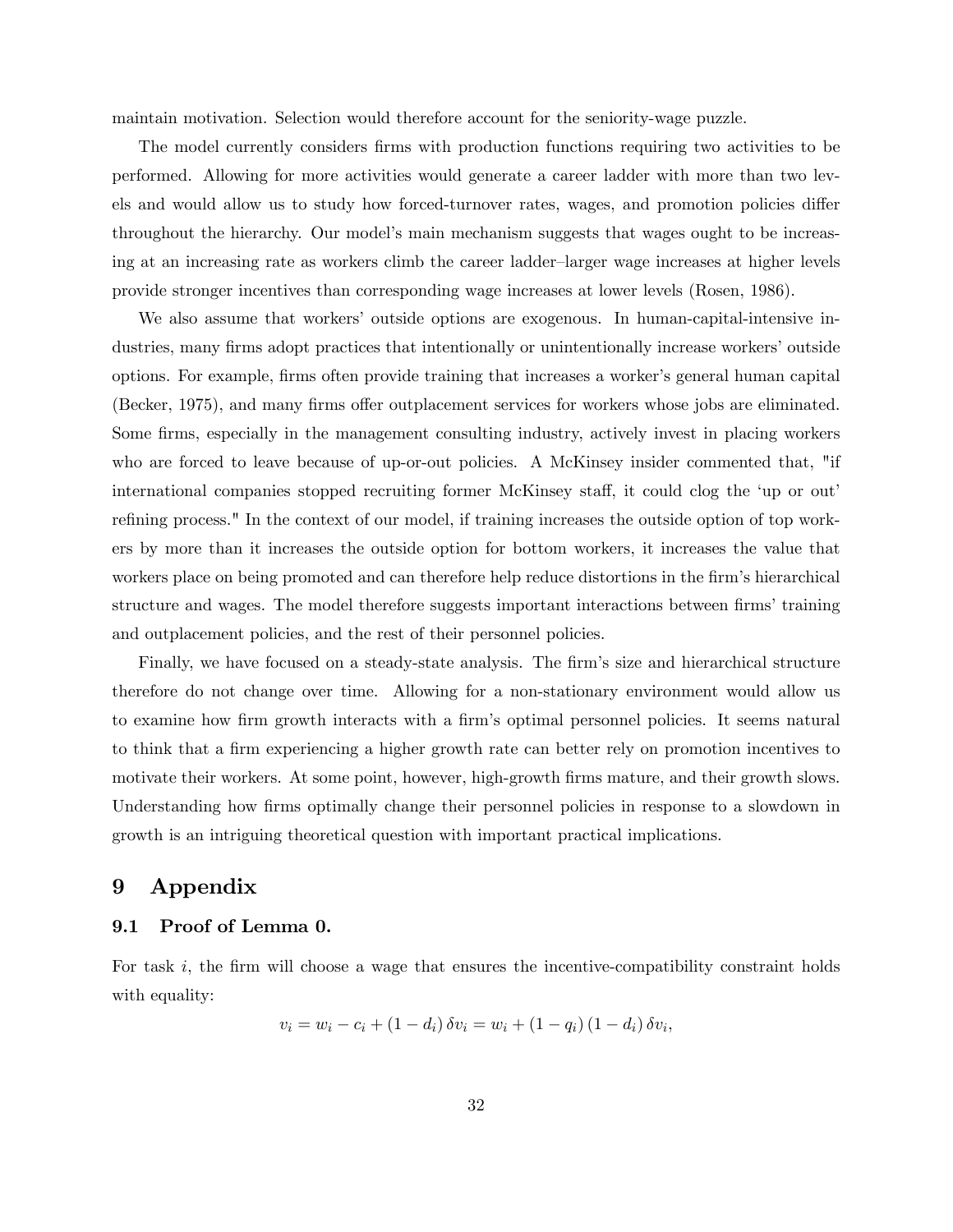which gives us

$$
v_i^{pc} = \frac{c_i}{q_i \left(1 - d_i\right) \delta}
$$

### 9.2 Proof of Lemma 1.

Proof. For convenience, we introduct a notation

$$
M_i \equiv (1 - d_i) N_i \ (i = 1, 2).
$$

Using the promise-keeping constraint  $(PK - 1)$  and  $(PK - 2)$ , the firm's labor cost can be rewritten as

$$
W = w_1 N_1 + w_2 N_2
$$
  
\n
$$
= N_1 (v_1 + c_1 - \delta (1 - d_1) (p_{11}v_1 + p_{12}v_2)) + N_2 (v_2 + c_2 - \delta (1 - d_2) (p_{21}v_1 + p_{22}v_2))
$$
  
\n
$$
= N_1 c_1 + N_2 c_2 + v_1 (N_1 - \delta ((1 - d_1) p_{11}N_1 + (1 - d_2) p_{21}N_2))
$$
  
\n
$$
+ v_2 (N_2 - \delta ((1 - d_1) p_{12}N_1 + (1 - d_2) p_{22}N_2))
$$
  
\n
$$
= N_1 c_1 + N_2 c_2 + v_1 (N_1 - \delta (N_1 - H_1)) + v_2 (N_2 - \delta (N_2 - H_2))
$$
  
\n
$$
= N_1 c_1 + N_2 c_2 + v_1 ((1 - \delta)N_1 + \delta H_1)) + v_2 ((1 - \delta)N_2 + \delta H_2),
$$

where the third step uses flow constraints  $(FL-1)$  and  $(FL-2)$ .

Therefore, to minimize  $w_1N_1 + w_2N_2$ , is equivalent to minimize

$$
v_1((1 - \delta)N_1 + \delta H_1)) + v_2((1 - \delta)N_2 + \delta H_2).
$$

Now we show  $H_2^* = 0$ . We first assume  $v_2^* \ge v_1^*$ , which we will later verify. Further, we will first consider the case where  $M_1 + M_2 > N_2$  so the top jobs are scarce.

Consider an optimal  $W^*$  with  $H_2^* > 0$  and  $v_2^* \ge v_1^*$ . Since  $M_1 + M_2 > N_2$ , either  $p_{12}^* < 1$  or  $p_{22}^* < 1$ . In the first case, let  $H_1 = H_1^* + M_1 \varepsilon$ ,  $H_2 = H_2^* - M_1 \varepsilon$ ,  $\tilde{p}_{11} = p_{11}^* - \varepsilon$ , and  $\tilde{p}_{12} = p_{12}^* + \varepsilon$ . In the second case, let  $H_1 = H_1^* + M_2\varepsilon$ ,  $H_2 = H_2^* - M_2\varepsilon$ ,  $\tilde{p}_{21} = p_{21}^* - \varepsilon$ , and  $\tilde{p}_{22} = p_{22}^* + \varepsilon$ . Let  $\tilde{W}_j$ denote the wage bill under perturbation  $j$ . Then

$$
\tilde{W}_j = W - \delta M_j \varepsilon \left( v_2^* - v_1^* \right) \le W^*.
$$

If  $v_2^* > v_1^*$  is strict, the above inequality show a contradictions of the optimality of original  $W^*$ . If  $v_2^* = v_1^*$ , then the above perturbations do not increase the cost, we can do so until  $H_2 = 0$ . Therefore,  $H_2^* = 0$ .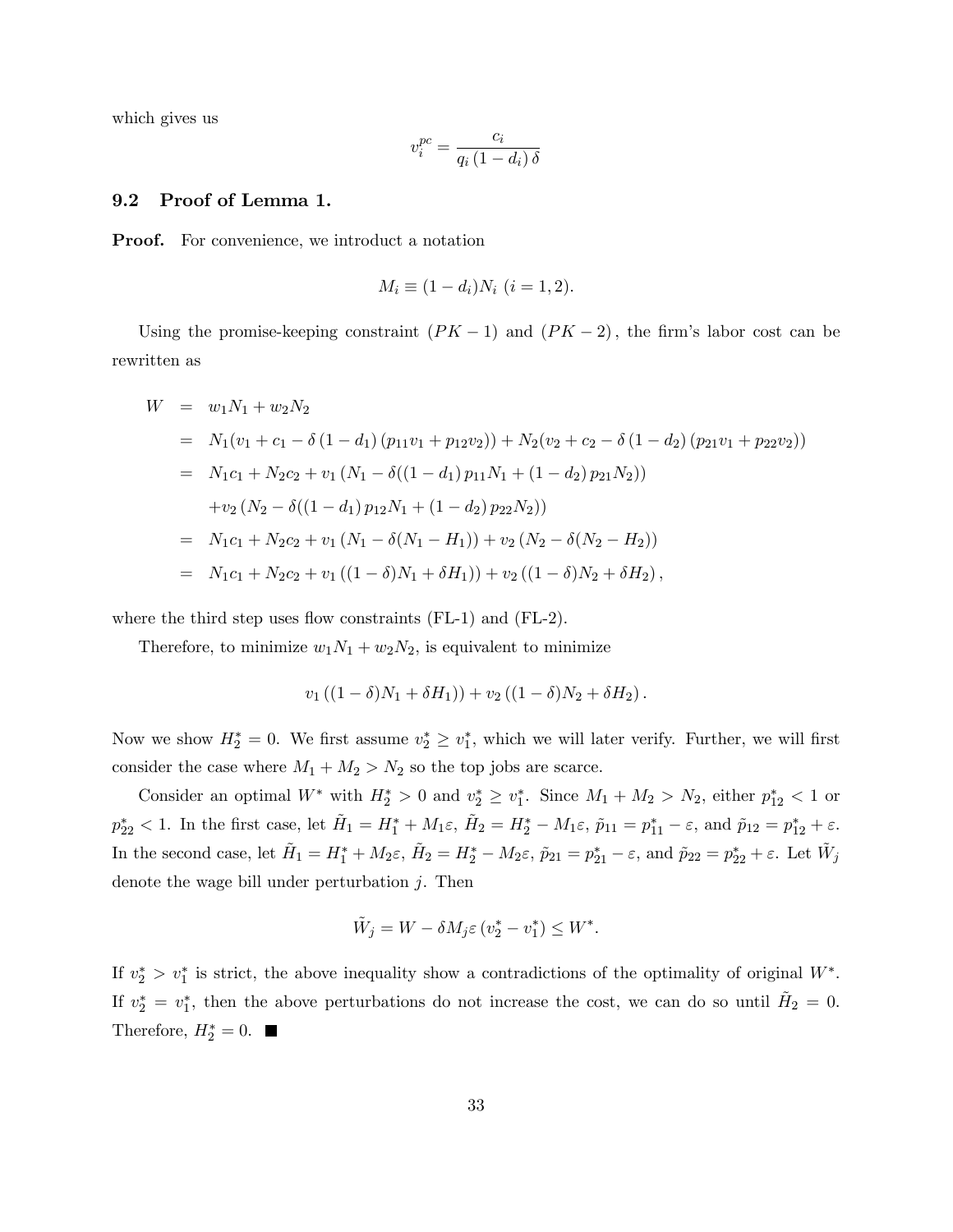## 9.3 Proof of Lemma 2.

**Proof.** We first show  $v_2^* = R_2$  and  $v_1^* = 0$ . By (IC-2), it is easy to see

$$
v_2 \ge R_2.
$$

Note  $v_1 \geq 0$  (by IR-1). Therefore, if  $(v_1, v_2) = (0, R_2)$  is attainable, it will minimize the labor cost. Since  $p_{ij}$  does not enter the cost function directly, it suffices to show the existence of some assignment probability P such that  $(v_1, v_2) = (0, R_2)$  satisfies all constraints. That is indeed the case, by sending  $p_{22}^* = 1$  and

$$
p_{12}^* = \frac{N_2 - M_2}{M_1} \le 1,
$$

so that (IC-1)

$$
p_{12}^* R_2 \ge R_1
$$

is satisfied given  $d_2N_2R_2 \ge (1-d_1)N_1R_1$ . Therefore, we conclude  $(v_1^*, v_2^*) = (0, R_2)$  and  $v_1^* < v_2^*$  is confirmed. Clearly,  $p_{22}^* = 1$  implies no demotion  $(p_{21}^* = 0)$  and full job security for the top job.

Now we show the full job security for the bottom job. Given  $H_2^* = 0$  and  $p_{22}^* = 1$  as we have shown, we add two flow constraints  $(FL-1)$  and  $(FL-2)$  to obtain

$$
(p_{11}^* + p_{12}^*)M_1 + M_2 + H_1^* = N_1 + N_2,
$$

which implies

$$
H_1^* \ge (1 - p_{11}^* - p_{12}^*)M_1 + N_1 - M_1.
$$

Suppose that by contradiction  $p_{11}^* + p_{12}^* < 1$ . We let  $H_1 = H_1^* - M_1 \varepsilon$  and  $\tilde{p}_{11} = p_{11}^* + \varepsilon$  for some  $\varepsilon > 0$ . All other choice variables are kept the same. So we still have the flow constraint

$$
\tilde{p}_{11}M_1 + p_{21}^*M_2 + \tilde{H}_1 = N_1,
$$

and the increasing of  $p_{11}^*$  will not destroy (IC-1). Then all other constraints are satisfied. Under the above perturbation, the labor cost is weakly decreased. So we can continue to do perturbation until  $1 = p_{11}^* + p_{12}^*$ , where  $H_1 > 0$  is still true. Therefore, at the optimum,  $1 = p_{11}^* + p_{12}^*$ , i.e., the full job security.  $\blacksquare$ 

### 9.4 Proof of Lemma 3

**Proof.** Using nations  $\Delta_i$  and multiplying it by  $M_i$ , we have

$$
M_1 \Delta_1 = M_1 p_{11} v_1 + M_1 p_{12} v_2 - M_1 R_1
$$
  

$$
M_2 \Delta_2 = M_2 p_{21} v_1 + M_2 p_{22} v_2 - M_2 R_2.
$$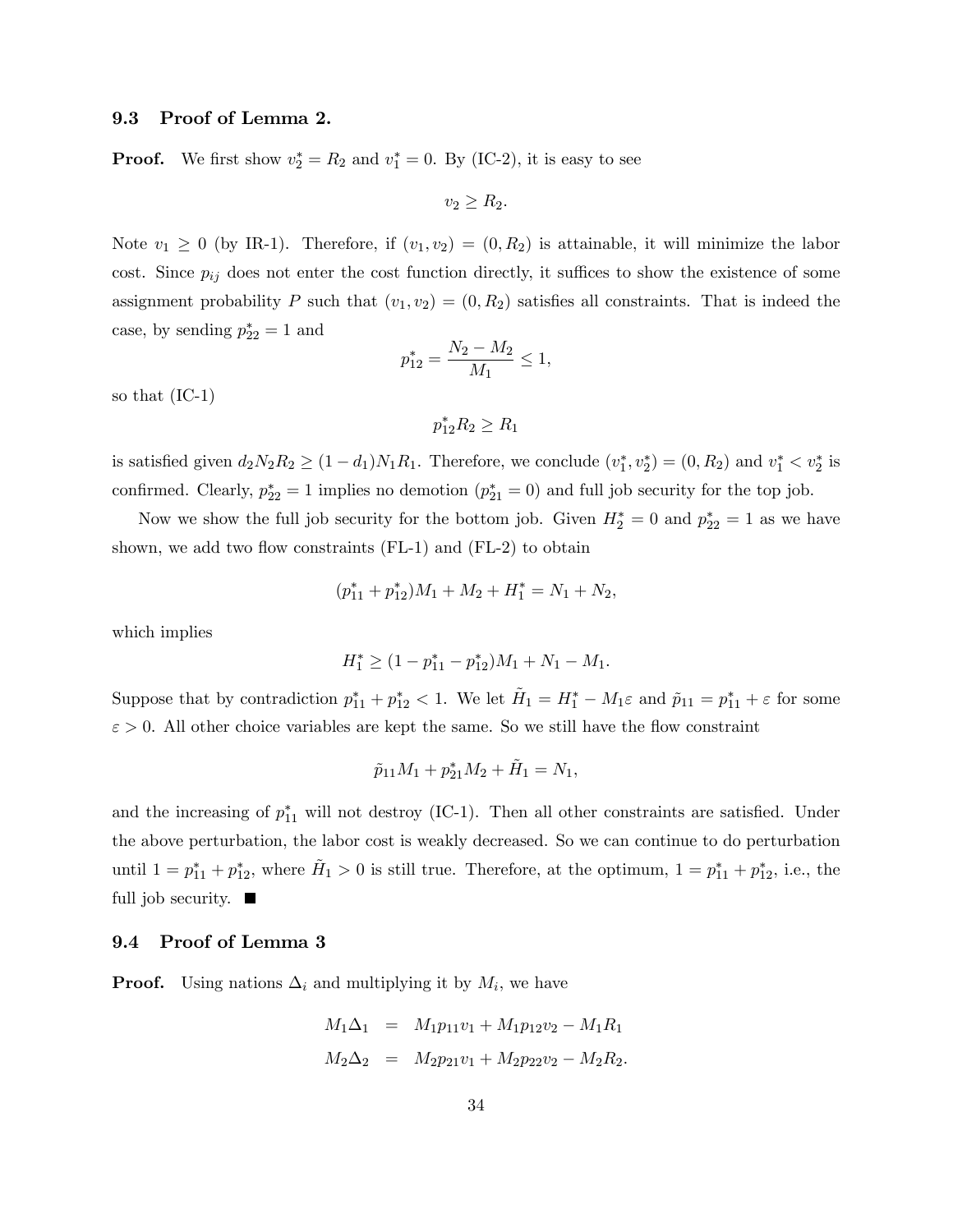Add the above two equalities up, we obtain

$$
M_1\Delta_1 + M_2\Delta_2 = (M_1p_{11} + M_2p_{21})v_1 + (M_1p_{12} + M_2p_{22})v_2 - M_1R_1 - M_2R_2
$$
  
= 
$$
(N_1 - H_1)v_1 + (N_2 - H_2)v_2 - M_1R_1 - M_2R_2
$$

where the last step uses flow constraints  $(FL-1)$  and  $(FL-2)$ . Therefore, we can rewrite the objective function as

$$
W = N_1c_1 + N_2c_2 + v_1((1 - \delta)N_1 + \delta H_1)) + v_2((1 - \delta)N_2 + \delta H_2)
$$
  
=  $N_1c_1 + N_2c_2 + H_1v_1 + H_2v_2 + (1 - \delta)[(N_1 - H_1)v_1 + (N_2 - H_2)v_2]$   
=  $N_1c_1 + N_2c_2 + H_1v_1 + H_2v_2 + (1 - \delta)(M_1\Delta_1 + M_2\Delta_2) + (1 - \delta)(M_1R_1 + M_2R_2)$ 

As we have shown that at the optimum  $H_2^* = 0$ , and  $H_1^* = d_1 N_1 + d_2 N_2$  is independent of  $v_i$  and  $p_{ij}$ . Therefore, if  $v_1 = 0$  and  $\Delta_i = 0$   $(i = 1, 2)$  is attainable, the labor cost will be minimized. When  $d_2N_2R_2 < (1-d_1)N_1R_1$ , we can confirm that  $v_1 = 0$  and  $\Delta_i = 0$  satisfy all the constraint as follows. From  $\Delta_i = 0$ , and use flow constraints (FL-1) and (FL-2), we can solve that

$$
v_2^* = \frac{R_1 M_1 + R_2 M_2}{N_2} > R_2 > 0.
$$

The corresponding assignment probabilities are feasible by noting that

$$
p_{12}^* = \frac{R_1 N_2}{R_1 M_1 + R_2 M_2} \in (0, 1),
$$
  

$$
p_{22}^* = \frac{R_2 N_2}{R_1 M_1 + R_2 M_2} \in (0, 1).
$$

Therefore, the optimal solution is

$$
v_1^* = 0, v_2^* = \frac{R_1 M_1 + R_2 M_2}{N_2}.
$$

Now we show no demotion, i.e.,  $p_{21}^* = 0$ . Since  $v_1^* = 0$ , for any  $p_{21}^* > 0$ , we can decrease  $p_{21}^*$  by  $\varepsilon$ . Let  $\tilde{p}_{21} = p_{21}^* - \varepsilon$  and  $\tilde{H}_1 = H_1^* + M_2 \varepsilon$  for some  $\varepsilon > 0$ . All other choice variables are kept the same. So we still have the flow constraint

$$
p_{11}^* M_1 + \tilde{p}_{21} M_2 + \tilde{H}_1 = N_1,
$$

and the decreasing of  $p_{21}^*$  will not destroy (IC-1) given  $v_1^* = 0$ . We can do this pertubation until  $\tilde{p}_{21} = 0$ . It becomes clear that  $p_{21}^* + p_{22}^* = \frac{R_2 N_2}{R_1 M_1 + R_2}$  $\frac{R_2N_2}{R_1M_1+R_2M_2}$  < 1, which implies that the top job is not fully secure.

Finally, the bottom job is still fully secure by the same logic that we argue in the proof of Lemma 2.  $\blacksquare$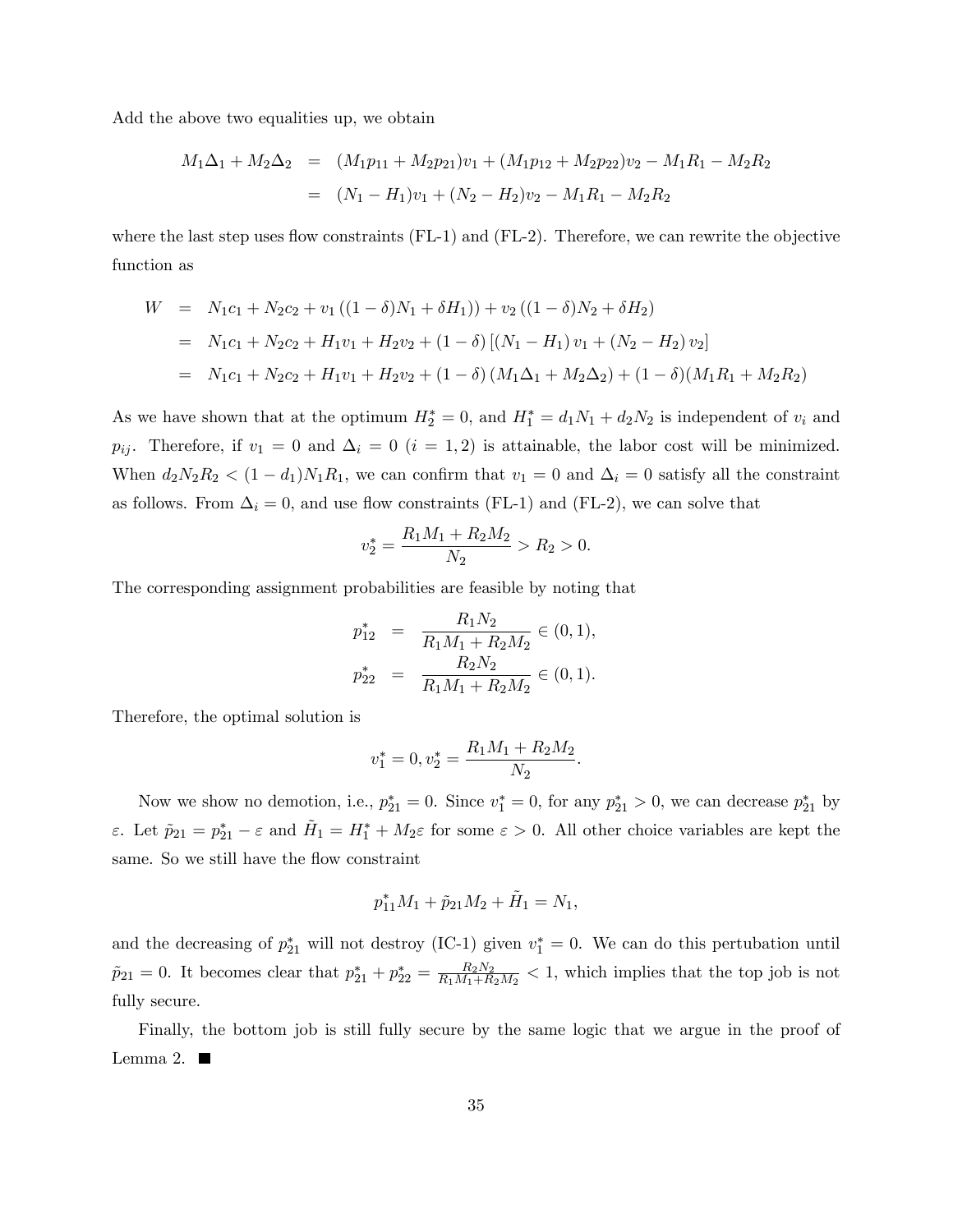## 9.5 Proof of Corollary 1

**Proof.** (i) Recall  $(v_1^*, v_2^*) = (0, R_2)$  (by Lemma 2). Then, based on promise-keeping constraints (PK-1) and (PK-2),

$$
w_1 = c_1 - \delta(1 - d_1)p_{12}^* R_2 = c_1 - \frac{d_2 c_2 N_2}{N_1 (1 - d_2)}
$$

and

$$
w_2 = R_2 + c_2 - \delta(1 - d_2)R_2 = \frac{c_2}{(1 - d_2)\delta}.
$$

Therefore, plugging the above two formulas into the labor cost  $w_1N_1 + w_2N_2$ , we obtain the desired labor cost function.

(ii) Recall  $(v_1^*, v_2^*) = (0, \frac{R_1M_1 + R_2M_2}{N_2})$  $\frac{(1+R_2M_2)}{N_2}$  (by Lemma 3). Then, based on promise-keeping constraints (PK-1) and (PK-2),

$$
w_1 = c_1 - \delta(1 - d_1)R_1 = 0
$$

and

$$
w_2 = v_2 + c_2 - \delta(1 - d_2)R_2 = \frac{R_1M_1 + R_2M_2}{N_2} = \frac{c_1N_1 + c_2N_2}{\delta N_2}.
$$

Therefore, plugging the above two formula into the labor cost  $w_1N_1 + w_2N_2$ , we obtain the desired labor cost function.

### 9.6 Proof of Corollary 2

**Proof.** We can solve the optimal  $N_1$  by the first order condition

$$
\frac{\partial f(N_1, N_2)}{\partial N_1} = \frac{dW(N_1, N_2)}{dN_1}.
$$

Since  $\kappa = \frac{d_2c_2}{(1-d_0)}$  $\frac{d_2c_2}{(1-d_2)c_1}$  is increasing in  $d_2$ , the cut-off  $\bar{d}_2$  is

$$
\bar{d}_2 = \frac{N_1^*(N_2)c_1}{N_1^*(N_2)c_1 + N_2c_2},
$$

where  $N_1^*(N_2)$  satisfies  $\frac{\partial f(N_1^*(N_2), N_2)}{\partial N_1}$  $\frac{\partial f(N_2), N_2)}{\partial N_1} = c_1$ . For  $d_2 \ge \bar{d}_2$ , we have  $\frac{N_1^*(N_2)}{N_2}$  $\frac{(N_2)}{N_2} < \kappa$ , then the optimal  $N_1^*(N_2)$  is determined by  $\frac{\partial f(N_1^*(N_2),N_2)}{\partial N_1}$  $\frac{d_1(N_2), N_2(N_1)}{\partial N_1} = c_1$ . Similarly, cut-off  $\underline{d}_2$  is determined by the similar manner, replacing  $N_1^*(N_2)$  with the one that satisfies the first order condition  $\frac{\partial f(N_1^*(N_2), N_2)}{\partial N_1}$  $\frac{\partial^*(N_2), N_2)}{\partial N_1} = \frac{c_1}{\delta}.$ Since  $f(. , N_2)$  is concave, so  $\underline{d}_2 < \overline{d}_2$ . When  $d_2 \in [\underline{d}_2, \overline{d}_2)$ ,

$$
c_1 < \frac{\partial f(N_1, N_2)}{\partial N_1} \le \frac{c_1}{\delta}
$$

for  $N_1 = \kappa N_2$ . Therefore, the optimal solution is  $N_1^*(N_2) = \kappa N_2$ . We complete these three cases.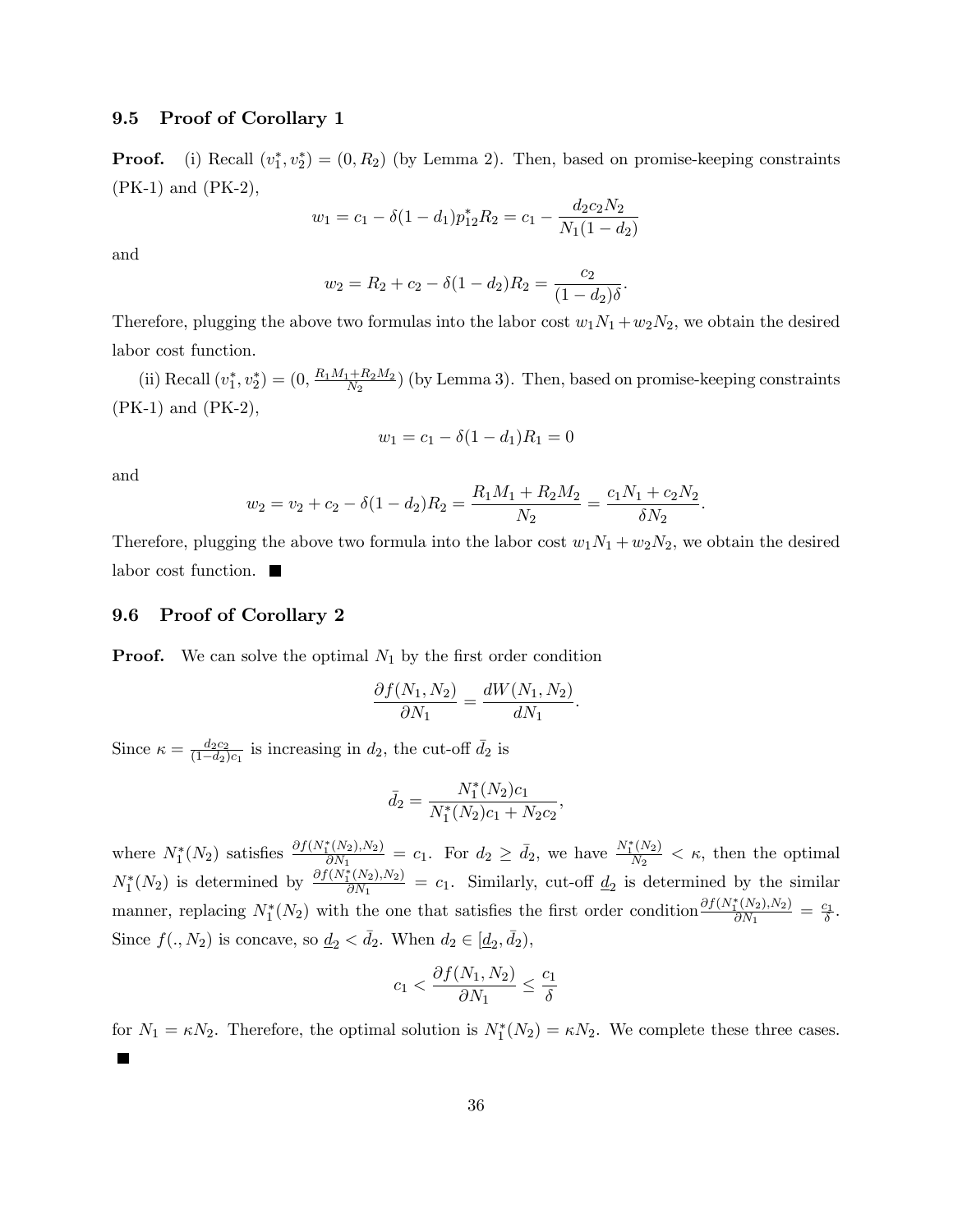## 9.7 Proof of Corollary 3

**Proof.** (i) If at the optimum,  $N_1^* < \kappa N_2^*$ , then according to the labor cost function defined in Part (i) of of Corollary 1, we obtain the first order condition for the optimality as desired. (ii) If  $N_1^* = \kappa N_2^*$ ,  $N_1$  is the decision variable, and the first order condition w.r.t.  $N_1$  gives the desired equation. (iii) If at the optimum,  $N_1^* > \kappa N_2^*$ , then according the labor cost function defined in Part (ii) of Corollary 1, we obtain the desired first order condition.

## 9.8 Proof of Corollary 4

**Proof.** (i) According to Corollary 3, we can calculate  $N_1^* = \alpha_1/c_1$  and  $N_2^* = (1-d_2) \alpha_2 \delta / (c_2 (1 - \delta d_2))$ . And the cut-off  $d_2$  is solved by

$$
\frac{(1 - \delta d_2) \alpha_1}{(1 - d_2) \alpha_2 \delta} = \frac{N_1^* c_1}{N_2^* c_2} = \frac{d_2}{1 - d_2},
$$

which is  $\frac{1}{\delta} \frac{\alpha_1}{\alpha_1 + \alpha_2}$  $\frac{\alpha_1}{\alpha_1+\alpha_2}$ . (ii) The first order condition in Part (ii) of Corollary 3 implies  $N_1^* = d_2(\alpha_1 + \alpha_2)$  $\alpha_2)\delta/c_1$  and  $N_2^* = (1 - d_2)(\alpha_1 + \alpha_2)\delta/c_2$ . The cut-off  $d_2$  is determined by (i) and (ii). (iii) We can calculate  $N_1^* = \delta \alpha_1/c_1$  and  $N_2^* = \alpha_2 \delta/c_2$ . And the cut-off  $d_2$  is solved by

$$
\frac{\delta \alpha_1}{\alpha_2 \delta} = \frac{N_1^* c_1}{N_2^* c_2} = \frac{d_2}{1 - d_2},
$$

which is  $\frac{\alpha_1}{\alpha_1+\alpha_2}$ .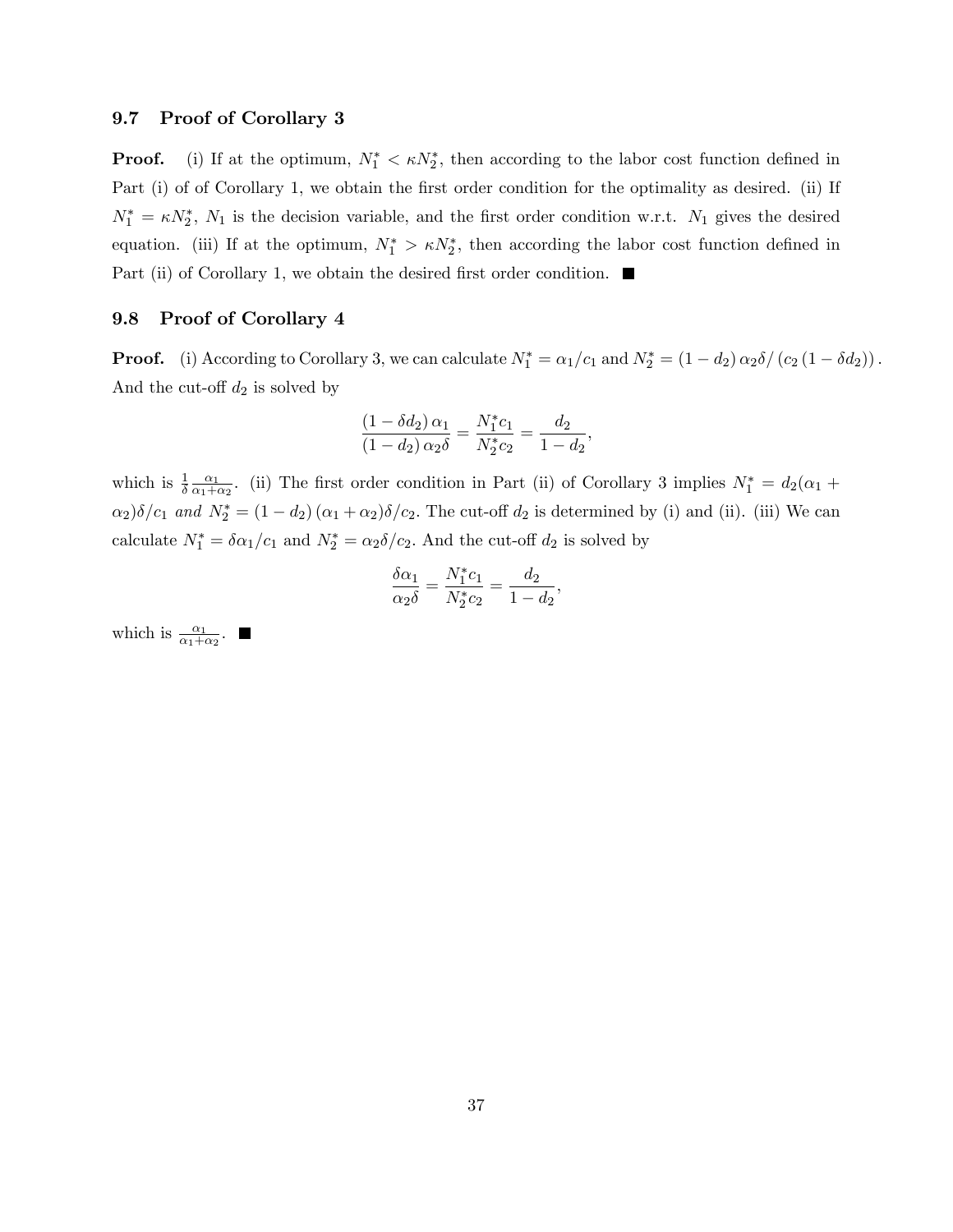# References

- [1] Abraham, Katharine G., and James L. Medoff. "Length of service and the operation of internal labor markets." MIT, Sloan School of Management, Working Paper, 1394-83, (1983).
- [2] Abowd, J. M. , Patrick Corbel, and Francis Kramarz, "The Entry and Exit of Workers and the Growth of Employment: an Analysis of French Establishments", Review of Economics and *Statistics*, May 1999, 81 $(2)$ : 170–187.
- [3] Akerlof, George A., and Janet L. Yellen, eds. Efficiency wage models of the labor market. Cambridge University Press, 1986.
- [4] Akerlof, George and Lawrence Katz (1989) "Workersí Trust Funds and the Logic of Wage Profiles," Quarterly Journal of Economics, 104 (3) pp. 525-536.
- [5] Axelson, Ulf and Phillip Bond. "Wall Street occupations." (2014).
- [6] Baker, George P., Michael C. Jensen, and Kevin J. Murphy. "Compensation and incentives: Practice vs. theory." The journal of Finance 43.3 (1988): 593-616.
- [7] Baker, George, Michael Gibbs, and Bengt Holmstrom. "The internal economics of the Örm: evidence from personnel data." The Quarterly Journal of Economics 109.4 (1994): 881-919.
- [8] Barley, S. R. and Gideon Kunda, Gurus, Hired Guns, and Warm Bodies: Itinerant Experts in a Knowledge Economy, Princeton University Press, (2011).
- [9] Beaudry, P., and R. DiNardo, "The Effect of Implicit Contracts on the Movement of Wages over the Business Cycle: Evidence from Micro Data," Journal of Political Economy, 99 (1991), 665-688.
- [10] Becker, G., Human Capital: A Theoretical and Empirical Analysis with Special Reference to Education, 2nd Edition. Chicago and London: University of Chicago Press, (1975).
- [11] Bernhardt, D. "Strategic Promotion and Compensation," Review of Economic Studies 62 (1995), 315-339.
- [12] Board, S. "Relational Contracts and the Value of Loyalty," American Economic Review 101(7)  $(2011)$ , pp. 3349–67.
- [13] Board, Simon, and Moritz Meyer-ter-Vehn. "Relational Contracts in Competitive Labor Markets." (2013).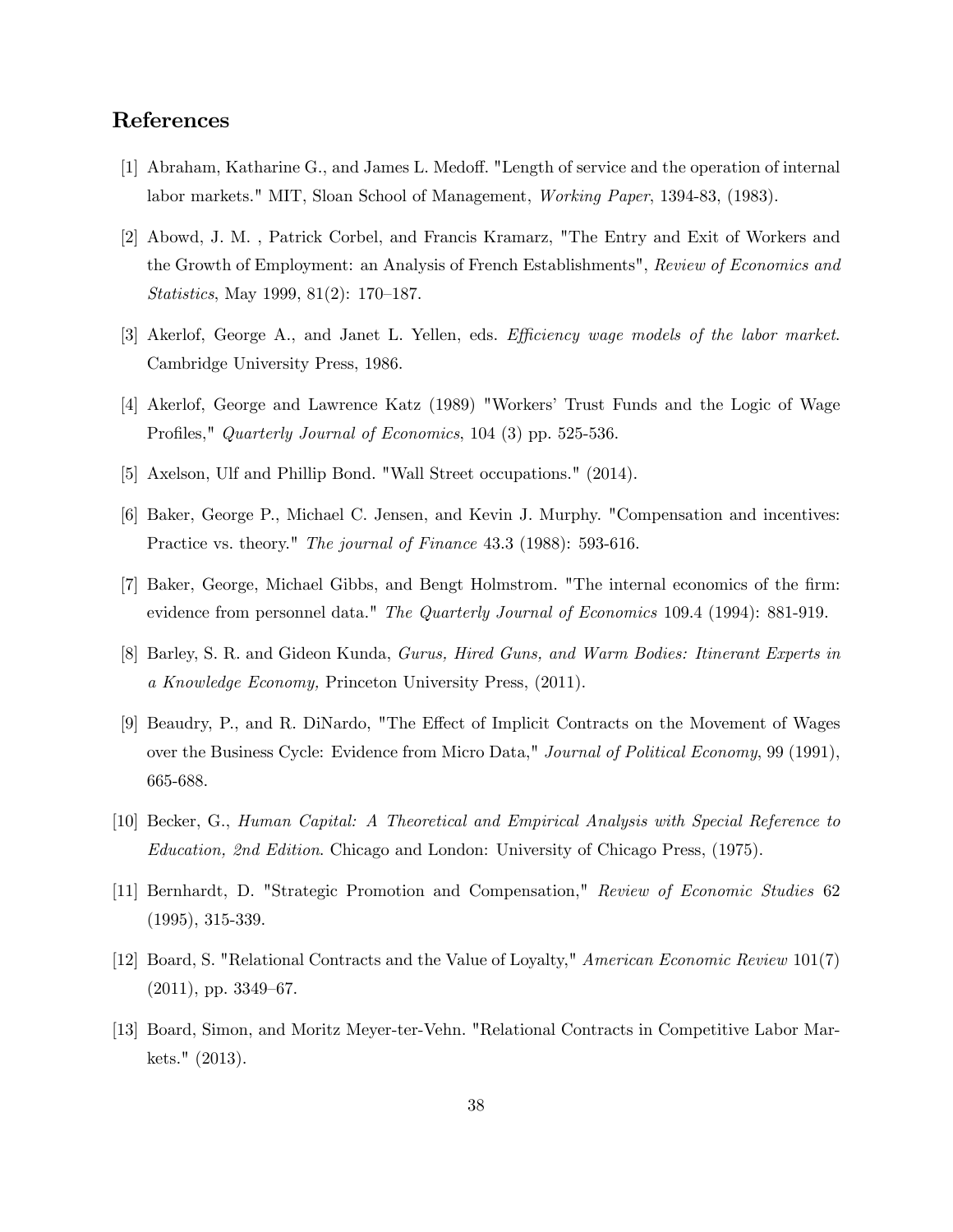- [14] Calvo, Guillermo A., and Stanislaw Wellisz. "Supervision, loss of control, and the optimum size of the firm." *Journal of Political Economy* 86.5 (1978): 943-52.
- [15] Câmara, Odilon, and Dan Bernhardt. "The dynamics of promotions, quits and layoffs." (2009).
- [16] Cappelli, P., Talent on Demand. Harvard Business Press, (2008).
- [17] Carmichael, L. "Can Unemployment Be Involuntary?" The American Economic Review (1985): 75, pp. 1213-1214.
- [18] Chiappori, A, Salanie B, and J. Valentin "Early Starters Versus Late Beginners," Journal of Political Economy, 107 (1999), 731-760.
- [19] Demougin, Dominique, and Aloysius Siow. "Careers in ongoing hierarchies." The American Economic Review (1994): 1261-1277.
- [20] DeVaro, Jed, and Hodaka Morita. "Internal promotion and external recruitment: a theoretical and empirical analysis." Journal of Labor Economics 31.2 (2013): 227-269.
- [21] Dickens William, Kevin Lang, Larry Katz, and Larry Summers (1990), "Why Do Firms Monitor Workers?" in Yoram Weiss and Gideon Fishelson, eds., Advances in the Theory and Measurement of Unemployment (London: MacMillan), pp. 159-71.
- [22] Doeringer, Peter and Michael Piore (1971). Internal Labor Markets and Manpower Analysis. Lexington, MA: Heath Lexington Books.
- [23] Dohmen, T.J., B. Kriechel, and G.A. Pfann, "Monkey Bars and Ladders: The Importance of Lateral and Vertical Job Mobility in Internal Labor Market Careers," Journal of Population Economics, 17 (2004), pp. 193-228.
- [24] Fuchs, William (2007), "Contracting with Repeated Moral Hazard and Private Evaluations", American Economic Review, 97(4); pp. 1432-1448.
- [25] Garicano, L. and T. Hubbard, "Specialization, Firms, and Markets: The Division of Labor within and between Law Firms", *Journal of Law, Economics, and Organizations*, 25 (2008), pp. 339-71.
- [26] Gibbons, Robert. Incentives and careers in organizations. No. w5705. National bureau of economic research, 1997.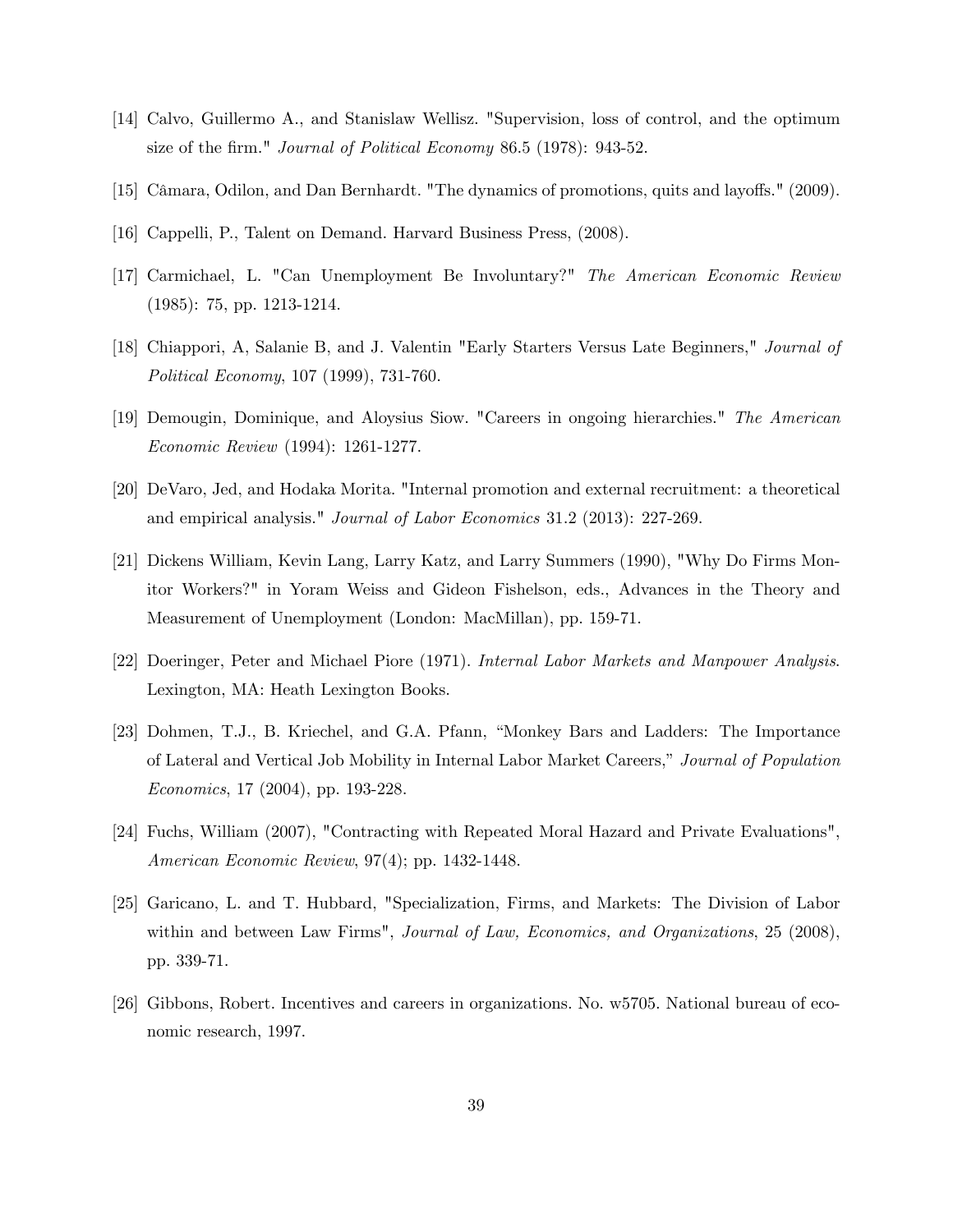- [27] Gibbons, R., and M. Waldman, "A Theory of Wage and Promotion Dynamics inside Firms," Quarterly Journal of Economics, 114 (1999), 1321-58.
- [28] Gibbons, R., and M. Waldman, "Careers in Organizations: Theory and Evidence," Chapter 36 in Volume 3B of O. Ashenfelter and D. Card (eds.), Handbook of Labor Economics, North Holland, (1999).
- [29] Grund, C., The Wage Policy of Firms—Comparative Evidence for the U.S. and Germany from Personnel Data, Discussion Paper No. 605, University of Bonn and IZA Bonn (2005).
- [30] Guadalupe, Maria, and Julie Wulf, "The Flattening Firm and Product Market Competition: The Effect of Trade Liberalization on Corporate Hierarchies." American Economic Journal: Applied Economics  $(2010), 2(4): 105-127.$
- [31] Hall, Robert (1982), "The Importance of Lifetime Jobs in the U.S. Economy," American Economic Review, 72 (4), pp. 716-724.
- [32] Harris, M., and B. Holmstrom, "A Theory of Wage Dynamics," Review of Economic Studies 72 (1982) 315-333.
- [33] Imai, Ken'ichi, and Itami Hiroyuki, Allocation of Labor and Capital in Japan and the United States, in Inside the Japanese System, Okimoto, Daniel and T. Rohlen, eds., pp 112-7, Stanford University Press, 1988.
- [34] Kaplan, Steven N., and Bernadette A. Minton, "How has CEO Turnover Changed? Increasingly Performance Sensitive Boards and Increasingly Uneasy CEOs," NBER Working Paper No. W12465, (2008).
- [35] Krakel, Matthias, and Anja Schottner. "Internal Labor Markets and Worker Rents." Journal of Economic Behavior and Organization 84 (2012), pp. 491-509.
- [36] Lazear, Edward P. "Why is there mandatory retirement?." The Journal of Political Economy (1979): 1261-1284.
- [37] Lazear, Edward P. Personnel economics: past lessons and future directions. No. w6957. National bureau of economic research, 1999.
- [38] Lazear, Edward P., and Paul Oyer. "Personnel Economics." The Handbook of Organizational Economics (2012): 479.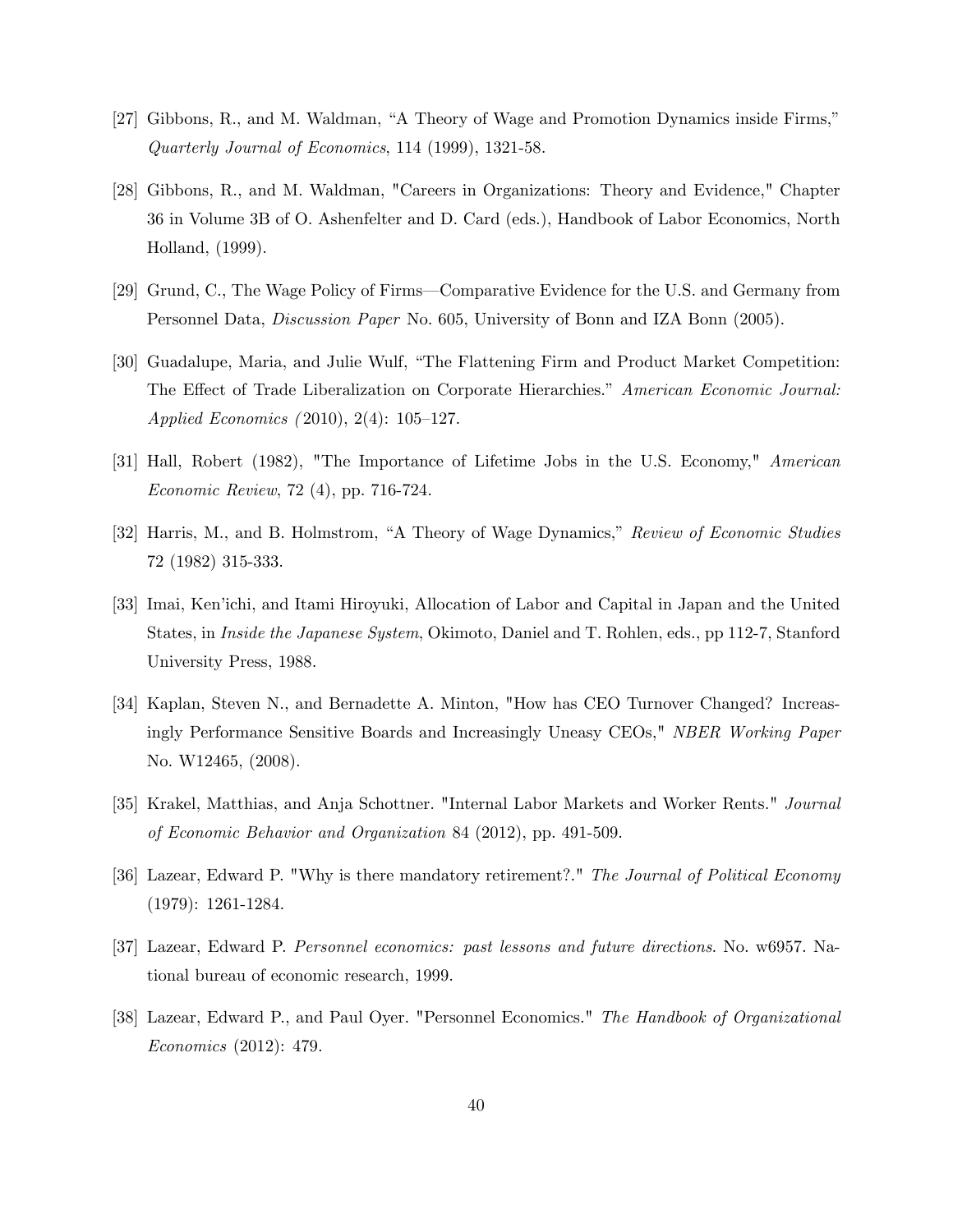- [39] Lazear, Edward P., and Sherwin Rosen. Rank-order tournaments as optimum labor contracts. Journal of Political Economy, 89  $(1981)$ , 841–64.
- [40] Leonard, J, "Executive Pay and Firm Performance", Industrial and Labor Relations Review  $(1990), 43(3), 13-29$
- [41] Lin, M.J., "Opening the Black Box: The Internal Labor Markets of Company  $X$ ," Industrial Relations, 44 (2005), pp. 659-706.
- [42] MacDonald, G., "A Market Equilibrium theory of Job Assignment and Sequential Accumulation of Information," American Economic Review, 72 (1982) 1038-1055.
- [43] MacLeod, B., and J. Malcomson, "Reputation and Hierarchy in Dynamic Models of Employment," Journal of Political Economy, 96 (1988) 832-854.
- [44] Merton, R. A Life of Learning, New York: American Council of Learned Societies (1994).
- [45] Mincer, J., Schooling, Experiences, and Earnings, New York: Columbia University for National Bureau of Economic Research, (1974).
- [46] Mookherjee, D., 'Incentives in Hierarchies', in Handbook of Organizational Economics, edited by Robert Gibbons and John Roberts, eds. Princeton University Press, 2013.
- [47] Morris, S., "Stalled Professionalism: The Recruitment of Railway Officials in the United States, 1885-1940," The Business History Review, 47 (1973) 317-334
- [48] Nalebuff, Barry J., and Joseph E. Stiglitz. "Prizes and incentives: towards a general theory of compensation and competition." The Bell Journal of Economics (1983): 21-43.
- [49] Neal, D., and S. Rosen., "Theories of the Distribution of Earnings," in Handbook of Income Distributions, Vol. 1, North Holland (2000).
- [50] Qian, Yingyi. "Incentives and loss of control in an optimal hierarchy." The Review of Economic Studies 61.3 (1994): 527-544.
- [51] Sattinger, M., "Assignment Models of the Distribution of Earnings," Journal of Economic Literature, 31 (1993), 831-80.
- [52] Rajan, R. and J. Wulf, "The Flattening Firm: Evidence on the Changing Nature of Corporate Hierarchies, Review of Economics and Statistics, 88. 4, (2006), pp. 759-73.